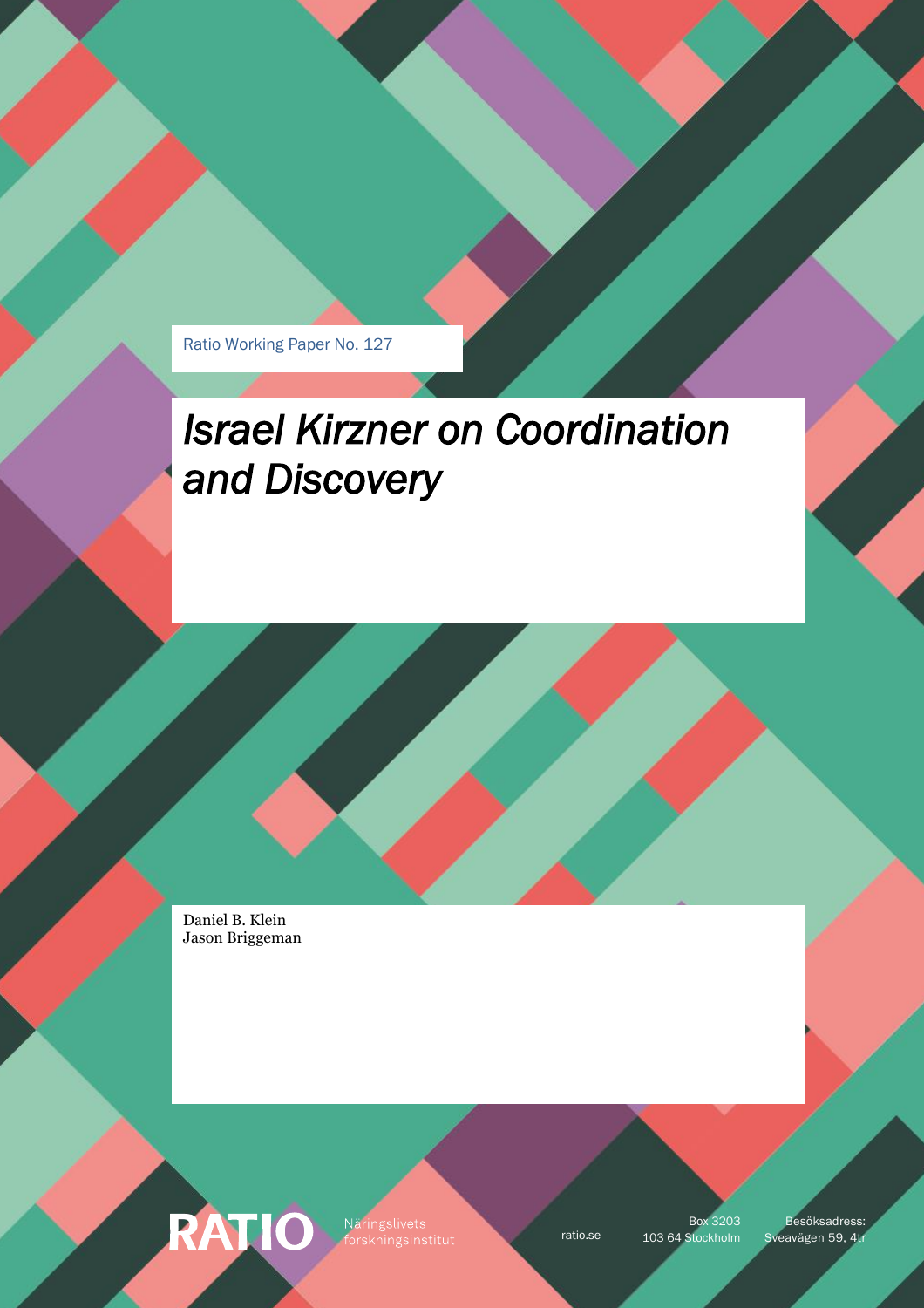### Israel Kirzner on Coordination and Discovery

Dept of Economics Dept of Economics George Mason University George Mason University Associate Fellow, Ratio Inst. *jbriggem@gmu.edu* dklein@gmu.edu

Daniel B. Klein Jason Briggeman, PhD student

Draft date: 15 January 2009

Abstract: Israel Kirzner has been one of the leaders in fashioning an Austrian school of economics. In his rendering of the Austrian school, one finds a marriage between Friedrich Hayek's discourse with Ludwig von Mises's deductive, praxeological image of science of Ludwig von Mises—a marriage that seems to us somewhat forced. The Misesian image of science stakes its claims to scientific status on purported axioms and categorical, 100-percent deductive truths, as well as the supposed avoidance of any looseness in evaluative judgments. In keeping with the praxeological style of discourse, Kirzner claims that his notion of coordination can be used as a clear-cut criterion of economic goodness. Kirzner wishes to claim that gainful entrepreneurial action in the market is always coordinative. We contend that Kirzner's efforts to be categorical and to avoid looseness are unsuccessful. We argue that looseness inheres in the economic discussion of the most important things, and associate that viewpoint with Adam Smith. We suggest that Hayek is much closer to Smith than to Mises, and that Kirzner's invocations of Hayek's discussions of coordination are spurious. In denying looseness and trying to cope with the brittleness of categorical claims, Kirzner becomes abstruse. His discourse erupts with problems. Kirzner has erred in rejecting the understanding of coordination held by Hayek, Ronald Coase, and their contemporaries in the field at large. Kirzner's refraining from the looser Smithian perspective stems from his devotion to Misesianism. Beyond all the criticism, however, we affirm the basic thrust of what Kirzner says about economic processes. Once we give up the claim that voluntary profitable activity is always or necessarily coordinative, and once we make peace with the aesthetic aspect of the idea of concatenate coordination, the basic claims of Kirzner can be salvaged: Voluntary profitable activity is usually coordinative, and government intervention is usually discoordinative. But the Misesian image of science must be dropped.

Keywords: coordination, concatenation, discovery, entrepreneurship JEL codes: A10, B00, C7, D2

#### To appear in Journal of Private Enterprise.

Acknowledgments: We than Niclas Berggren, Gene Callahan, Peter Klein, Frederic Sautet, George Selgin, and Ed Stringham for valuable comments. Jason Briggeman thanks the Mercatus Center at George Mason University for a summer fellowship to complete this study.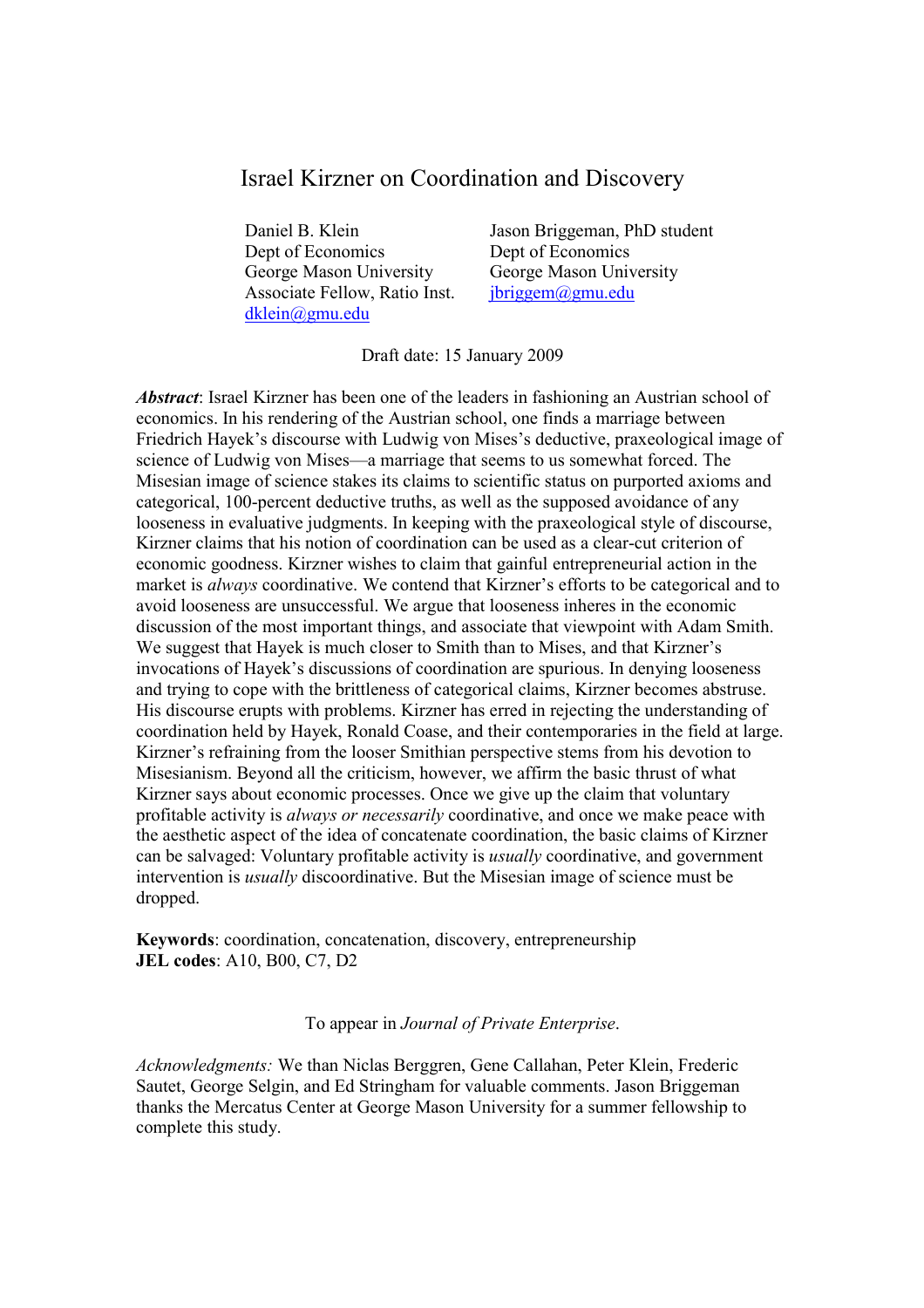#### Israel Kirzner on Coordination and Discovery

Israel Kirzner is best known for his work on the role of discovery and entrepreneurship in economic affairs. He sees entrepreneurial alertness as the vital human faculty to apprehend opportunities for one's betterment. Entrepreneurial discovery entails interpretive shifts and awakenings. It goes beyond the deliberate search for or mechanical response to new information. Kirzner's insights about discovery make a contrast to the kind of economics that regards human beings as interpretively flat and fixed—that is, working within an unchanging understanding of own ends and means. Game theory typically assumes common knowledge—interpretational symmetry throughout the "game." Knowledge is flattened down to information: there is no heterogeneity of interpretations and no role for judgment over interpretations. If economists confine their thinking to stories of final and symmetric interpretation, they will under-appreciate the role of discovery and entrepreneurship in economic affairs. More specifically, they will fail to do justice to laissez-faire (Kirzner 1985).

Kirzner strives to integrate his discovery ideas into theories of market coordination. Refining ideas at both ends—discovery and coordination—Kirzner works to maintain that, in market activity, successful voluntary entrepreneurial action necessarily enhances coordination.

Our attitude toward Kirzner is great admiration mixed with frustration and regret. We embrace the central teachings—notably, that successful entrepreneurship and voluntary activity more generally usually enhance coordination, and, even more typcially, that restrictions on voluntary activity diminish coordination. We are thoroughly supportive of those broad themes developed and expounded by Kirzner.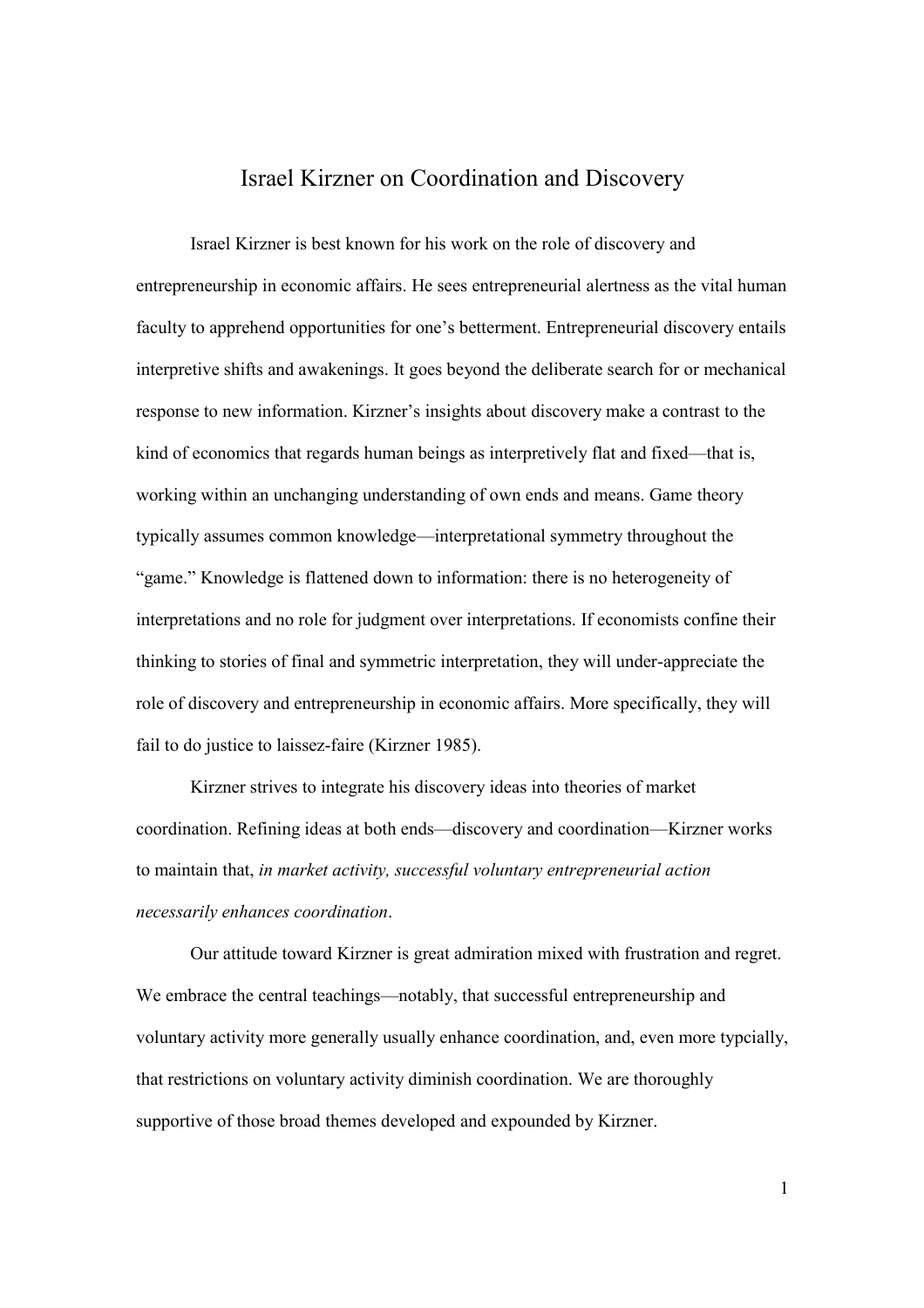We feel, however, that Kirzner has made errors. Our impetus is to strengthen the central teachings by identifying and correcting the errors. Greater robustness of the central claims—that entrepreneurship, that freedom conduces to better coordination—is achieved by two sorts of changes. First, in certain respects the claim must be weakened. Kirzner makes "always"- or "necessarily"-type claims—categorical claims—where, rather, the claims should be "usually" or "by and large." Second, changes are needed in the formulation and semantics. Suitably tailored, the chief messages still ring out but become looser. Broadly speaking, our approach is greater robustness through greater looseness.

If we basically agree with Kirzner's teachings, why the disagreements? We begin by offering a broad interpretation of why Kirzner would develop the ideas in ways we deem erroneous.

#### Mises, Kirzner, and the Project of Austrianism

Kirzner has been a leader in building an Austrian identity within economics. The narrative makes Ludwig von Mises the central figure of the Austrian tradition, although the tradition is said to originate with Carl Menger. In Kirzner's view, Friedrich Hayek also looms large, but Hayek is thought to develop the economics of Mises. Kirzner and his followers tend to homogenize Hayek and Mises.

Although Mises and Kirzner declare their economics to be "value free" (or "wertfrei"), it is clear that they believe that economics ought to address the most important things, notably major policy issues, and that they believe that the economics profession and the public culture poorly appreciate laissez-faire. It is clear that Mises,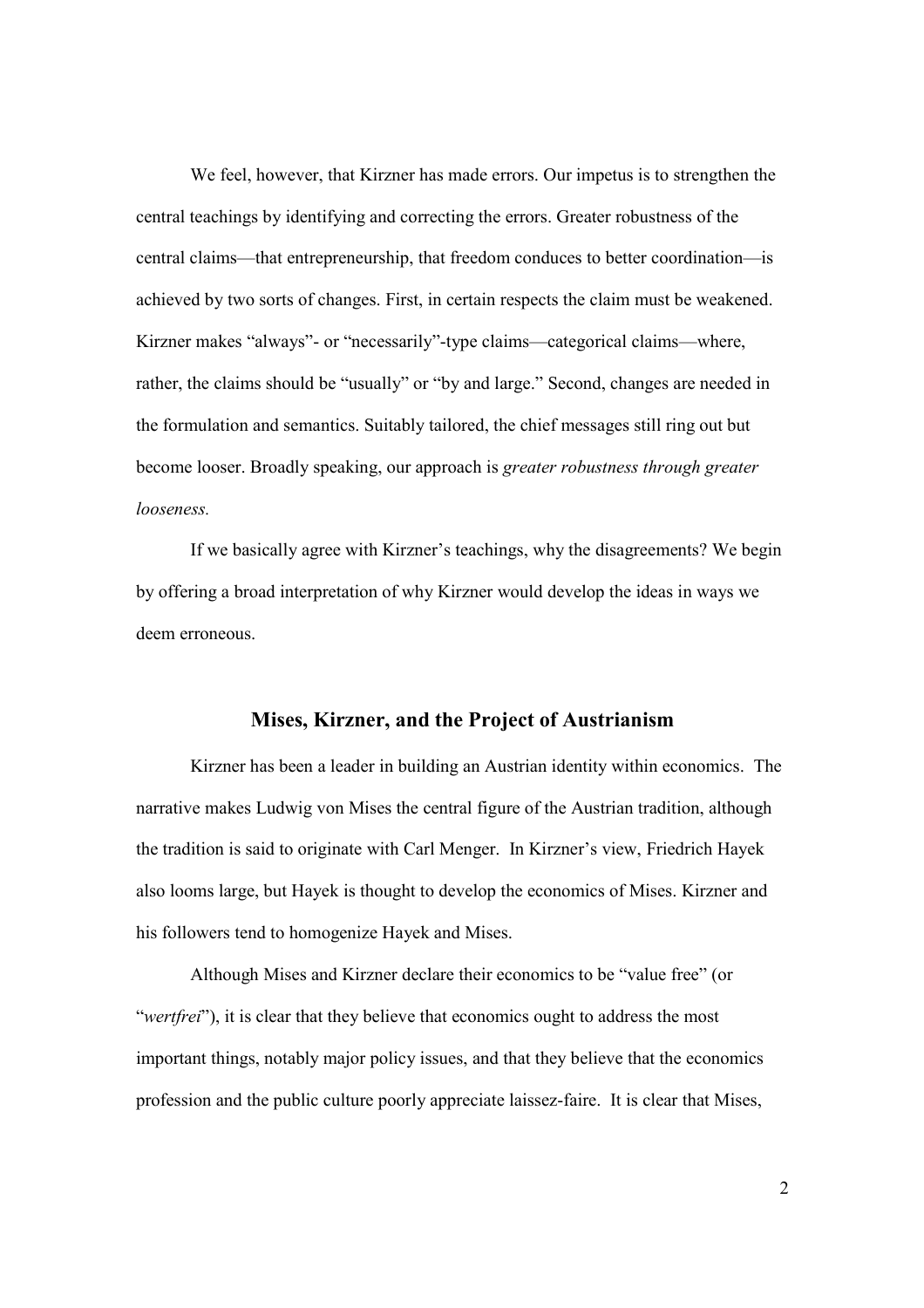Hayek, and virtually all self-described Austrian economists are motivated to advance classical liberalism, but that impetus is not distinctive to Mises, Hayek, and the selfdescribed Austrians. If there is to be a distinctive Austrian identity, it must draw on other elements.

Kirzner sees Austrian distinctiveness in the praxeology of Mises, who propounded a view of economics as a science built on fundamental a priori axioms of human action. Mises ascribes to his praxeology a truth status like that of mathematics:

The theorems attained by correct praxeological reasoning are not only perfectly certain and incontestable, like the correct mathematical theorems. They refer, moreover, with the full rigidity of their apodictic certainty and incontestability to the reality of action as it appears in life and history. Praxeology conveys exact and precise knowledge of real things. (Mises 1949, 39)

It is upon a supposed status of axiomatic foundation, logical deduction, and apodictic certainty that Mises and those who have promulgated an Austrian identity, led by Kirzner and Murray Rothbard (1926-1995), stake their claim for a distinct science of economics, a science that happens to support libertarian conclusions.

Hayek, however, never embraced Mises's approach and never promulgated an Austrian identity. Compared to Mises, Hayek is considerably looser and more pragmatic—and pragmatist. We think Hayek is closer to, say, Adam Smith and Edwin Cannan, than to Mises. Hayek sees economics not an exact or deductive science but as part of the civilization's general cultural purpose, and hence as framed by the civilization's notions of the good. Hayek (1978a) said: "Mises himself was still much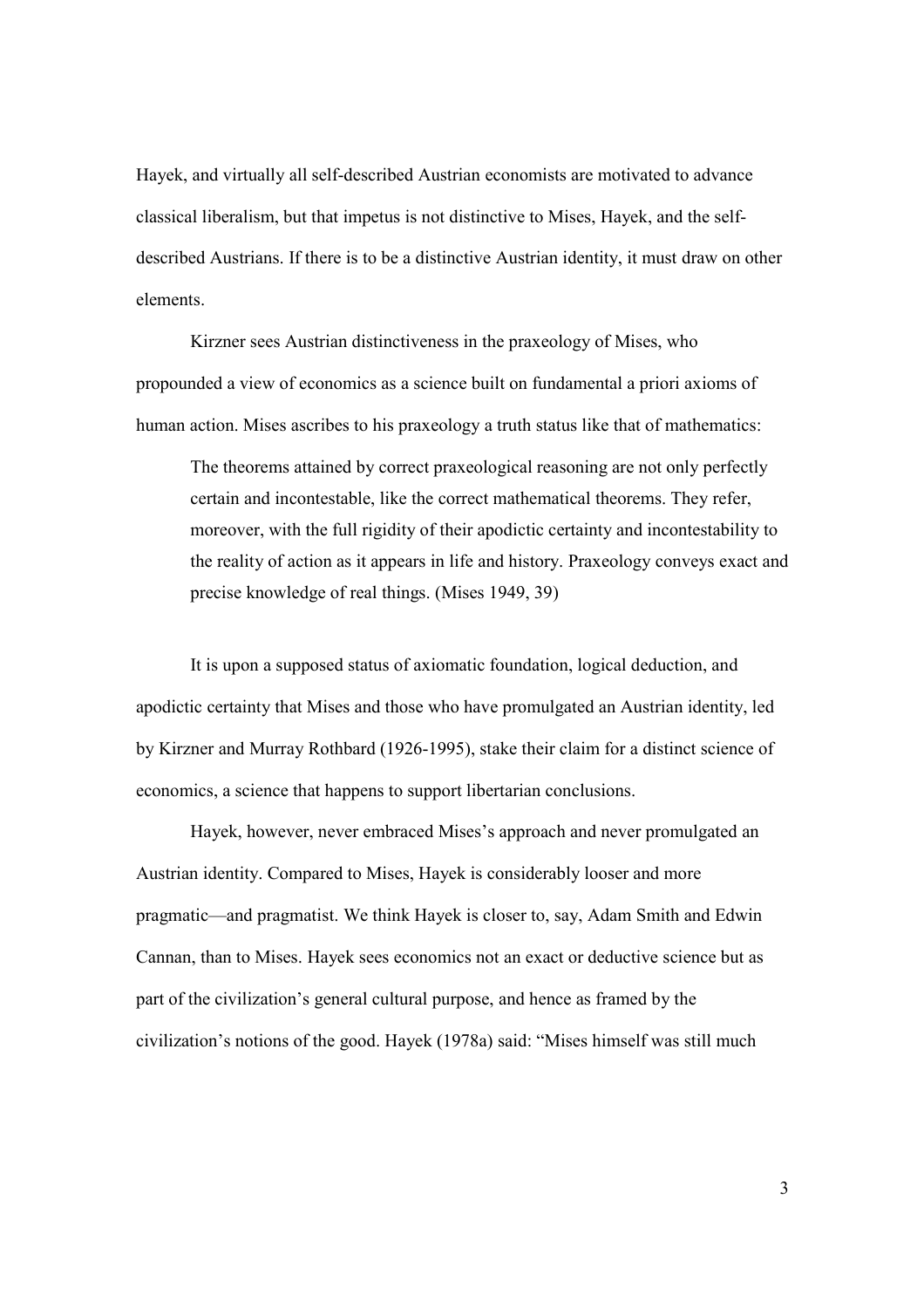more a child of the rationalist tradition of the Enlightenment and of continental, rather than of English, liberalism…than I am myself."<sup>1</sup>

"[T]he diverging interests of [Mises and Hayek]," suggest Keith Jakee and Heath Spong (2003), "is potentially relevant to the disunity that has surfaced within the Austrian school since the 1970s" (473). They relate that divergence to tensions in Kirzner's discourse, particularly between the Misesian image of science and the theories about entrepreneurship.<sup>2</sup>

The wing of Austrianism associated more closely with the ideas of Murray Rothbard and with the Ludwig von Mises Institute elevates Mises (and Rothbard) clearly above the squishy Hayek. In "Mises and Hayek Dehomogenized," the Rothbardian Austrian Joseph T. Salerno (1993) argues that Hayek is importantly different than Mises. The wing more associated with Kirzner and Peter Boettke, however, tends to homogenize Mises and Hayek. Many of Kirzner's followers seem to subscribe to the homogenization and to Kirzner's writings on coordination (for example, Ikeda 1990, Thomsen 1992, Sautet 2000, Boettke 2001).

While earning an MBA at New York University during the 1950s, Kirzner encountered Mises and his private seminar. Kirzner was captivated and, along with Rothbard, became a leading protégé. Working under Mises, Kirzner earned his PhD in economics at NYU in 1957. Throughout his career, Kirzner has remained loyal to

-

<sup>&</sup>lt;sup>1</sup> Hayek made related remarks about Mises's undue rationalism and emphasis on the a priori in an interview published in Hayek on Hayek (Hayek 1994, 72-73) and in his foreword to Mises's Socialism (Hayek 1978b, xxxiii).<br><sup>2</sup> There is much congruence between the views of Jakee and Spong (2003) and of us. They are skeptical of

the homogenization of Mises and Hayek, and would seem to favor Hayek. Also, they repeatedly make an issue of a distinction that seems to track ours, presented below, between plan fulfillment and retrospective plan affirmation (477 n. 24, 480-81, 482 n. 32). They, however, seem to enter into the dubious practices of speaking of equilibrium, equilibration, etc., without reference to a model (e.g., 474-78), and of speaking of equilibrium and coordination apparently as though they were interchangeable (e.g., 480).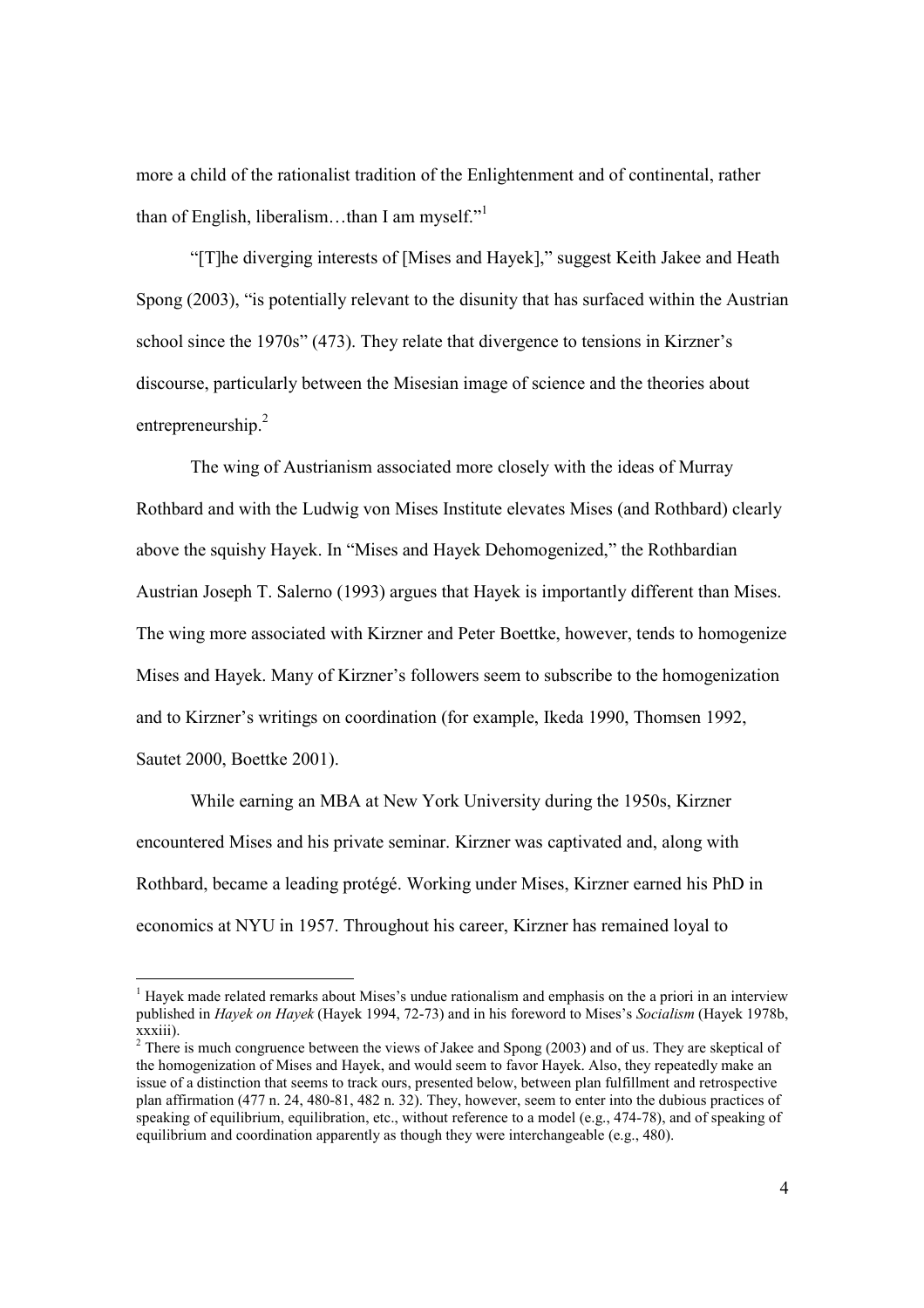Mises's conception of "the pure, universal truths of economic theory" (Kirzner 2001, 56), or Mises' image of science. We contend, like Jakee and Spong (2003, 470-73), that Kirzner has been committed to building a distinctive Misesian science of economics.

Kirzner has produced extensive discourse, in which a central word is coordination. Kirzner (2000) writes that coordination is "a clear-cut, objective criterion… which may satisfy the intuitive conviction of economists that their science does objectively demonstrate the economic 'goodness' of some economic policies" (133). Thus, for Kirzner, coordination signifies economic goodness. He claims to show that voluntary, successful entrepreneurial action in the market necessarily advances coordination or is coordinative. Notice the two important features: The claim is categorical, or 100 percent—that is the nature of praxeological truth and, to Misesians, the mark of economic science. Second, the claim lends support to (though does not seal the case for) libertarian policy, for to obstruct such entrepreneurial action, as with government restrictions, would be to prevent coordinative actions.

To our thinking, Mises, Rothbard, and Kirzner are alike in their image of science. Coordination does not play a large role in Mises and Rothbard, but Kirzner makes great efforts to develop the concept of coordination in order to integrate teachings of economic liberalism with Mises's image of science. In contrast, Smith and Hayek may be said to advance the teachings of economic liberalism in ways that mostly avoid modernist conceptions of such discourse.

#### Concatenate Coordination: Hayek, Coase, etc.

Along with other economists of their times, Mises and Hayek used the term coordination in the sense of "concatenate coordination," an appellation used by Klein and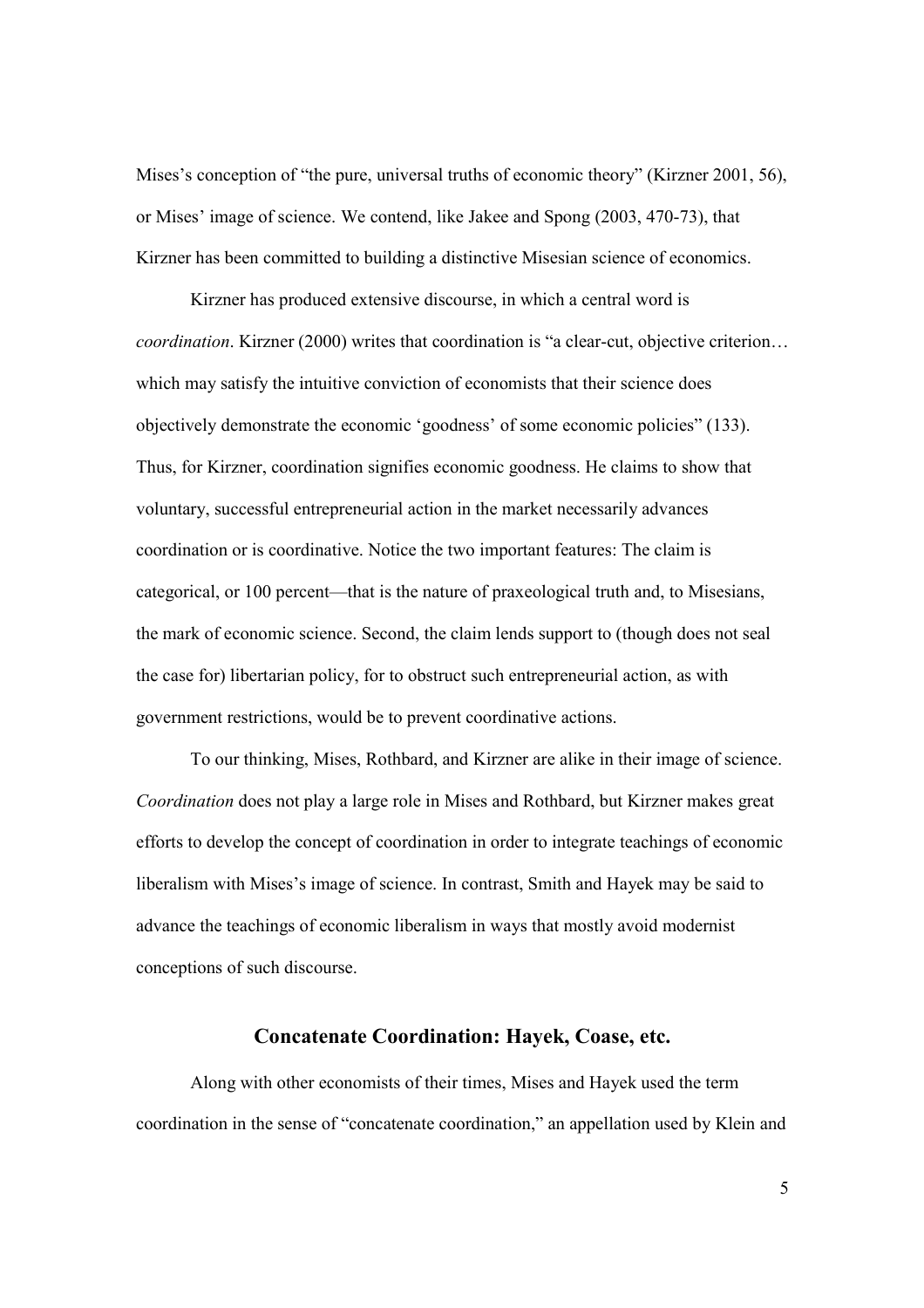Orsborn (2008) in order to distinguish it from the "mutual coordination" of later discourse following Thomas Schelling and game theory. Klein and Orsborn make a systematic investigation of how economists have used the term *coordination*. They suggest that, until around 1970, the way that economists used coordination is best understood in the following way: A concatenation of activities and resources is coordinated to the extent that the concatenation would be satisfying, pleasing, or even beautiful to a mind imagined to behold it. Hayek's usage of coordination nicely fit this understanding, but Kirzner (2000, ch. 10) contends that his coordination is true to Hayek's. We wish to disentangle concatenate coordination from some of Kirzner's characterizations of coordination and hence will dwell a bit on concatenate coordination.

Up to around 1930, the primary economic talk of "coordination," aside from usage in the transportation literature, concerned the concatenation of activities within the firm. But in the 1930s a new moment occurs, and the moment may be marked by a lecture given by Friedrich A. Hayek in 1933 at the London School of Economics and published that year in Economica as "The Trend of Economic Thinking." Hayek takes *coordination* to the extensive economic cosmos. This step was not entirely novel, $3$  but it now becomes prominent in Anglo-American economics. The LSE during the 1930s seems to have bubbled with talk of coordination beyond the firm.

In the lecture Hayek extends the idea of concatenate coordination beyond the eye of any actual coordinator:

<sup>&</sup>lt;sup>3</sup> Such usage occurs notably by Herbert Spencer, who in *First Principles* (1862) used the term coordination in drawing biological analogies. Besides some writers who made biological analogies similar to those of Herbert Spencer, the searches done by Klein and Orsborn find other scattered and fleeting occurrence of "coordination" meaning spontaneous concatenate coordination in works by Henry George, John Bates Clark, Philip Wicksteed, Ludwig von Mises, David Friday, Lawrence Frank, Raymond Bye, and Shorey Peterson. These are shown in the worksheets of the linked Excel file.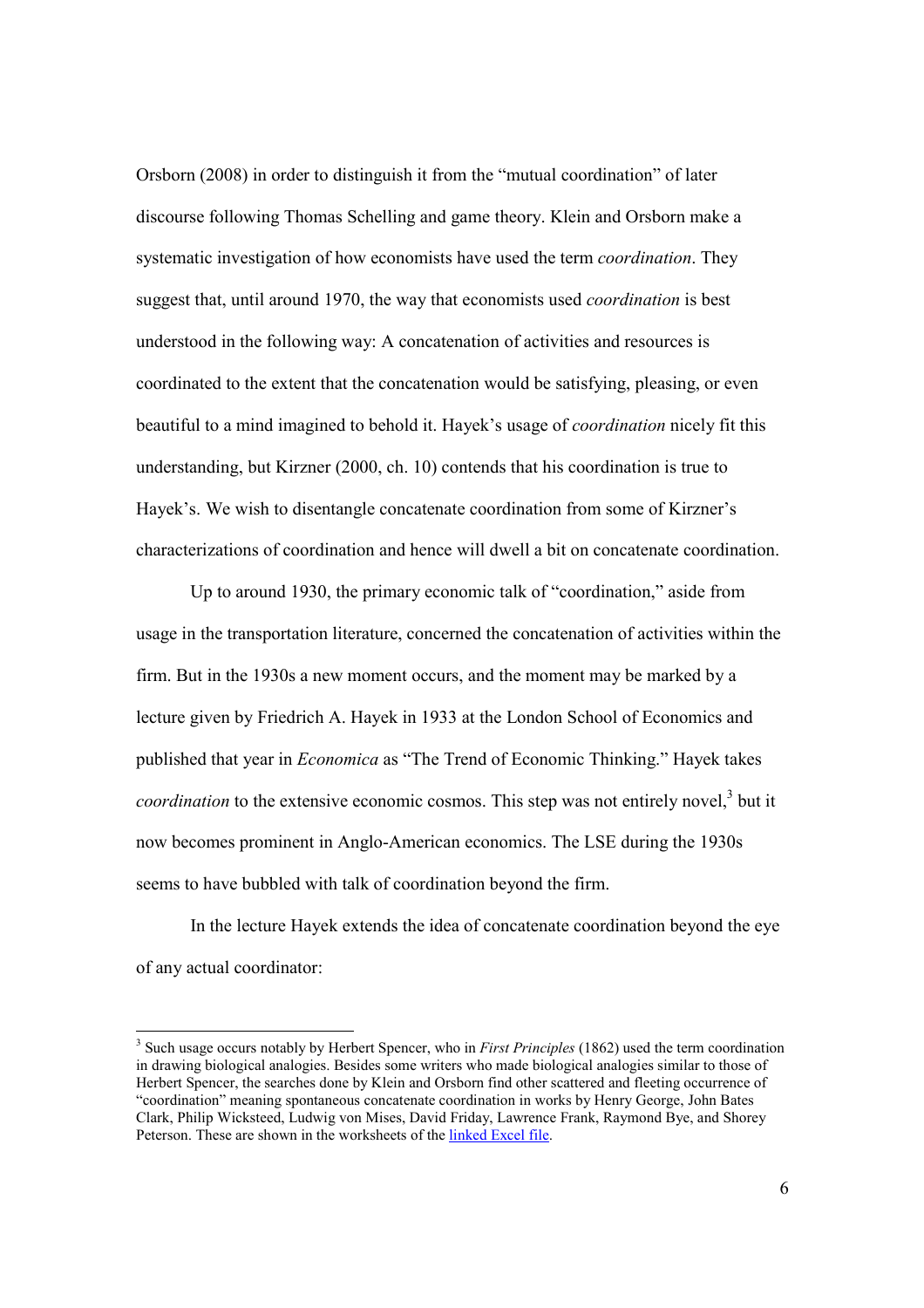From the time of Hume and Adam Smith, the effect of every attempt to understand economic phenomena – that is to say, of every theoretical analysis – has been to show that, in large part, the *co-ordination* of individual efforts in society is not the product of deliberate planning, but has been brought about, and in many cases could only have been brought about, by means which nobody wanted or understood, and which in isolation might be regarded as some of the most objectionable features of the system. (Hayek 1933a, 129; italics added)

Hayek is describing independent actions that lead to outcomes beyond the actor's intention and comprehension—spontaneous order. Like the concatenate coordination within the firm, coordination means *desirable* arrangement or outcome. But, *desirable to* whom?

The matter, Hayek emphasizes, calls for great delicacy:

The limitations of language make it almost impossible to state it without using misleading metaphorical words. The only intelligible form of explanation for what I am trying to state would be to say—as we say in German—that there is sense [Sinn] in the phenomena; that they perform a necessary function. But as soon as we take such phrases in a literal sense, they become untrue. It is an animistic, anthropomorphic interpretation of phenomena, the main characteristic of which is that they are not willed by any mind. And as soon as we recognize this, we tend to fall into an opposite error, which is, however, very similar in kind: we deny the existence of what these terms are intended to describe. Hayek (1933a, 27; emphasis add to the final sentence)

Hayek would steer us away from that "opposite error." He suggests that society has a "sense" like an "organism." He even writes that a notion of social organism is necessary to economics: "The recognition of the existence of this organism is the recognition that there is a subject matter for economics" (1933, 27). Yet he makes these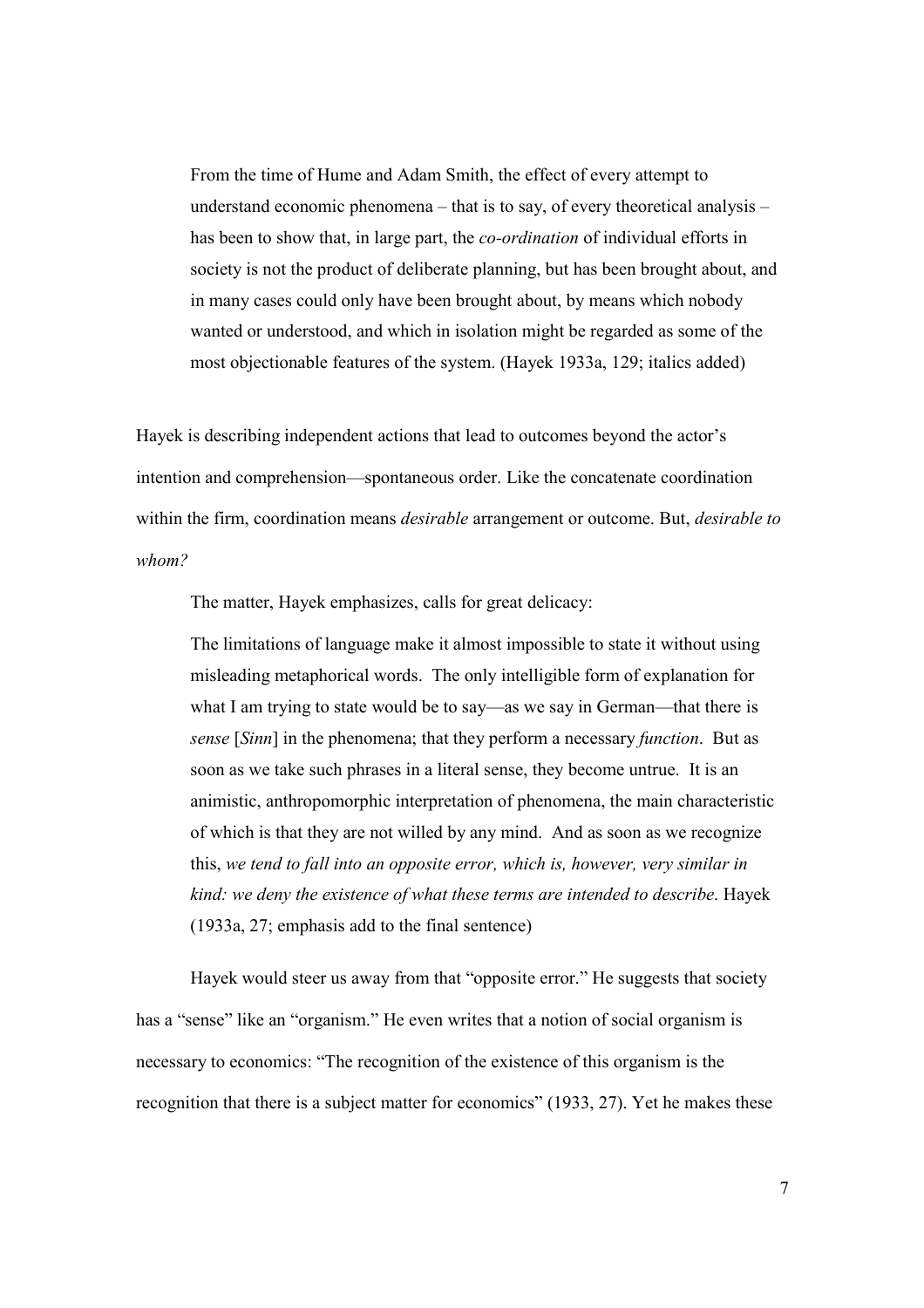suggestions with great caution. Classical liberals dread the hazards of any society-asorganism metaphor.<sup>4</sup> The lecture is quite remarkable as an early expression of the dilemmas in opposing society-as-organization notions while trying to say that liberal processes are coordinative. But, coordinative to whom? In the case of the firm, an answer is fairly clear—the owners/managers. But for a polycentric spontaneous system, there is no tangible analog.

The way to interpret the "sense" of the social "organism" of which Hayek spoke is to think of a fictitious mind able to behold the extensive tapestry of social affairs, in principle including future generations, and inclined to judge it in a manner that parties to the discourse are presumed to find acceptable. This imagined judge is like that being whose hands, according to Adam Smith, are invisible. Alluding to Hume and Smith, Hayek too wants to talk about coordination beyond the eye of any actual human coordinator. This understanding of coordination comports perfectly with the dictionary definition of the transitive verb to coordinate, to put things into a pleasing order or arrangement. Necessarily embedded within such understanding are aesthetic or moral sensibilities relevant to the interlocutors. The understanding thus involves deep dimensions that are, in Adam Smith's words, "loose, vague, and indeterminate" (1790, 175, 327).

In writing of society as organism, Hayek cites the 1923 and 1932 German language editions of Mises' Socialism (1981), which not only affirms the notion of the social organism but uses it very extensively (as may be easily confirmed by electronic text search). Interestingly, in Mises's later magnum opus Human Action (1963, 589) there

 4 Like Hayek, Simon Newcomb (1886:7-8) articulates cautions while going forward with the organism metaphor.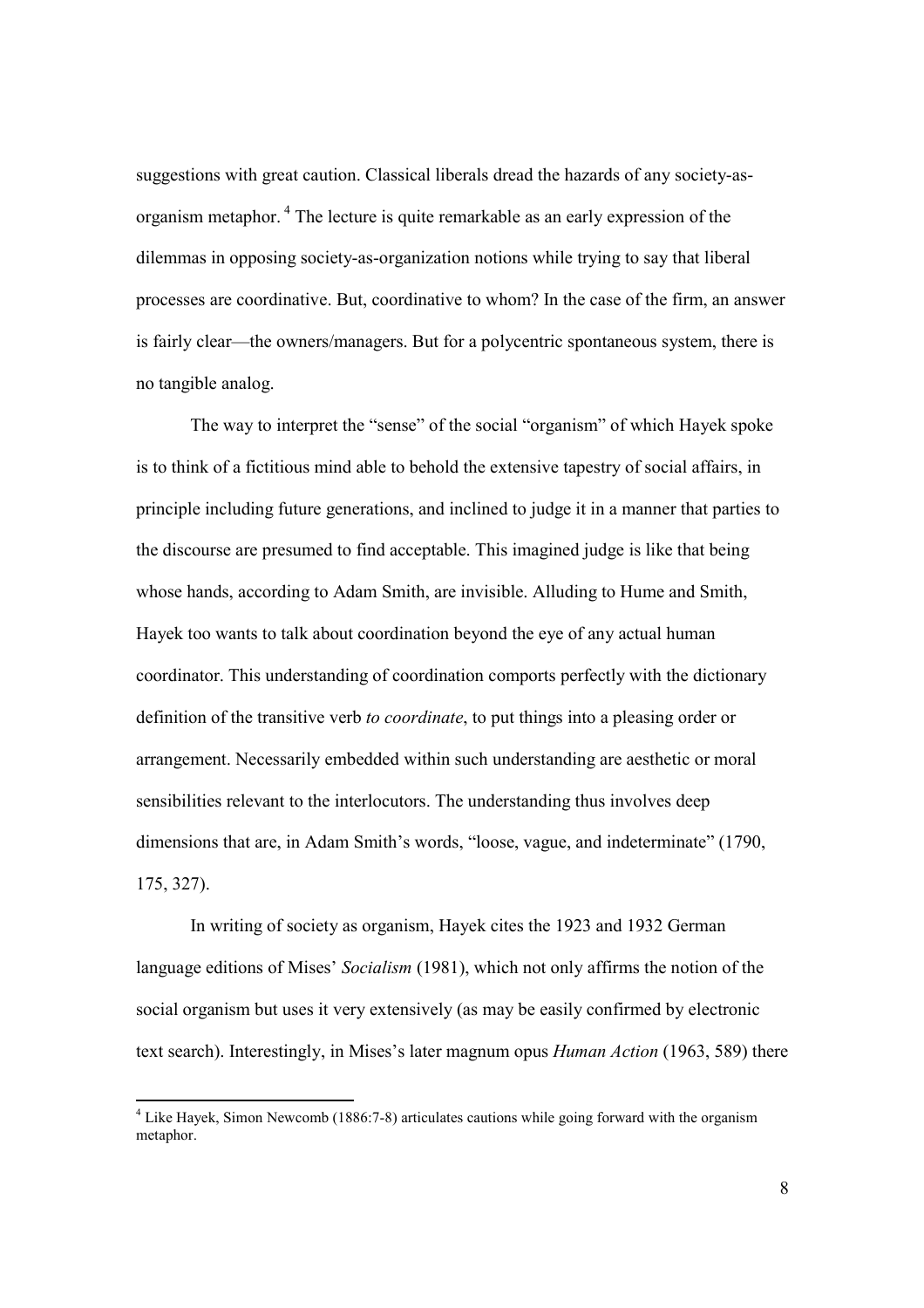is but a single, insignificant instance of such usage. The disappearance reflects deep changes in Mises's intellectual enterprise; as Kirzner (2001) notes: "Mises' distinctiveness had not yet been firmly established by 1930" (54). Further, it should be recalled that Hayek entered intellectual maturity as a mild socialist and a pupil of Friedrich von Wieser, whose works burble with notions akin to social organism (Shearmur 1996, ch. 2). Hayek (1978a) noted that he had come from Wieser and that Mises "gradually, but never completely, won me over." It is true that Mises converted Hayek on economic policy, but there is no reason at all to suppose that Mises drove organism metaphors from Hayek's mind, particularly as at the time Mises himself was expounding on them. Hayek said that "[Mises's] Socialism told us [young idealists] that we had been looking for improvement in the wrong direction" (Hayek 1978b, xix)—not that the book transformed their idea of improvement.

Coordination ideas were explored at the LSE by Hayek's colleagues W.H. Hutt (1934), Arnold Plant (1937), and Ronald Coase (1937). Coase posed his problem: "In view of the fact that, while economists treat the price mechanism as a co-ordinating instrument, they also admit the co-ordinating function of the 'entrepreneur,' it is surely important to enquire why co-ordination is the work of the price mechanism in one case and of the entrepreneur in another" (37). Hayek's idea of coordination was apparently no different from that of Coase and many other economists. Yet Kirzner develops claims about coordination that he presents as true to Hayek and part of a distinctively Austrian sort of economics.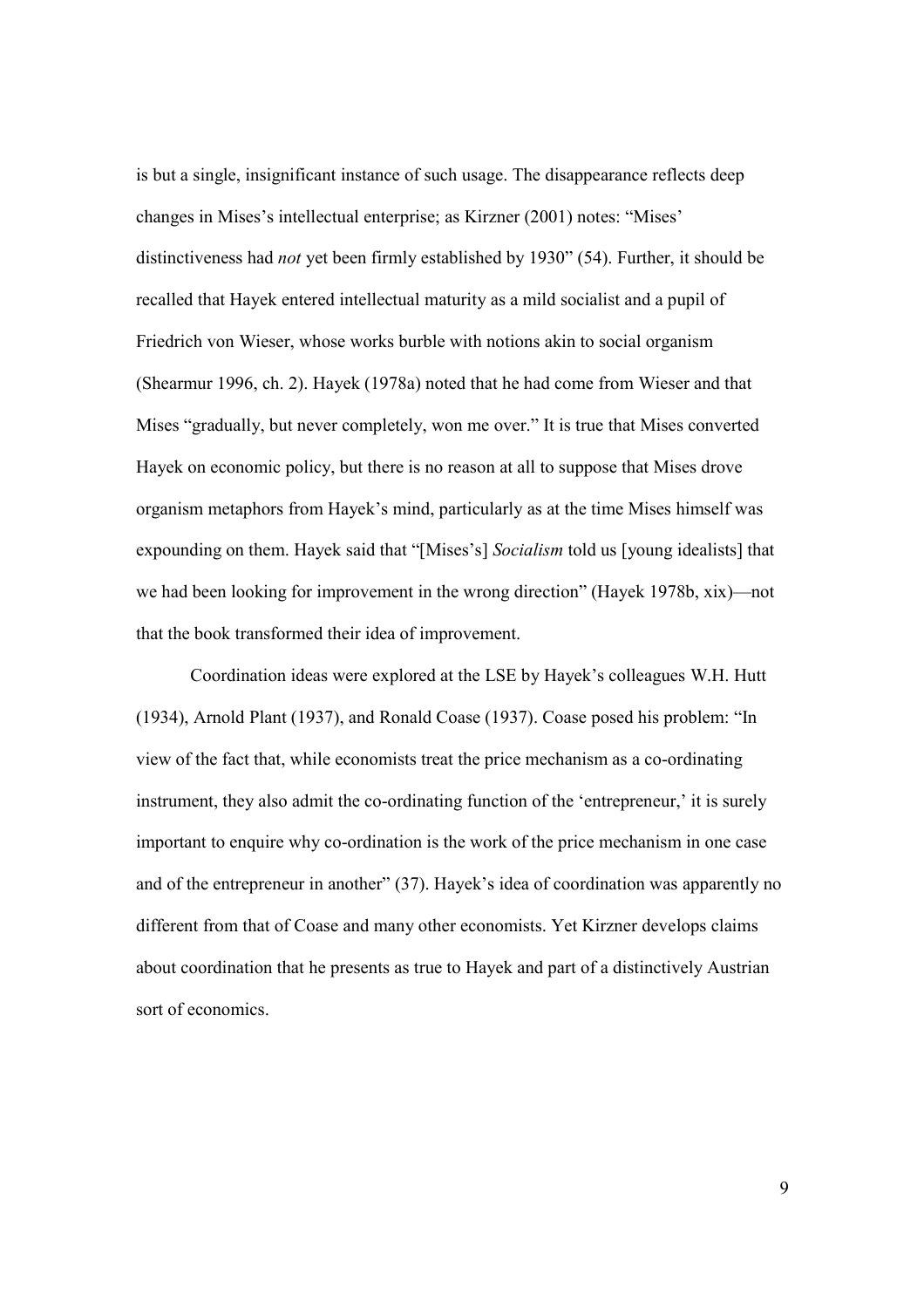#### Kirzner's Coordination Often Seems Like Concatenate Coordination

A great many of Kirzner's statements about coordination read fine as concatenate coordination. Early in his career, he described the price system as a coordinative force in society: "Clearly, with innumerable producers making independent decisions as to production techniques, the economy must coordinate these decisions so as to ensure that each producer uses those resources least needed elsewhere in the economy. … An efficient system will provide sufficient reward to each participant to enable all participants to enjoy the benefits of the widest possible range of resource services" (1963, 38). Elsewhere, Kirzner writes: "Within the firm, activities are co-ordinated by central direction, not by market competition via a price mechanism" (1992, 161).

Indeed, we find Kirzner articulating the construct of a mind imagined to behold the vast concatenation and its potentialities, as when he writes that the actions of buyers and sellers who have not noticed certain profit opportunities "are, from the perspective of omniscience, uncoordinated and inconsistent" (1985, 59; italics added), or when speaking of coordinating traffic flow: "Were an omniscient single mind to make the decisions for all the drivers, that mind might arrange the drivers' actions in a smooth and safe fashion" (1992, 140; first italics added).

Because we believe that concatenate coordination conforms to the coordination discussed by Herbert Spencer, Simon Newcomb, Mises, Hayek, Coase, and hundreds of others, we think it is significant that a great many of Kirzner's utterances about coordination might be read that way. It gives the reader the impression that Kirzner is adhering to conventional usage, and it allows Austrians to speak to wider audiences. Our view, again, is that the coordination talk among Austrians ought to become sensibly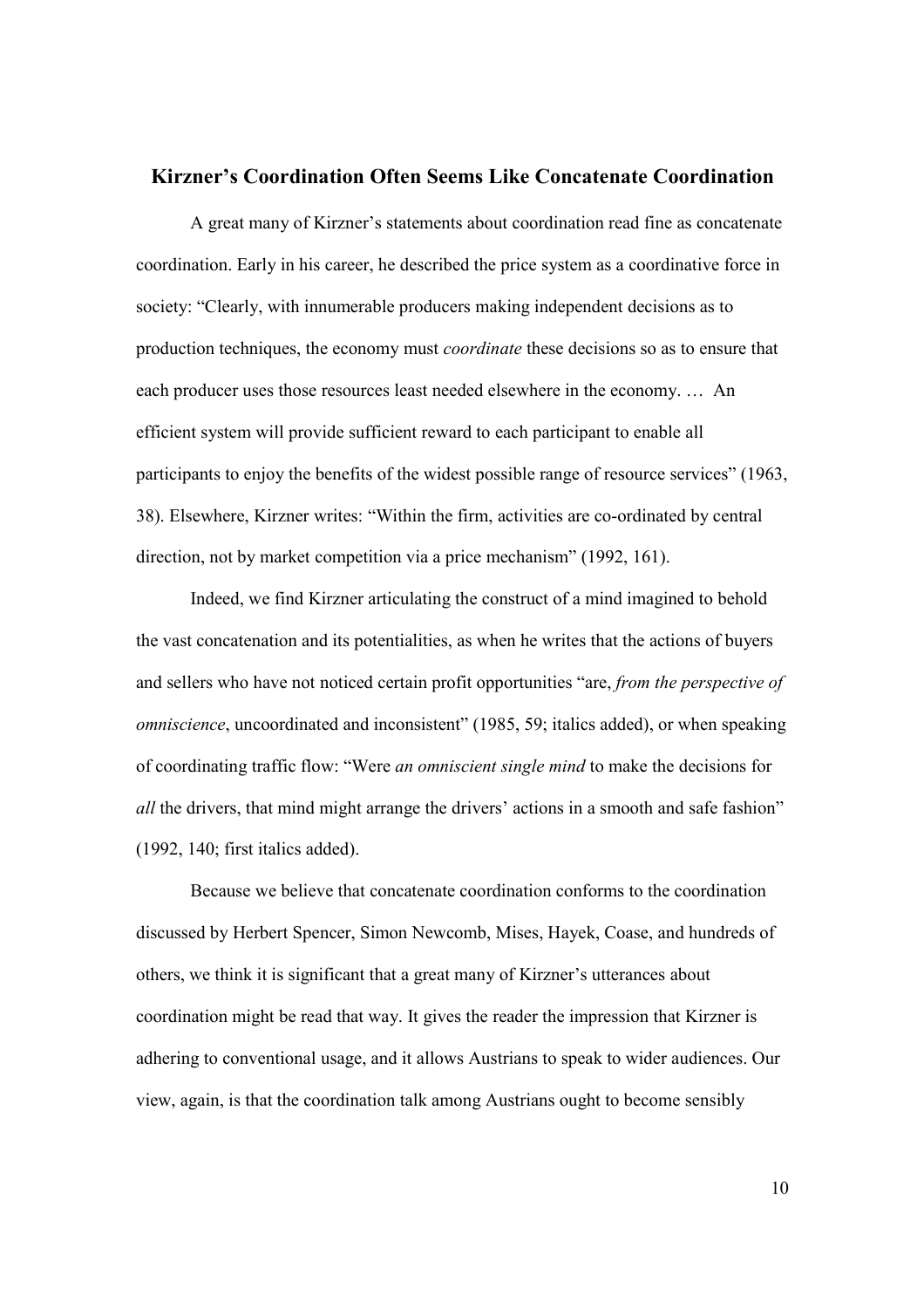about concatenate coordination—but, again, doing so would upset their claim to distinctiveness in the matter. In earlier work, Klein (1997a) proposed that Kirzner's basic claims be understood as by-and-large claims about concatenate coordination, but this proposal was vigorously resisted by Kirzner (2000, 132-148, 199).

#### Kirzner's Troubled Claims about Coordination

Kirzner's discourse has come to center around "coordination." Kirzner introduces and attempts to reconcile a jumble of claims about coordination. Before addressing the problems, we lay out the pieces that Kirzner attempts to fit together.

Two background conditions should be clarified. In speaking of whether economic actions are coordinative, Kirzner does not mean burglary, fraud, and other coercive actions (e.g., Kirzner 1992b, 93); he confines the discourse to voluntary action. Second, Kirzner means entrepreneurial action that is successful, in the sense that the agent does not feel that his entrepreneurial action was an error but rather that it was gainful. Kirzner acknowledges that actors may make losses and feel regret, and that such voluntary acts might be discoordinative. His statements concern the coordinative aspects of the successful entrepreneurial seizing of gainful opportunities (e.g., Kirzner 1992, 21-31). Kirzner is on solid ground in supposing that markets do *not* tend toward specific agent errors, and do tend to weed out each loss-making activity and to correct agent errors (2000, 31), so it is appropriate to focus on successful entrepreneurial action in characterizing market tendencies. Although there are issues about which actions are to be deemed entrepreneurial, we, too, mean such actions that are voluntary and successful.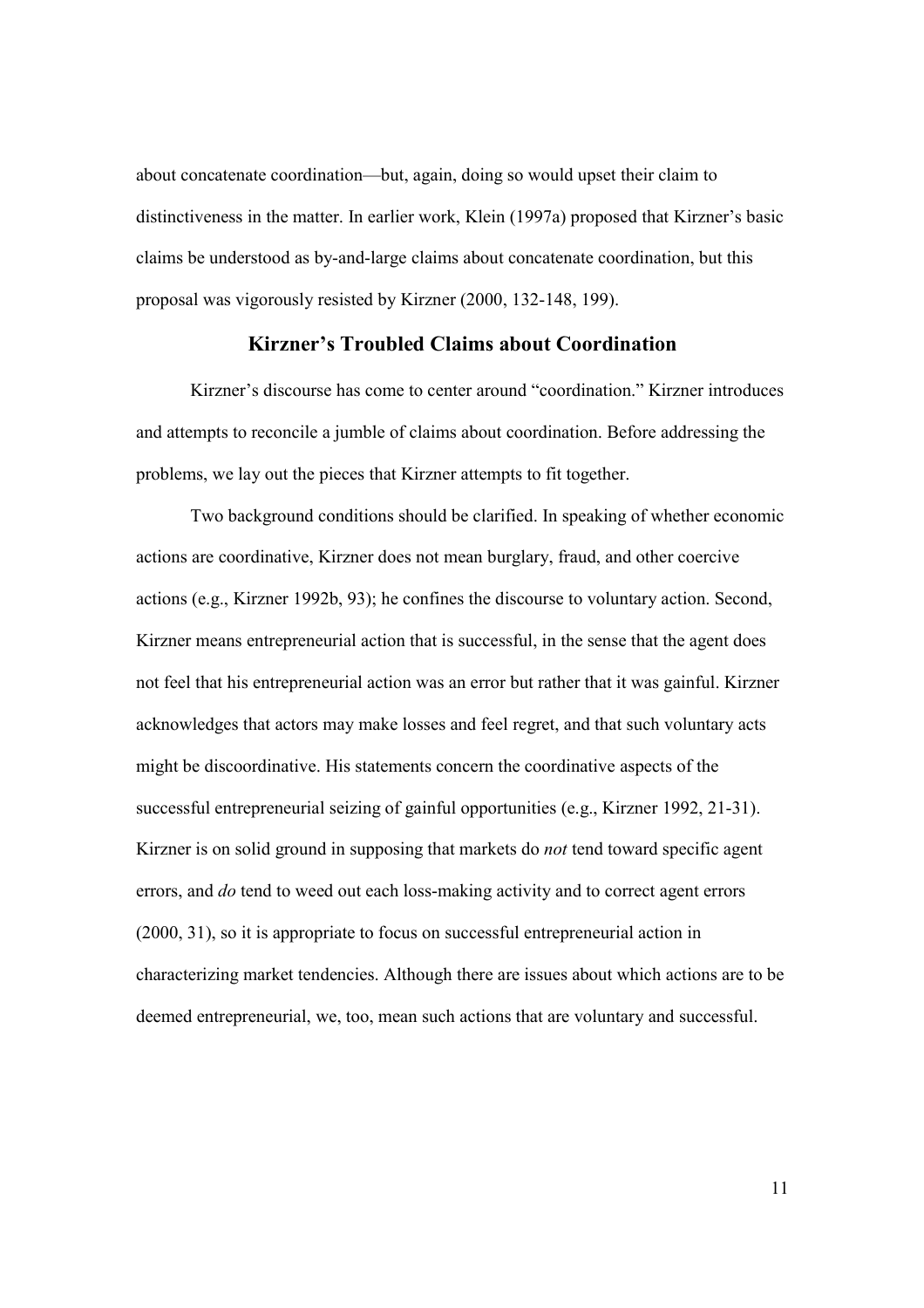#### "Every entrepreneurial gain is coordinative"

The great virtue of Kirzner's coordination discourse is the emphasis he places on discovery, on the idea that new discoveries of gainful activities represent advances in coordination—a point too often neglected by formalistic economists and by interventionists who presume that regulators can know the economy and its potentialities well enough to manipulate it beneficially. We salute Kirzner (1992) when he writes that entrepreneurial discoveries constitute "steps through which markets tend to achieve coordination, gradually replacing earlier states of widespread mutual ignorance by successively better co-ordinated states of society" (151). Concatenate coordination will typically recognize such discovery as coordination: A humane liberal mind imagined to behold the vast tapestry and its potentialities normally will smile upon the discovery of such opportunities.

But the Misesian image of science leads Kirzner to make strong claims about the relation between coordination and the discovery of such opportunities. He maintains that every instance of discovering and seizing gainful opportunity advances coordination, and, inversely, every unexploited opportunity represents a failure in coordination, as instanced by the following quotations:

- "to identify absences of coordination among the plans of market participants it is sufficient to identify profit opportunities" (1973, 222; italics added).
- "where an unexploited mutually beneficial exchange opportunity for A and B exists, the resulting 'inefficiency' can be described as an absence of coordination" (1973, 216).
- Kirzner suggests that *all* profit opportunities are "created by initial discoordination" (2000, 21).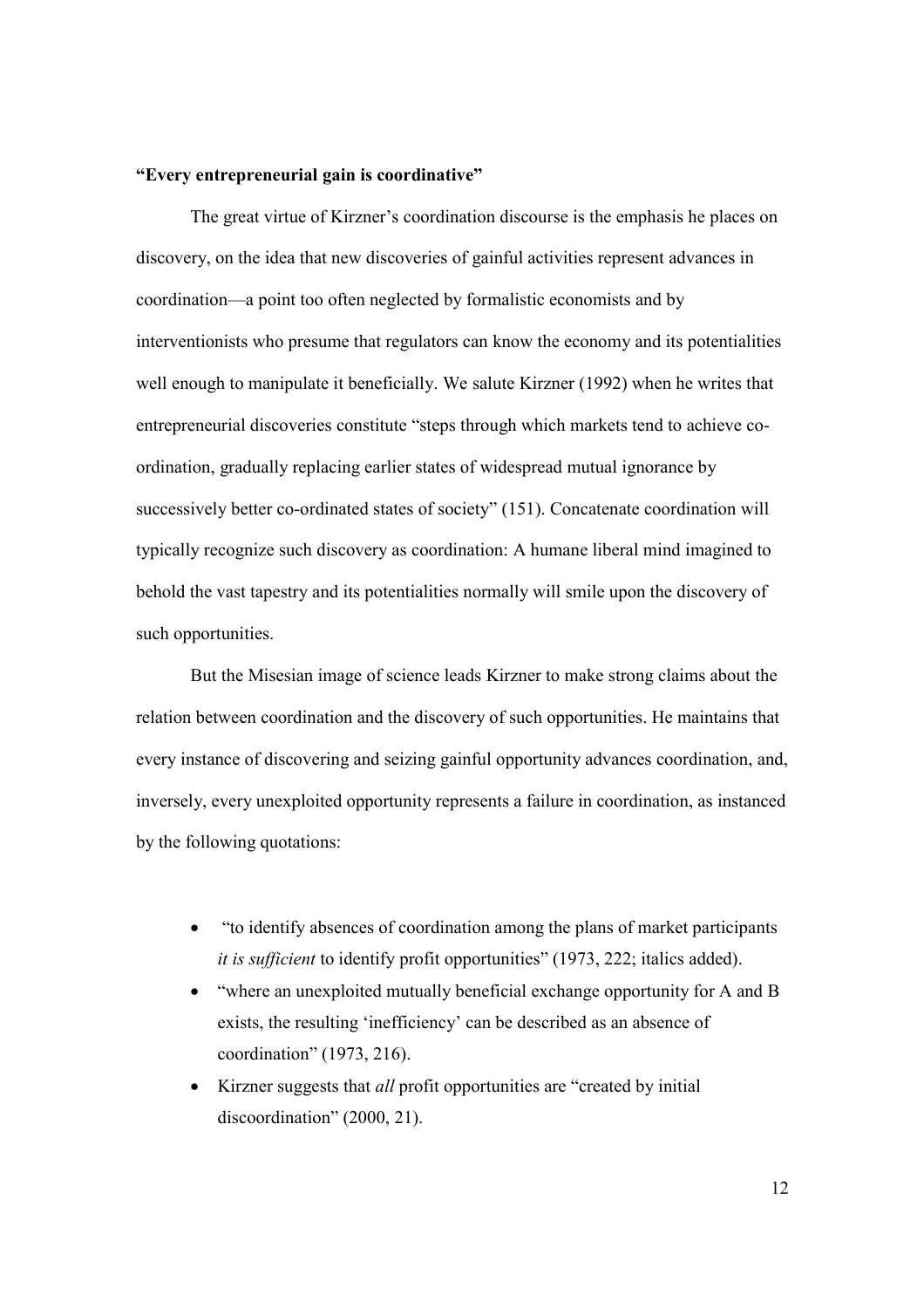Kirzner asserts that market entrepreneurship *always* advances coordination when he refers to "a possibly faulty functioning of the market" as "a possibility we have denied" (Kirzner 2000, 86).

So Kirzner frequently says that market entrepreneurship is always coordinative. There is another issue worth clarifying before proceeding: In assessing whether an entrepreneurial action enhances coordination, what is the comparison? What is the hypothetical alternate concatenation? How do we characterize the concatenation without the entrepreneurial event? Like Kirzner, we focus on the discovery of opportunity. We suggest that usually the most relevant alternate concatenation is to imagine that for some adventitious reason the actor misses the opportunity. Imagine that an extraneous, unwelcome distraction interrupted the moment of discovery, preventing (or perhaps delaying) the actor's discovery of the opportunity, and, in consequence, after getting past the distraction he goes about his affairs without any really useable apprehension or formulation of the opportunity—without any sense of having "gotten an idea." In the case of distraction, we don't know exactly what would happen or how coordinative that world would be—possibly, the entrepreneurial action in question would itself have been a distraction to an even better discovery, which is now realized by virtue of the adventitious distraction that blocks the lesser discovery—after all, there is usually an even better opportunity out there. We resort to supposing, however, that without discovering the opportunity in question the actor instead carries out actions that are more obvious, closer to routine. With Kirzner, we say that there is no tendency to experience one discovery when a merely adventitious distraction would have brought one to an even better discovery—otherwise people would invite random distractions. It could happen, of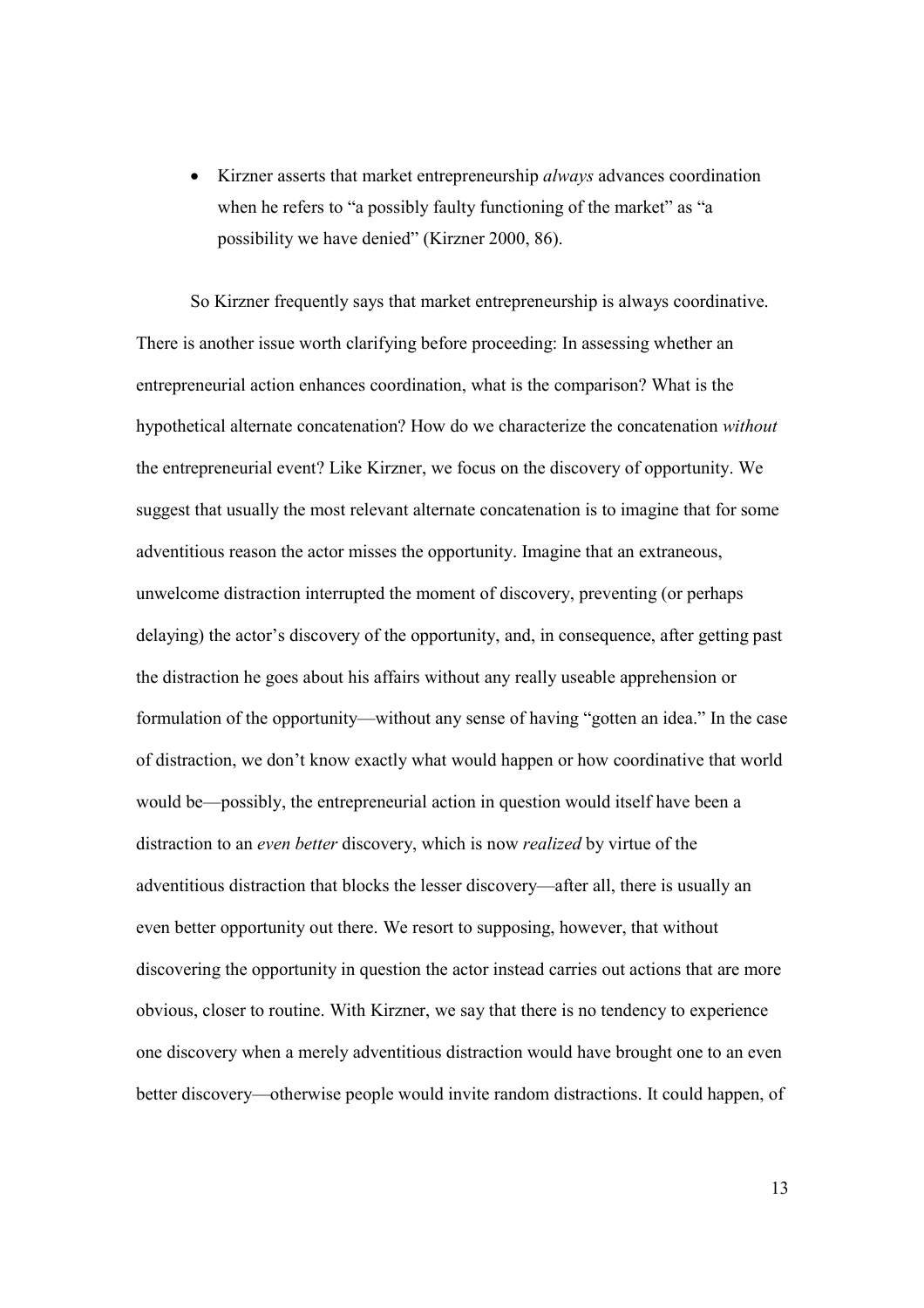course, but it would be somewhat aberrant. Accordingly, for our perspective as social analysts, the "expected" concatenation of the world without the discovery is more commonplace than the world with the discovery, more like "the day before" in the relevant context. It is a world without the "development" of the new discovery.

#### "Coordination is the fulfillment or compatibility of plans or expectations"

Kirzner (2000) characterizes coordination "as the state (or the process leading towards the state) in which the individual plans of independently-acting persons display mutual compatibility. Such compatibility may be couched, as in the preceding sentence, in terms of plans, or it may be couched in terms of decisions, or of expectations" (190). He adds, "The fundamental idea in this coordination concept is that we (the economic or social scientists) are interested in the extent to which the decisions made by an individual correctly anticipate (and take advantage of) the decisions in fact being made by others" (2000, 191).

Elsewhere Kirzner offers the following characterization: "A fully coordinated state of affairs, for our purposes, is one in which each action taken by each individual in a demarcated set of actions, *correctly takes into account* (a) the actions in fact being taken by everyone else in the set, and (b) the actions which the others might take were one's own actions to be different" (2000, 136; italic added).

Kirzner inversely characterizes discoordination as involving discordance, disappointment, or regret: "disappointment and/or regret…must ultimately ensue from patterns of action which incorrectly anticipate and depend upon the actions of others in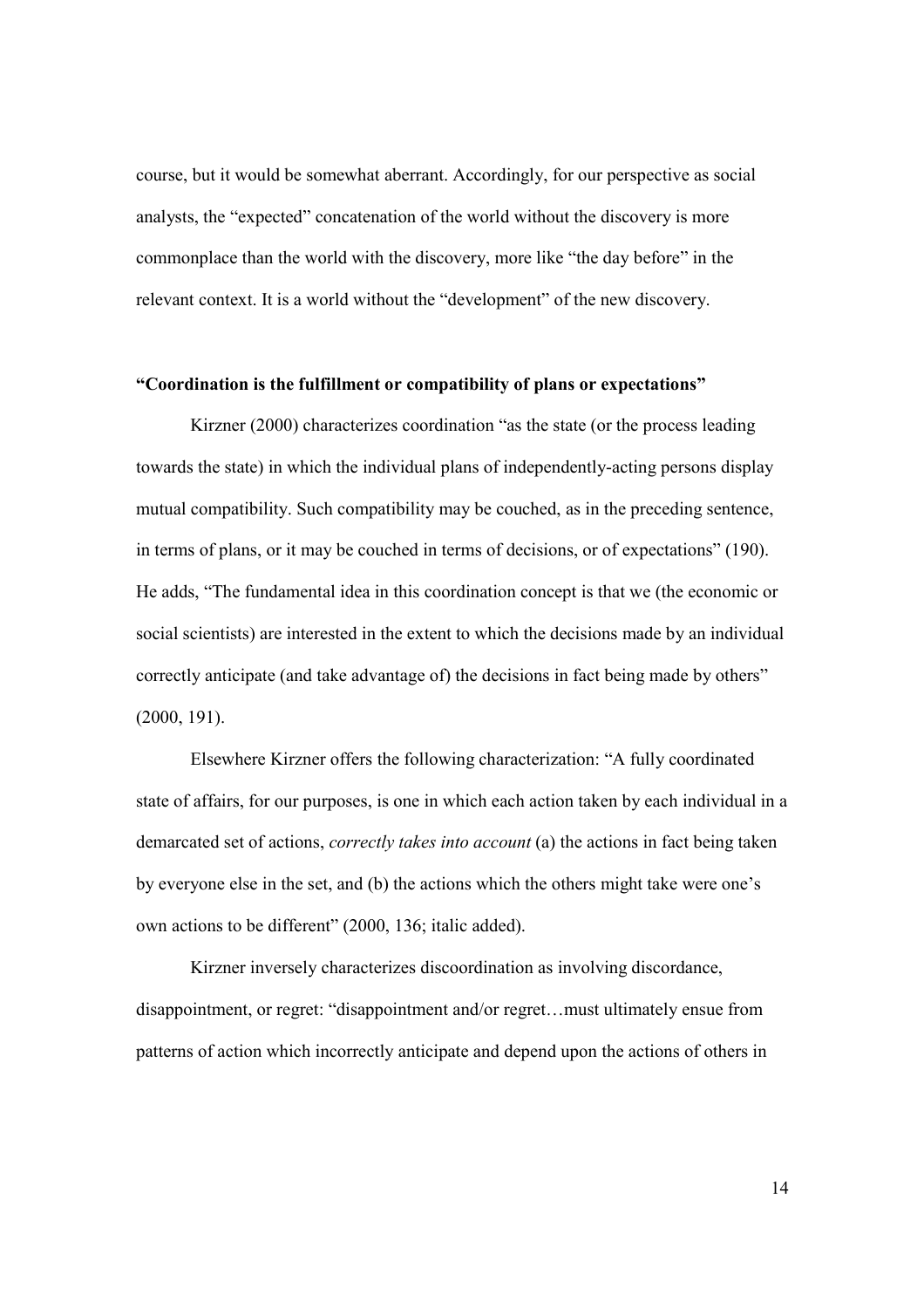the system" (2000, 145); "The entrepreneurial-competitive process becomes visible…as discovering and correcting discordant individual plans and decisions" (1973, p. 218).

Notice that Kirzner has run together two perspectives that entail different sets of sentiments. One perspective regards how things go along a chosen plan (or projected path of action), the positive sentiment there being fulfillment and the negative being frustration or disappointment. The other perspective regards retrospectively the chosen path as opposed to some could-have-been alternate path, the positive sentiment being affirmation of the choice one made and the negative being regret or self-reproach. For example, an employer hires Meg and it all goes fine and as expected, the plan is fulfilled, but once the action is irreversible the employer realizes that he could have offered the job to Valerie, who likely would have accepted and been better, and he feels he should have thought of that. This would be a case of fulfillment of the plan but nonetheless regret and an introspective sense of error. Our distinction seems to correspondence to ones presented by Jakee and Spong (2003, 477 n. 24, 480-81, 482 n. 32 referring to Jack High 1982), who argue that Kirzner's idea of entrepreneurial alertness "becomes overly elastic and therefore must carry too much of his argument" (480). We, too, contend that Kirzner blurs the distinction, which is elaborated in Figure 1.

Figure 1: Two Perspectives about a Plan: Fulfillment vs. Retrospective Affirmation

|                                       | Positive                     | Negative                                     |
|---------------------------------------|------------------------------|----------------------------------------------|
| Sentiment along the<br>path pursued   | Fulfillment<br>Compatibility | Disappointment,<br>frustration<br>Discord    |
| Sentiment looking<br>back on the path | Affirmation                  | Regret, self-reproach<br>Error, according to |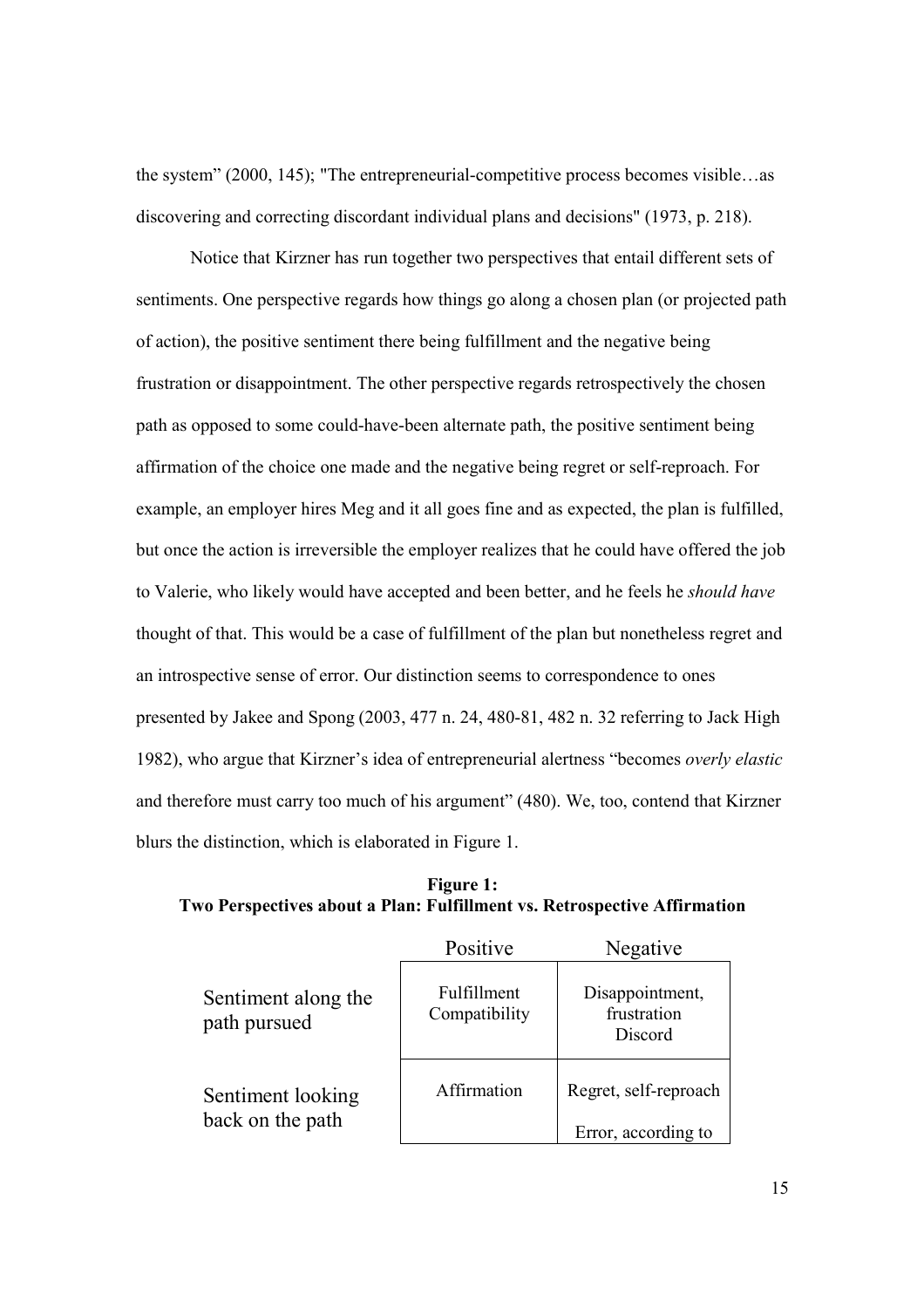| pursued, as opposed    | Klein $(1999)$ and |
|------------------------|--------------------|
| to some alternate path | sometimes Kirzner  |

Kirzner also uses the term "dovetailing" to express the positive aspects of coordination, as when he says: "Co-ordination does not refer to the well-being achieved through its successful attainment; it refers only to the dovetailing character of the activities that make it up" (1992, 185; see also 191; 2000, 183, 196). He even says that "dovetailing" is the "earmark" of coordination (2000, 190). Later we discuss Kirzner's usage of the term "dovetailing."

#### "Coordination makes no resort to social aggregation"

Kirzner insists that the coordination criterion "relies not at all on any notions inconsistent with subjectivism or with methodological individualism" (1992, 185); "The coordination criterion does not purport to say anything whatever about aggregate wellbeing" (2000, 144); "It is possible to evaluate a system of social organization's success in promoting the coordination of the decisions of its individual members without invoking any notion of social welfare at all"  $(1973, 216)$ .<sup>5</sup>

#### Diagram of Three Rubrics

 $\overline{\phantom{a}}$ 

In Kirzner, there is a two-step process at work, by which Kirzner asserts that Hayek (and Mises) really meant what Kirzner means by "coordination." Let us explain with reference to Figure 2:

 $<sup>5</sup>$  Hayek at times invokes aggregation quite readily, for example: "the ordering and productivity enhancing</sup> function of prices, and particularly the prices of services, depends on their informing people where they will find their most effective place in the overall pattern of activities—the place in which they are likely to make the greatest contribution to aggregate output" (1978c, 63).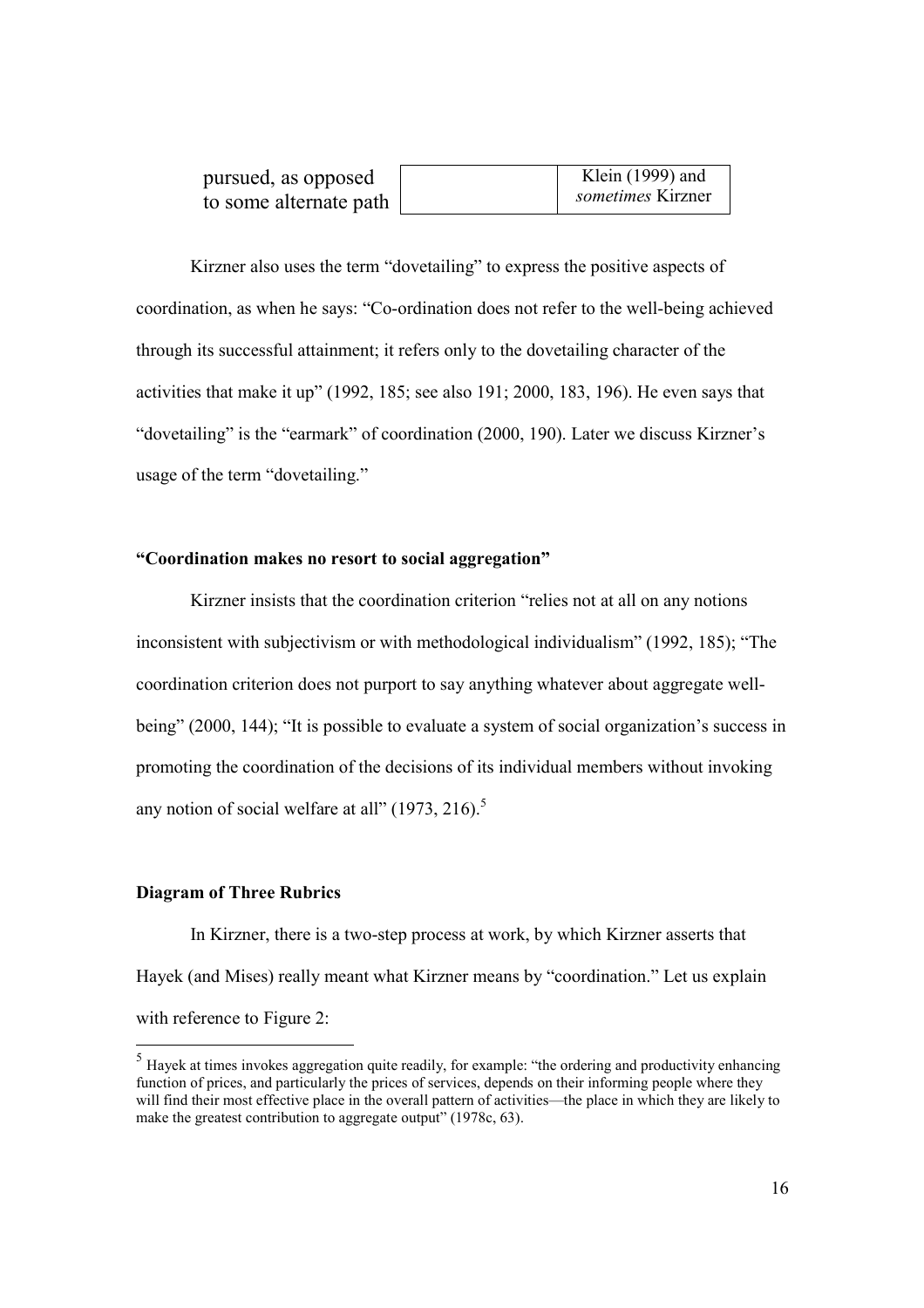## Figure 2: Kirzner has projected III onto Hayek by attributing II to Hayek and equating II and III.

|                     | Ш                      | Ш                            |
|---------------------|------------------------|------------------------------|
| Concatenate         | A notion of            | A notion of                  |
| Coordination        | fulfillment or         | opportunity-                 |
|                     | compatibility          | exploitation                 |
| HAYEK'S (and        | Kirzner holds that     | Kirzner holds that           |
| Mises's) statements | coordinative actions   | <i>every</i> entrepreneurial |
| about coordination. | necessarily entail the | gain is coordinative.        |
|                     | resolving of problems  |                              |
|                     | in fulfillment or      |                              |
|                     | compatibility of plans |                              |
|                     | or expectations (or    |                              |
|                     | the correction of      |                              |
|                     | error).                |                              |

- **Rubric I:** Here is concatenate coordination, and here is where Mises and Hayek properly belong. When they spoke of coordination, they almost always meant concatenate coordination. As shown in the Excel file, the occurrences of coordination are few in Mises and abundant in Hayek. The meaning is clearly concatenate. Note that "coordination" did not play a significant role in Mises's propounding of praxeology, so, while we reject that propounding, we see no particular problem in Mises's usage of coordination.<sup>6</sup>
- Rubric II: Here is a Kirznerian coordination wherein expectations/plans are fulfilled, compatible, or affirmed. We noted earlier that there is actually quite a lot floating around in Kirzner's utterances about fulfillment, compatibility, and affirmation, or—to take them in their negations—disappointment, incompatibility, and regret. The variations here have to do with the distinction between what happens along a path of action (or plan) and how one regards the entire path in

<sup>-</sup> $6$  Kirzner (2001) writes: "Now Mises himself never did focus explicitly on plan-coordination in all of his work; he never did focus on the dispersed character of knowledge, and on the consequent coordination problem. (This does not mean that Mises's seminal insights in each of the above two areas cannot be faithfully articulated in plan-coordination terms; it merely means that Mises himself never explicitly recognized this possible articulation.)" (198).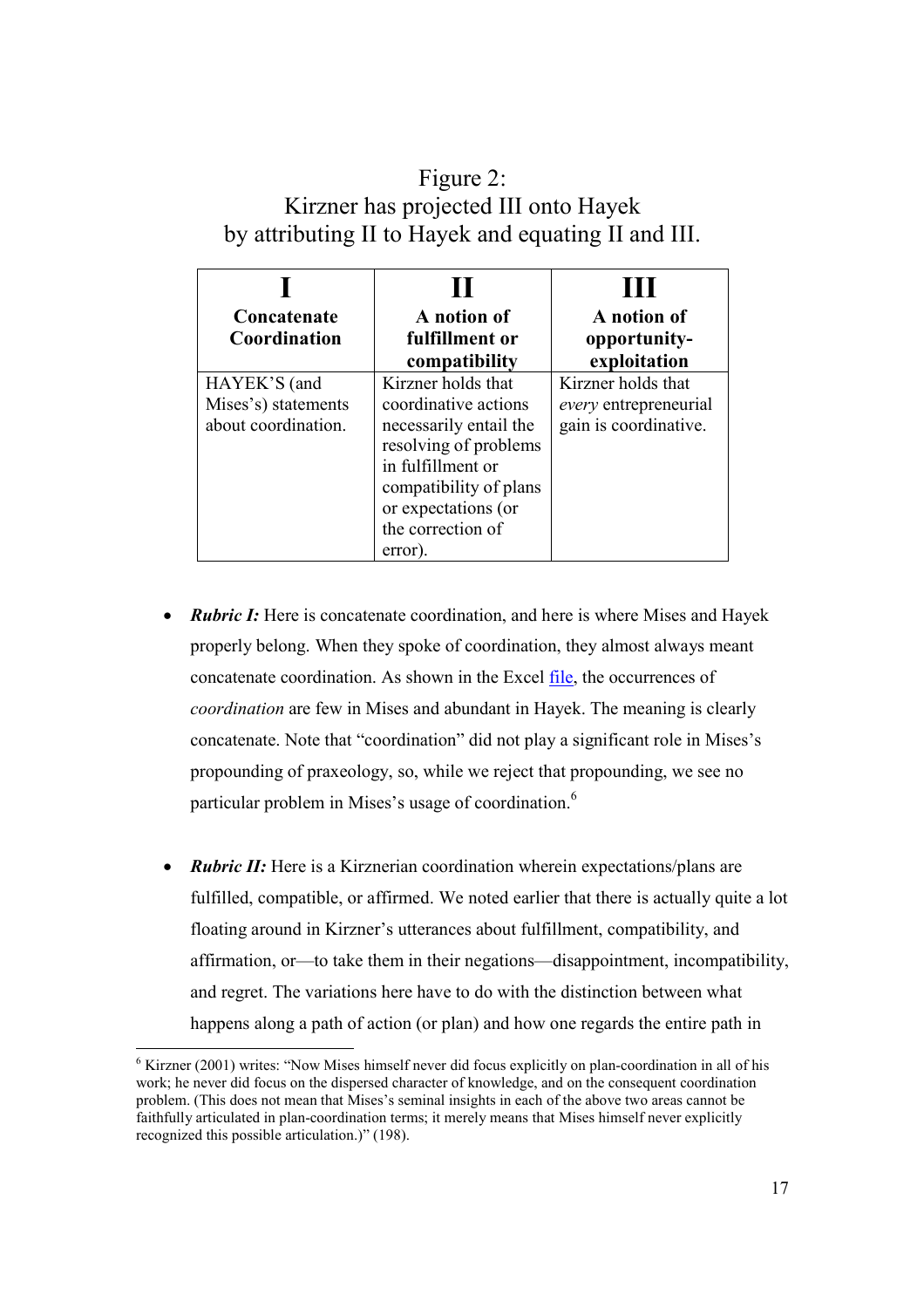retrospect. The variations here give rise to different versions of the claims under rubric II, and we shall see that the versions have differing implications.

• Rubric III: Here is a Kirznerian coordination wherein every entrepreneurial discovery is coordinative.

Kirzner projects III backwards onto Hayek (and Mises), first, by attributing II to Hayek's meaning of coordination, and, second, by equating II and III. We feel that both steps are unacceptable.

#### Kirzner's Invocation of Hayek

Hayek wrote a few passages about expectations or plans being fulfilled, realized, or mutually compatible. In every such instance, however, he was speaking of either equilibrium or order, not coordination. In 1937, Hayek wrote: "For a society, then, we can speak of a state of equilibrium at a point of time—but it means only that the different plans which the individuals composing it have made for action in time are mutually compatible" (Hayek 1948 [1937], 41). Perhaps one may read Nash equilibrium into Hayek's idea of equilibrium. Hayek later (1978c, 184) says he prefers the term "order" to "equilibrium," and in trying to clarify "order" he writes of plans being realized or expectations being correct (1973, 36, 44-55, 103, 106f).<sup>7</sup> The important thing about these passages is that "coordination" is nowhere to be found. Hayek never equates equilibrium and coordination and never defines or characterizes coordination in terms of plan/expectation fulfillment, or compatibility.

-

<sup>&</sup>lt;sup>7</sup> In Hayek's order, plans "can be *mostly* realized" (1978c, 184; italics added) and that expectations "have  $a$ good chance of proving correct" (1973, 36; italics added), showing philosophical departure from the categorical approach of Mises.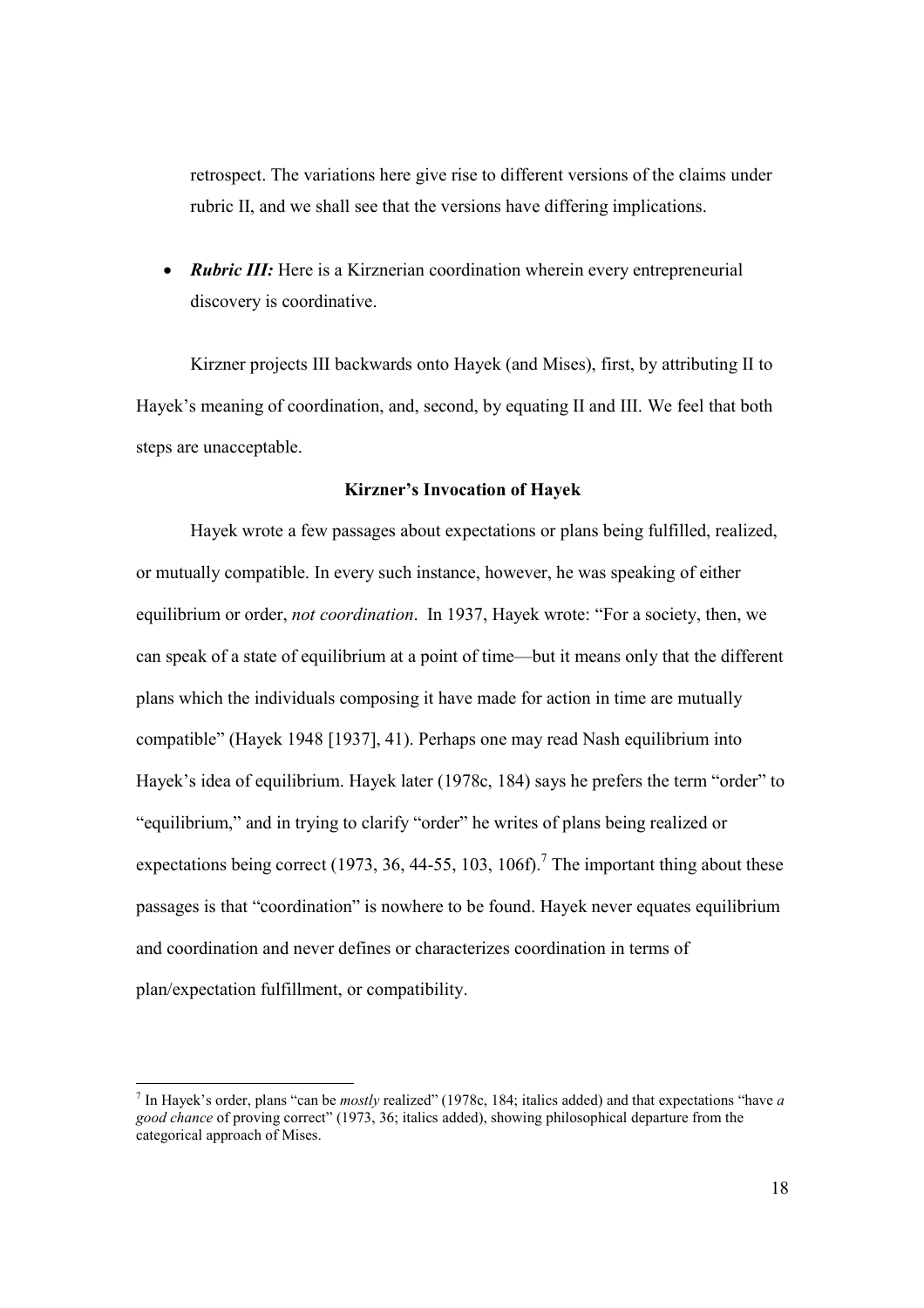Indeed, in "Economics and Knowledge" (1937), Hayek first writes of equilibrium and then emphasizes that such a position of equilibrium "is not an equilibrium in the special sense in which equilibrium is regarded as a sort of social optimum" (53)—this special sense being coordination, though he does not use the word. Thereafter in the article, Hayek talks in a way highly reminiscent of his 1933 lecture. He speaks of a "social mind" (54) that sees opportunities unknown to actors in the position of equilibrium. In no way does Hayek affirm usage of the term "equilibrium" for the "social mind" concept. Hayek's primary point is that "equilibrium analysis can really tell us nothing about the significance of such changes in knowledge" (55). Thus, Hayek's point is that important coordination claims cannot be derived solely from "the pure logic of choice." Decades later, Hayek (1983) said he wrote the piece "to persuade my great friend and master, Ludwig von Mises, why I couldn't accept all of his teachings."

It is clear that Hayek used coordination with a connotation of economic goodness. Kirzner concedes that "at least sometimes" Hayek used coordination to mean "some desired overall patterned outcome" (2000, 189). Referring to Klein (1997a), <sup>8</sup> Kirzner concedes (199) that such usage in Hayek conforms to Klein's idea of concatenate coordination, and Kirzner himself provides several excellent Hayek quotations in which coordination means concatenate coordination. Kirzner concedes that these occurrences of coordination do not coincide with his own notion of coordination: "such coordination is certainly not defined in terms of the mutual compatibility of independently made plans or independently held expectations" (189).

-

 $8$  Kirzner refers to Klein (1997a), where concatenate coordination was originally and regrettably dubbed by Klein as "metacoordination." That regrettable term also appears in Klein (1998).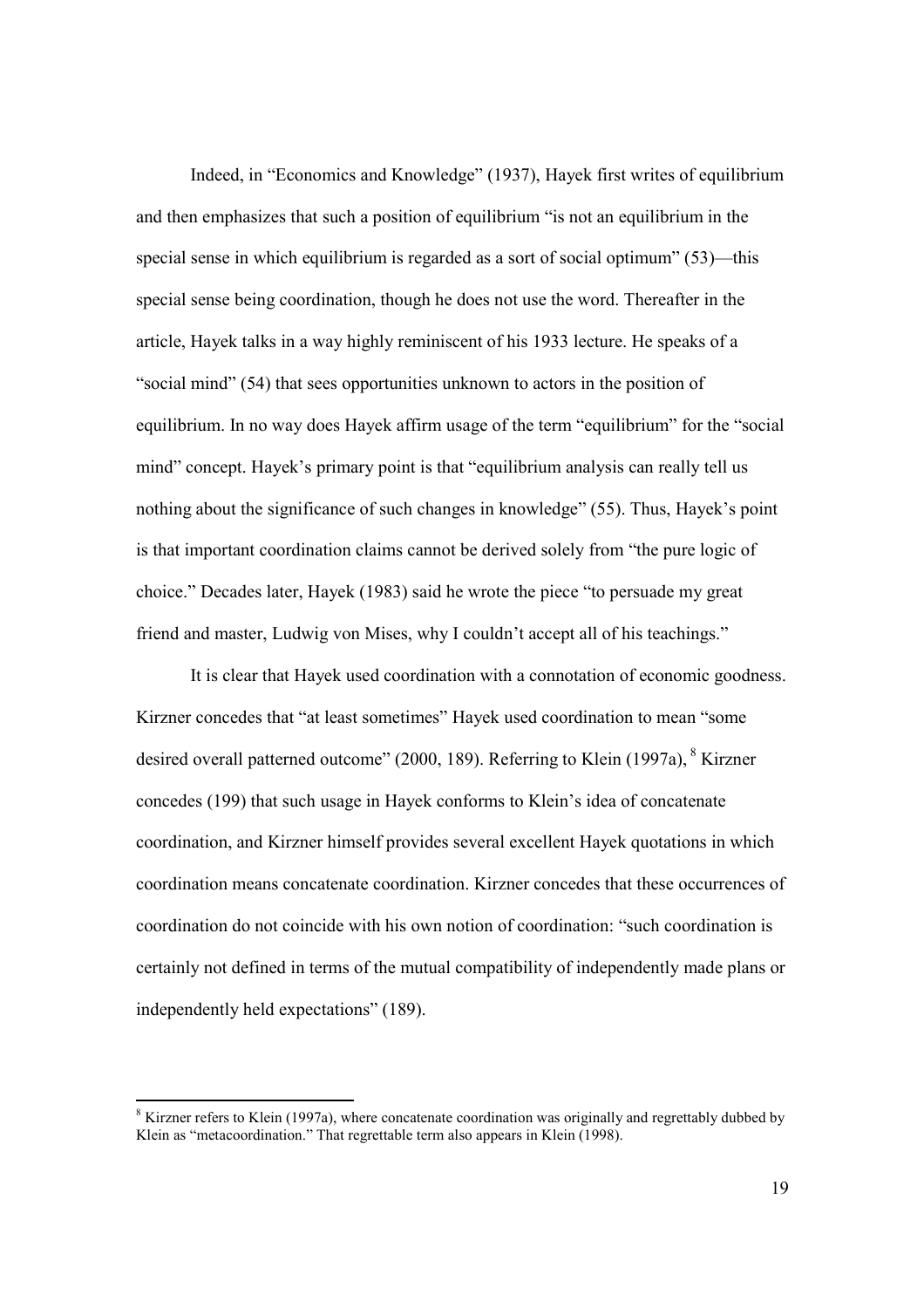Kirzner then insists "that, at least part of the time, Hayek was using the term 'coordination' not in the sense of Klein's [concatenate] coordination, but in the sense of the achievement of mutual compatibility among independently-made individual plans (without regard to any overall desirability of this outcome)" (2000, 199; original emphasis). But the evidence is thin. At the top of page 191, Kirzner quotes two essays by Hayek, but the quotations by no means clearly involve Kirzner's notion that coordination hinges on plan/expectation fulfillment or compatibility. In one quoted passage, Hayek says that in a decentralized system "some method must be found for coordinating these separate plans which does not depend on conscious central control" (Hayek [1941] 1997, 144). The grand concatenation of course entails individuals' plans, and of course a good concatenation must entail good coordination of such plans. The other quotation has Hayek speaking of a decentralized system "with prices conveying to each the information which helps him to bring his actions in relation to others" (Hayek [1939], 1997, 194). The phrase is brief and "in relation to others" is vague, but it is appropriate to read the "helps him" in the following allegorical invisible-hand sort of way: Free prices conduce to individual actions corresponding in a rough way to those individuals would take if they were cooperating in the commonly valued project of making a good overall concatenation. Thus, the "helps him" is allegorical—prices help individuals do their part in the imagined cooperation. Hayek is contrasting the effectiveness of the decentralized approach to that of central direction which, in the very next sentence, is said to entail the construct of "some individual mind." Hayek is yet again grappling with the problem of his 1933 lecture, where he affirmed the need to speak of some such "sense" of the social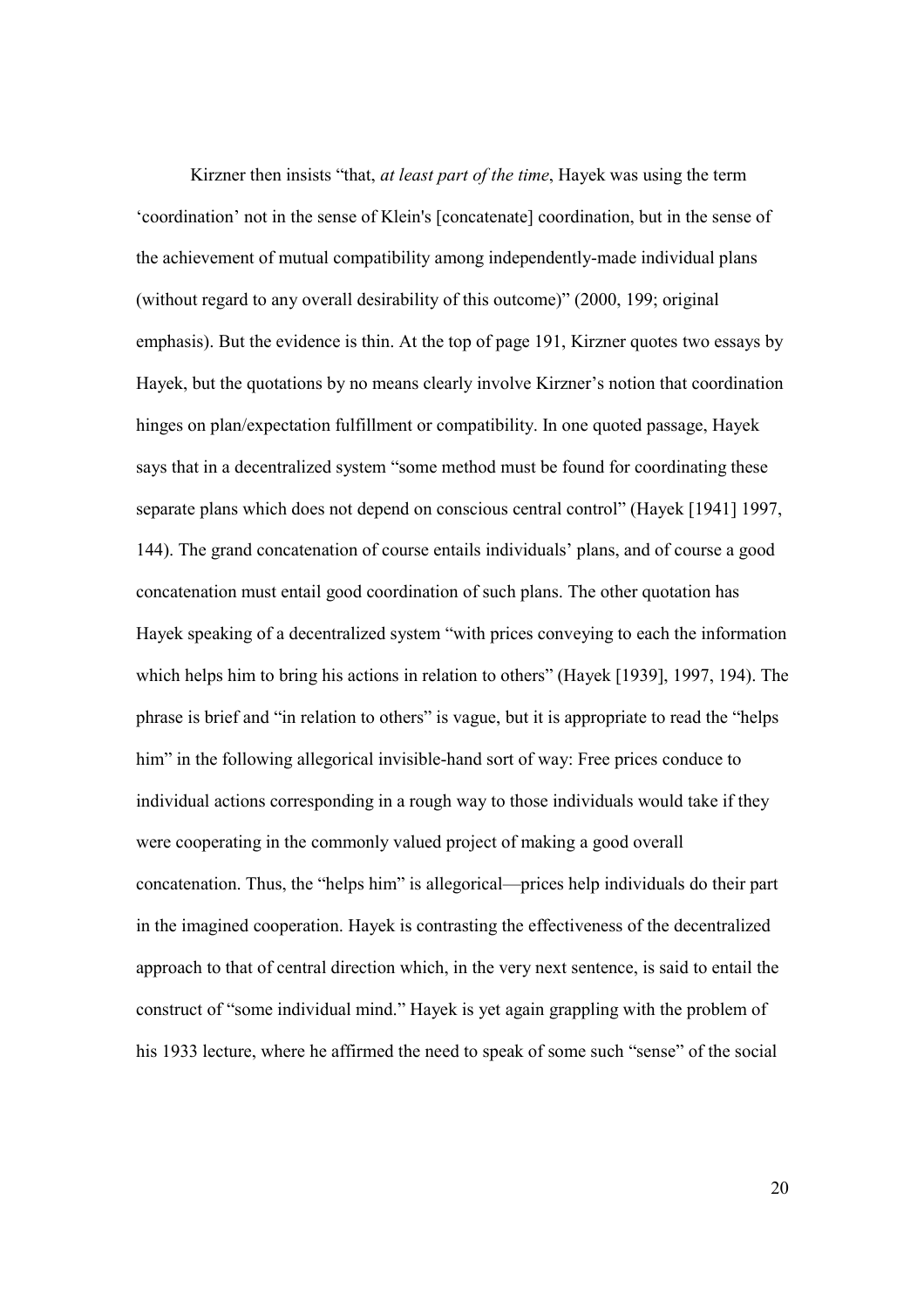"organism" even in argumentation against central control.<sup>9</sup> The passages that Kirzner invokes are but further instances of Hayek speaking of concatenate coordination.

Similar interpretation should be applied to the single occurrence of the term dovetail in Hayek's Individualism and Economic Order. We enter into consideration of "dovetail" because Kirzner and his followers have used this somewhat mysterious term to signify the distinctive Kirznerian notion that coordination hinges on plan fulfillment/compatibility. As noted, Kirzner (2000, 190) says that "the dovetailing of individual purposive efforts" is the "earmark" of such coordination. Let us examine Hayek's employment of "dovetail," which occurs in the essay "The Use of Knowledge in Society" as the essay appears in *Individualism and Economic Order*:<sup>10</sup>

Which of these systems is likely to be more efficient depends mainly on the question under which of them we can expect that fuller use will be made of the existing knowledge. This, in turn, depends on whether we are more likely to succeed in putting at the disposal of a single central authority all the knowledge which ought to be used but which is initially dispersed among many different individuals, or in conveying to the individuals such additional knowledge as they need in order to enable them to dovetail their plans with those of others. (Hayek 1948, 79; italics added)

Once again, we see Hayek's main concern as concatenate coordination, and we would interpret "enable them to dovetail their plans with those of others" as describing the allegorical need to guide individual efforts in ways that improve the concatenation.

The Territher, note that talk of prices "conveying" or "communicating" information—as Hayek famously writes elsewhere—also is metaphorical or allegorical. Literally speaking, the only information communicated by a price is how much money it will take to get the seller to sell. There is no literal communication about relative scarcities, profit opportunities, and the like. But again, in the allegory implicit in Hayek, the communication of such things would correspond in a rough way to the inducements arising from prices. <sup>10</sup> We notice that as originally published in the *American Economic Review* in 1945, Hayek had "fit" in lieu

of "dovetail"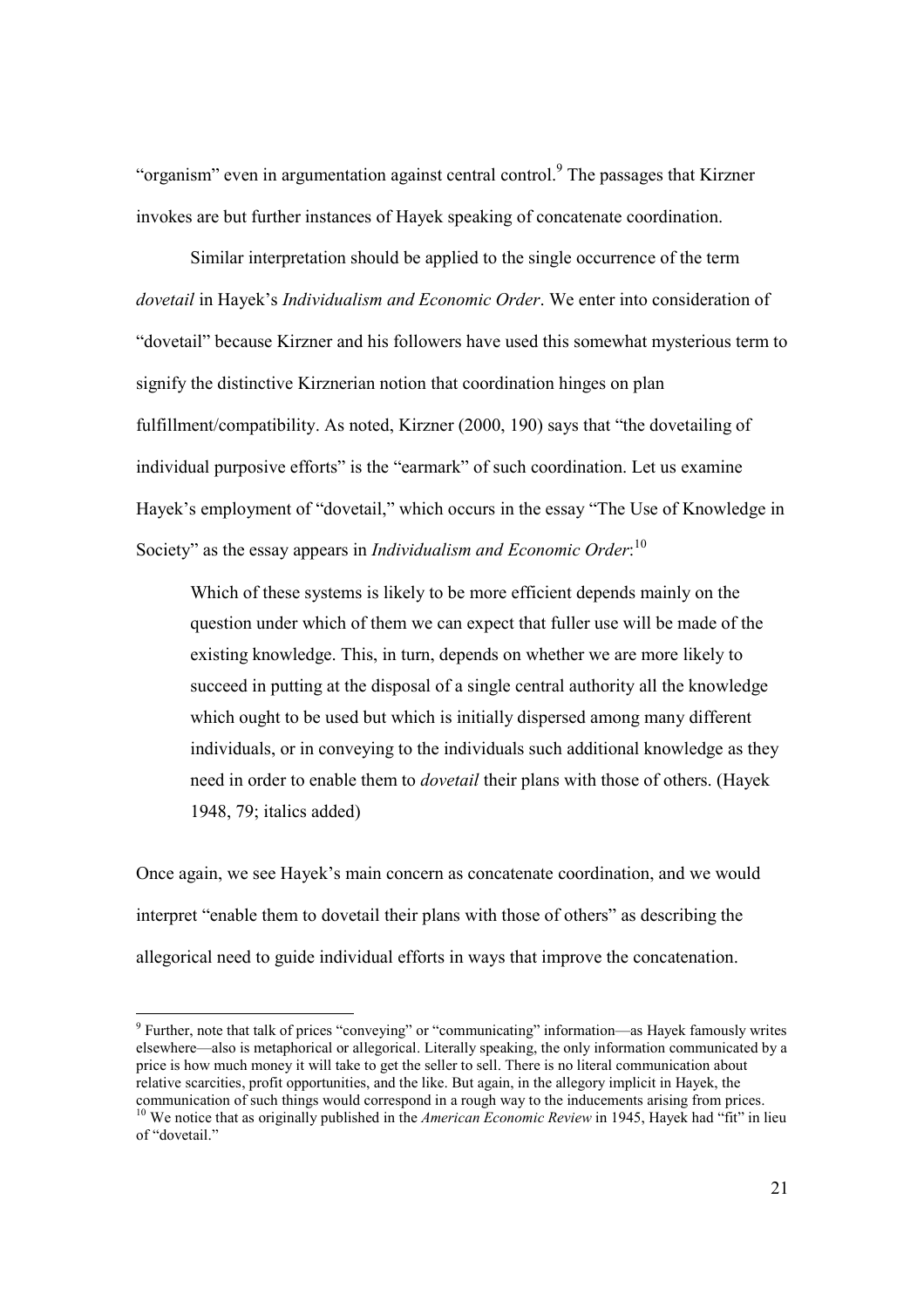Hayek is considering which system is "more efficient," and of how "fuller use" may be made of knowledge. A dove's tail serves as metaphor for concatenate coordination: Feathers intermesh so as to produce the curves of the tail; it consists of minute individual protrusions, and, like other spontaneous orders in nature such as crystals and snowflakes, is beautiful or pleasing to a mind imagined to behold it. The individual feathers do not have plans and hence do not experience plan fulfillment. At the same time, we recognize that "dovetail" does carry a connotation that, in their situations, individuals experience a kind of plan fulfillment and mutual (or Schelling) coordination with their partners. But that connotation does not detract from the larger concatenate-coordination interpretation, for one core value of the moral community of which Hayek is participating in is that individuals should normally experience a sense of purpose, fulfillment, and local cooperation (or mutual coordination) in their lives.

Kirzner (2000, 191) next tries to show that Hayek is Kirznerian by providing two quotations in which Hayek writes of plan/expectation fulfillment or compatibility, but in those passages Hayek is speaking of equilibrium, not coordination. In fact, the two papers that Kirzner quotes, namely Hayek 1937 and 1939, contain no occurrence of the term *coordination* or its cognates.<sup>11</sup>

The only proper location of Hayek in Figure 2 is under rubric I, concatenate coordination. Kirzner locates him "at least part of the time" under rubric II. Then, in

-

<sup>&</sup>lt;sup>11</sup> Similarly, elsewhere Kirzner (2000, 79) writes of how Austrian economics "has dismissed the idea that the function of the market is to allocate resources efficiently" and instead embraces the idea that the function of the market is "one of coordinating the plans" of participants, and then says how this coordinative function "has been interpreted as that of promoting" discovery, and cites, aside from his own work, Hayek's "Competition as a Discovery Procedure" (1978c). The term *coordination*, however, does not occur in Hayek's piece.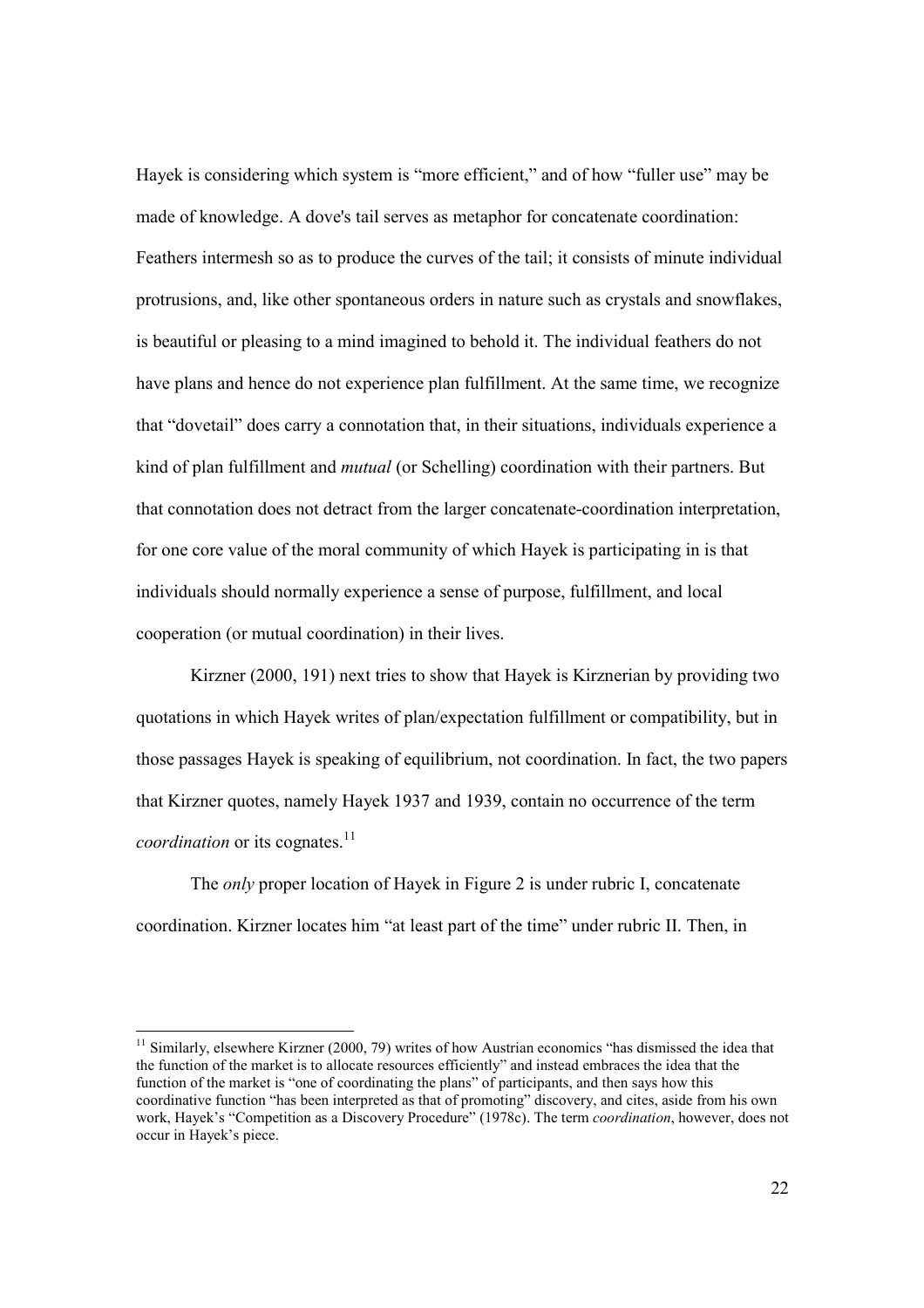equating II and III, Kirzner implies that Hayek is therefore with him under rubric III. Now we turn to the problems of equating II and III.

#### The Disparities between Kirzner's Two Pieces

As we have seen, Kirzner makes strong claims about coordination in relation to plan fulfillment/compatibility and in relation to the discovery of opportunities. These are represented in Figure 2 as rubrics II and III. To maintain his categorical system, these two pieces must fit neatly together. Here we argue that those two pieces do not fit neatly together. Our own understanding leaves open the distinct possibility that weakened versions of the claims may be vitally important, as elaborations on concatenate coordination, but we think that the categorical versions should be jettisoned.

#### Entrepreneurial Discovery Need Not Entail Any Experience of Correction (or, III does not imply an error version of II)

Kirzner (1985) writes: "To act entrepreneurially is to identify situations overlooked until now because of error"  $(52)$ ,<sup>12</sup> and Kirzner holds that error necessarily entails disappointment and/or regret: "The entrepreneurial-competitive process becomes visible…as discovering and correcting discordant individual plans and decisions" (1973, 218). Our objection can be couched within an example offered by Kirzner (1979, 161). Robinson Crusoe stands on shore catching fish day after day. One day he realizes that he could better catch fish by making a boat. Kirzner writes: "Nothing has changed since yesterday except that Crusoe has discovered that his time is more valuably spent in building the boat than in catching fish. He has discovered that he had placed an

-

<sup>&</sup>lt;sup>12</sup> Similarly: "The opportunities that market entrepreneurs perceive and exploit are created by earlier coordination failures by market participants" (Kirzner 1992b, 91).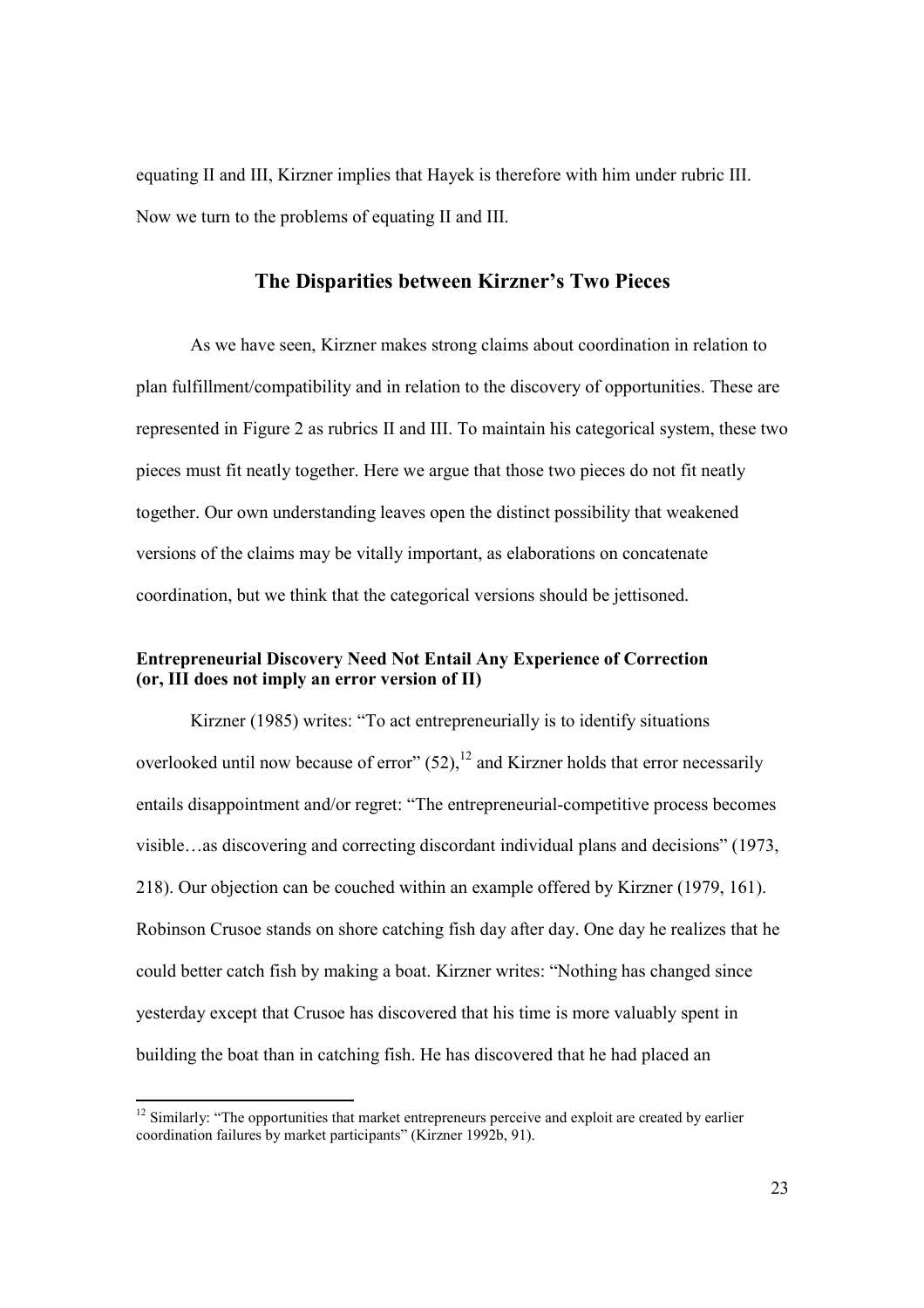incorrectly low value on his time. His reallocation of his labor time from fishing to boatbuilding is an entrepreneurial decision, and, assuming his decision to be a correct one, yields pure profit in the form of the additional value discovered to be forthcoming from the labor time applied." In this story, does Crusoe necessarily experience feelings of disappointment or regret? In our view, it is possible that he would experience regret in not having come to the boat-method sooner. Kirzner says that Crusoe "has discovered that he had placed an incorrectly low value on his time." That telling suggests regret; it suggests that Crusoe feels that he had erred in not previously seeing the boat-method opportunity. But with a slight change in the story we may have Crusoe entrepreneurially discovering the boat-method opportunity without any such feeling of regret—indeed, the term "entrepreneurship" would seem to suggest an insight that was not obvious. At any rate, it is perfectly natural to have Crusoe one day seeing the boat-method without his experiencing any sense of previous error, without any feeling of regret or disappointment for his preceding actions. Indeed, if Kirzner maintains that every entrepreneurial discovery implies preceding error and hence disappointment and/or regret, then humanity must be a lugubrious lot, for they often look back on their preceding actions with a better interpretation of the information they had had. By making his claims categorical, Kirzner boxes himself into identifying error (and hence disappointment and/or regret) in any previous action that one would revise based on one's later interpretation of the information. But such talk will often simply do violence to our language. One day a light bulb—illuminating how he may fashion a boat—goes off in Crusoe's head. This entrepreneurial moment is, quite plausibly, one of gleeful pride. Crusoe does not look back on yesterday with any sense of disappointment or regret; rather, today he feels a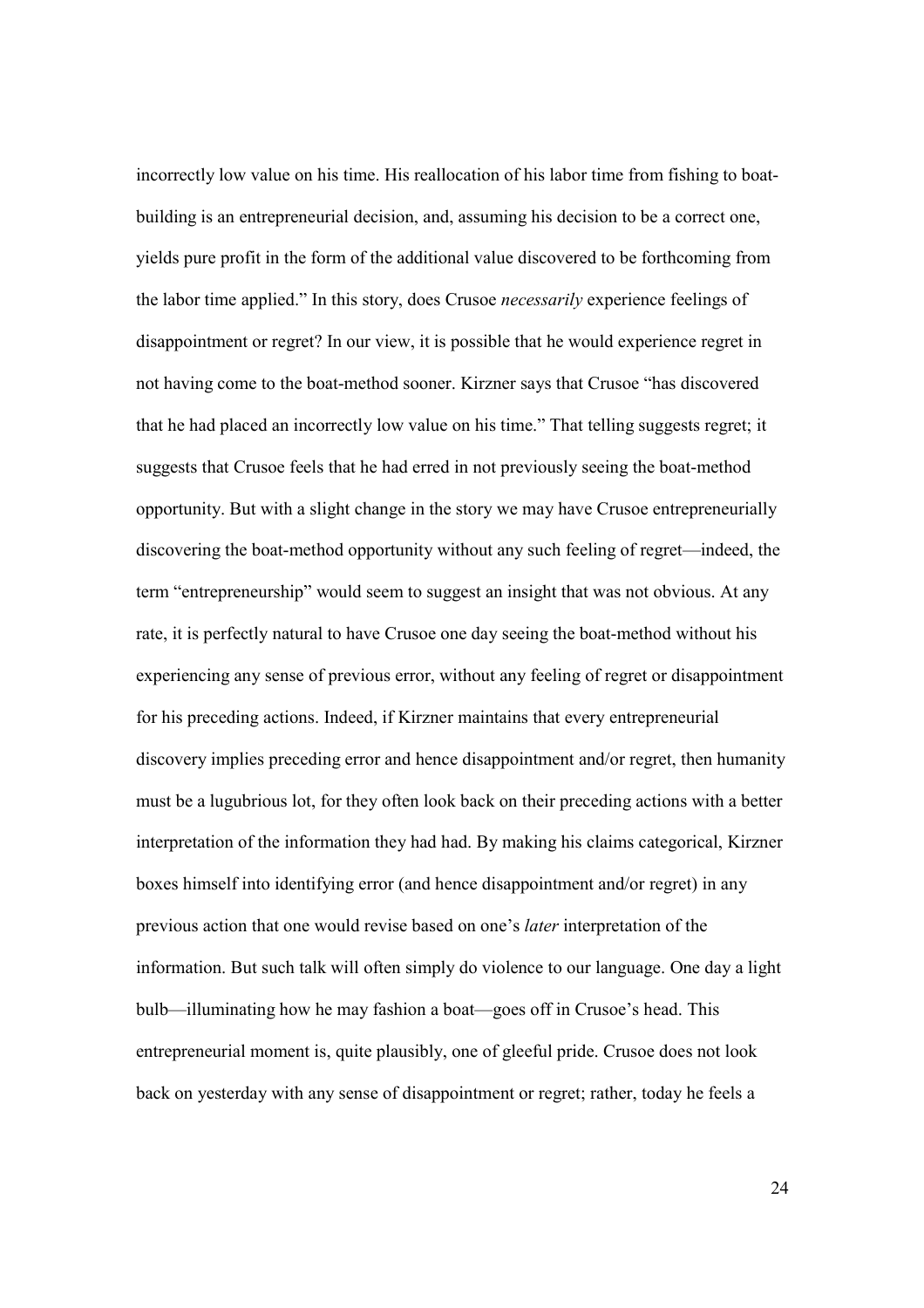sense of improvement and forwardness. Entrepreneurship does not necessarily entail preceding error or any sense of disappointment or regret. As for the coordinative aspect of the story, it is natural enough to say that Crusoe's discovery is coordinative, for a mind imagined to behold the potentialities would smile on Crusoe's advancement. That mind would see a better concatenation of resources and efforts in Crusoe's world. The story is one of coordinative entrepreneurial discovery, but Kirzner's strict coordination claim involving error, disappointment, or regret must be dropped.

It is straightforward to take the point beyond Crusoe to the normal economy. Entrepreneurial actions in the economy simply need not entail any disappointment or regret about preceding actions. A story of entrepreneurial discovery is Somerset Maugham's verger who, unable to satisfy his urge for a smoke, is struck by the notion of opening a tobacco shop in the lacking area. In Maugham's story, the verger never feels disappointment or regret in not having come to the idea earlier, nor does anyone else. There is no reason to insist, as does Kirzner , that there was any prior error. If in Kirzner's system entrepreneurial discovery necessarily entails "correcting discordant individual plans and decisions" (1973, 218), then there is something very wrong with the system. If prior to the verger's discovery some being had a feeling of discord, that being could only be an imaginary one who beholds the potentialities—and Kirzner says that is not what he means.

#### Entrepreneurial Discovery Often Upsets Other People's Plans (or, III does not imply a fulfillment version of II)

By all intuitive accounts, entrepreneurial discovery often upsets people's plans. Entrepreneurs often surprise established businesses, upset customs, and frustrate some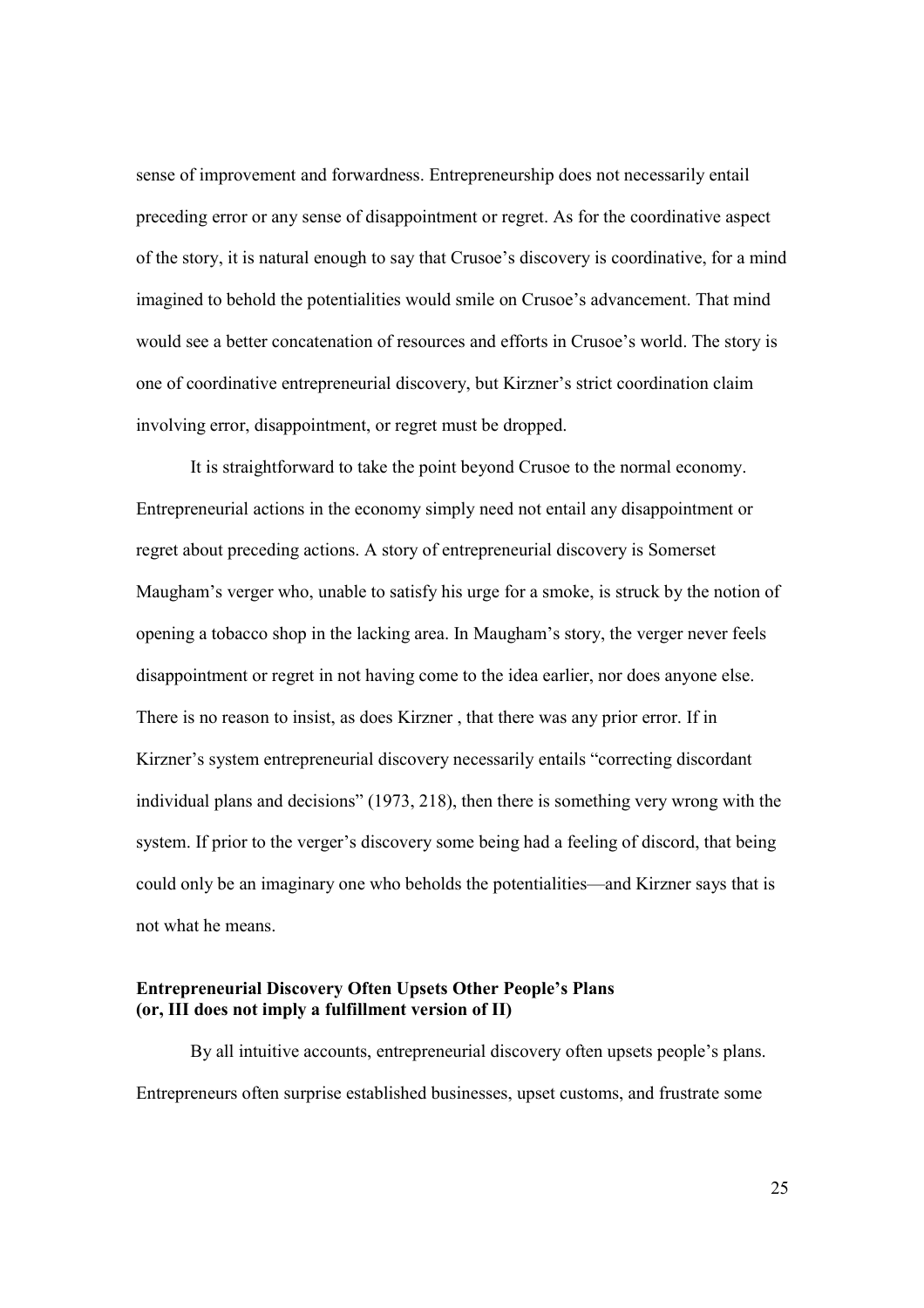customers. Had the entrepreneurial discovery not occurred, those customs and businesses would have gone forward as planned—actual expectations would have been fulfilled.

Kirzner notes (2000, 142, 250) that he has received this objection many times. Kirzner deals with the objection by saying that the plans and expectations held by the other businesses and their customers were erroneous all along, that they did not correctly take into account the realities of the situation. It will be useful to scrutinize Kirzner's discourse on this matter.

In a subsection called "Entrepreneurial Innovation--Coordinative or Disruptive?" (2000, 249-252), Kirzner takes up the challenge:

To see why and how I believe it is possible and accurate to insist on my use of the term 'coordinative' to describe the entrepreneur's behavior, it will be useful to focus on an example of bold, creative, innovative Schumpeterian entrepreneurship responsible for a dramatic technological breakthrough, revolutionizing an entire industry. (250)

Notice that Kirzner promises an example of "the entrepreneur's behavior" – in the singular—but in the ensuing pages we never find such an example. The next sentence reads: "Consider the invention and innovation of the automobile in the U.S." He elaborates on the example, but henceforth, at least four times, it is now "entrepreneurs" plural—who wrought the changes. Rather than the unique action of one individual, several entrepreneurs have come up with the same discovery and are simultaneously carrying it out or are poised to carry it out. In this story, no single entrepreneur really upsets the plans of the buggy-makers, because if entrepreneur A fails to make the discovery the buggy-makers' plans will be devastated just as thoroughly and just as swiftly by B, C, D, and E. Thus Kirzner writes: "The truth, as we now know, is that it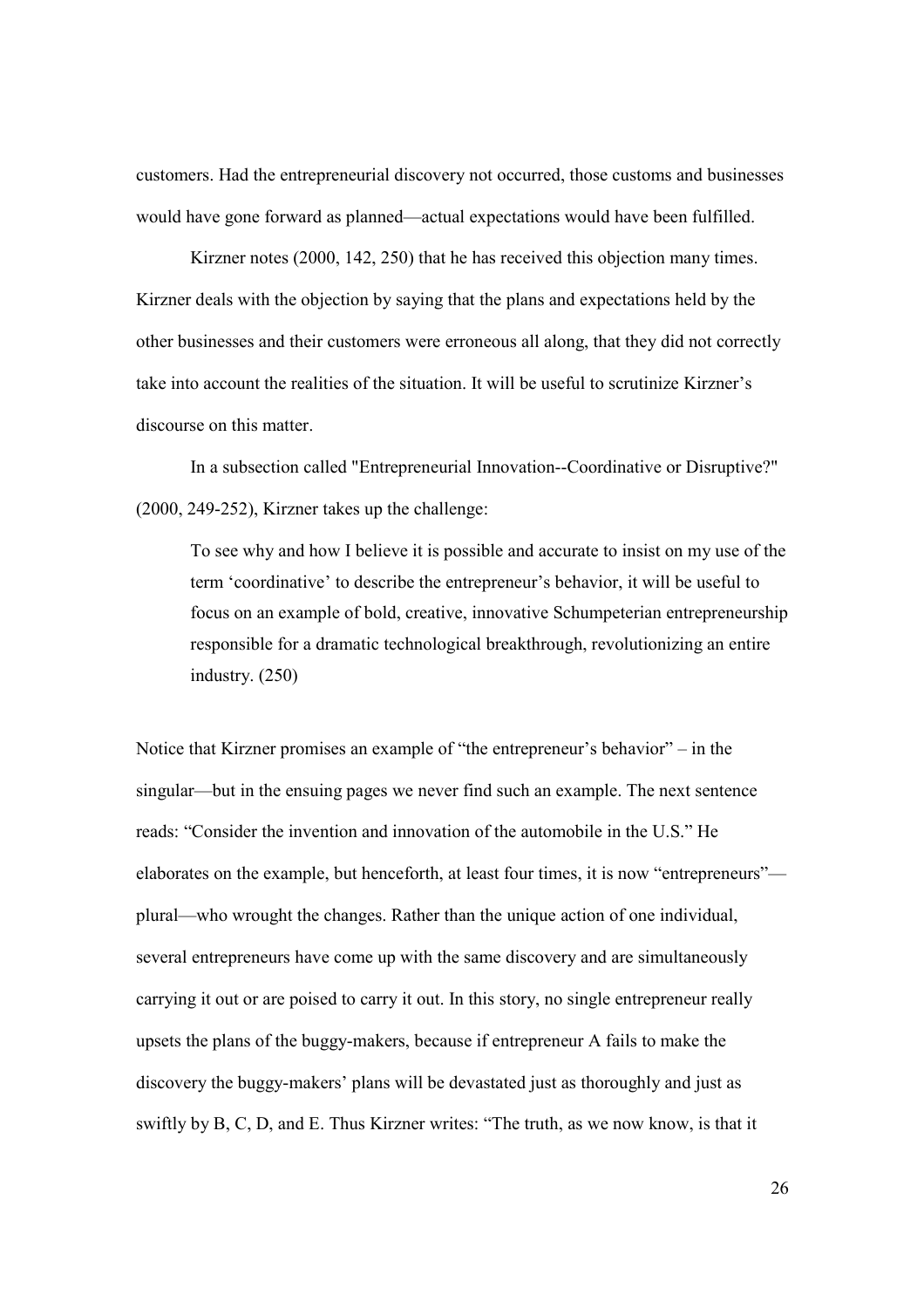was an industry sitting on a powder keg waiting to explode" (251). Thus, Kirzner has shifted from "the entrepreneur" to an example that does not face up to the challenge. Suppose there is one pioneering entrepreneur without like in sight. If we compare the world with and without that entrepreneur's discovery, we see that without his discovery some buggy makers will go on better, their plans will be fulfilled, at least for a longer stretch. Dealing with the buggy-maker disappointment and incompatibility that *does* result from the entrepreneurial discovery, then, must lead Kirzner into issues of aggregation.

Another notable instance of Kirzner attempting to address the same challenge is at Kirzner (2000, 142f), where he answers Klein (1997a). Again, we fail to see Kirzner zeroing in on the comparison of worlds with and without a particular entrepreneurial discovery. Again, human experience—verstehen— is not to be credited: "The apparent earlier calm which, as a result of the aggressive new competition, has been followed by sudden disruption, was in fact utterly misleading. That calm was a façade . . ." (143). In sketching the example, Kirzner does not make explicit an assumption about multiple simultaneous entrepreneurs; instead, this example carries an implicit assumption that the incumbents who foolishly thought they were experiencing calm actually themselves had access to the opportunities in question, and could have taken them into account. Under that assumption, Kirzner is interpreting his claims under rubric II strictly in the "takes into account" version, and not at all in the fulfillment/compatibility version—the distinction again based on how things go along a chosen plan and retrospection regarding the chosen path. Thus we find shifting from one version of II to another so as to sustain the various pieces, as though the versions of II all cohere as one. At any rate, one should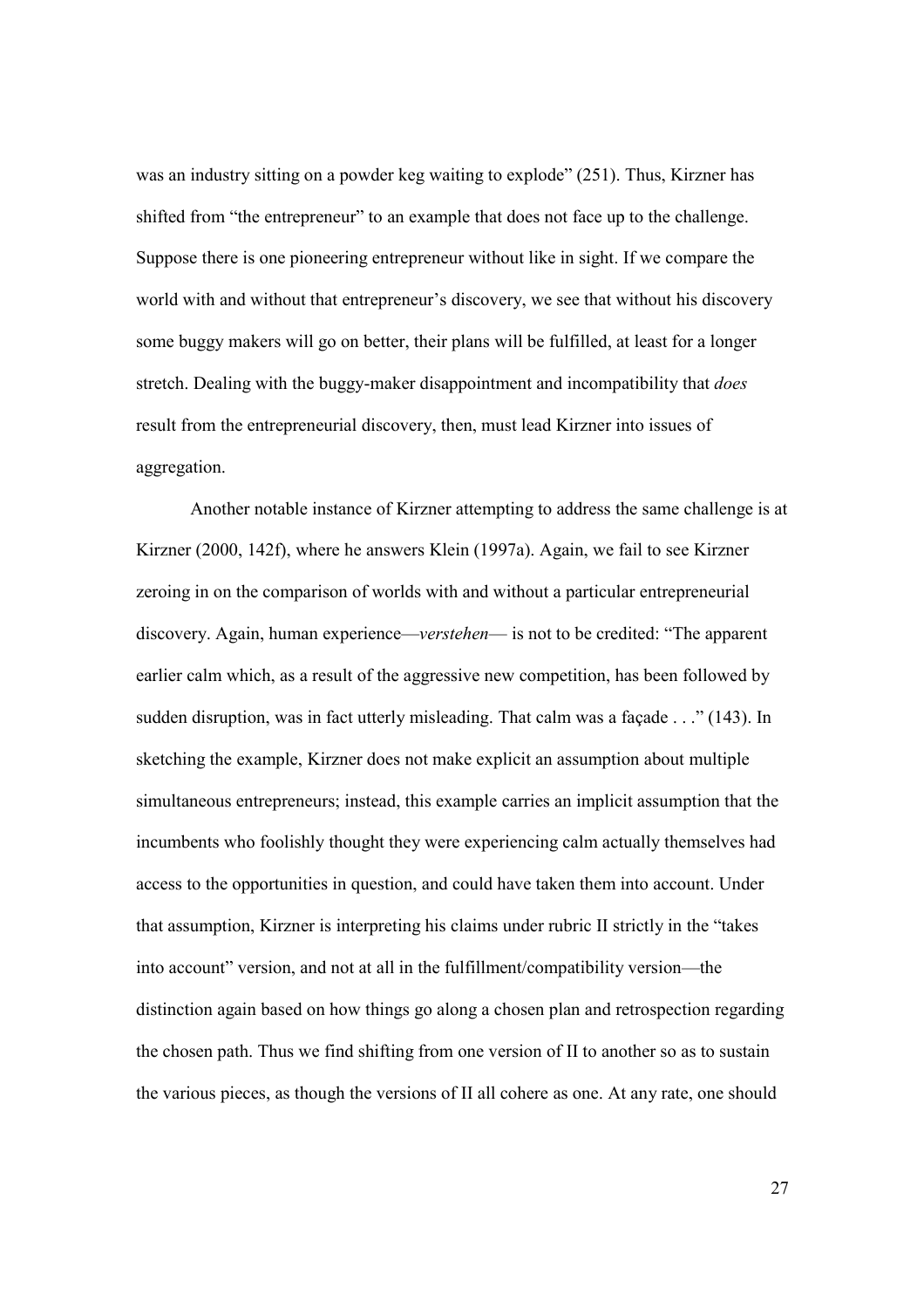once again insist: If we stick to the original simple example, in which the opportunity exists for only a single potential entrepreneur, then we must see that some disappointment or upset comes *only* in the entrepreneurial event. In judging it to be coordinative nonetheless, Kirzner must be engaging in some kind of aggregation—which he denies or not really invoking rubric II in any fundamental way at all.

#### Fulfillment and Compatibility Need Not Imply No Further Profit Opportunities (or, a fulfillment version of II does not imply III)

Here we deal with the fulfillment/compatibility version of the claims under rubric II. We contend that the fulfillment and compatibility of plans and expectations do not imply that there are no betterment opportunities out there. A network of people may carry on spontaneously, each making plans and forming expectations about the doings of the others, and they may find their plans and expectations to be fulfilled and mutually compatible in every reasonable and intuitive sense, and yet they may be overlooking opportunities for both individual and social betterment. There may be an opportunity for a better mousetrap out there, but the overlooking of that opportunity by everyone does not necessarily involve any upset to the fulfillment and compatibility of their plans or expectations. When the discovery occurs, people might make their future plans accordingly, but there is no necessary implication that their plans up to or at such time go unfulfilled or encounter incompatibilities.

Presumably, that is why, within this rubric, Kirzner at times couches the condition in terms of taking things into account, as when he characterizes coordination as entailing that one "correctly takes into account" how things would go for oneself "were one's own actions to be different" (2000, 136). If one had, instead, built that better mousetrap (and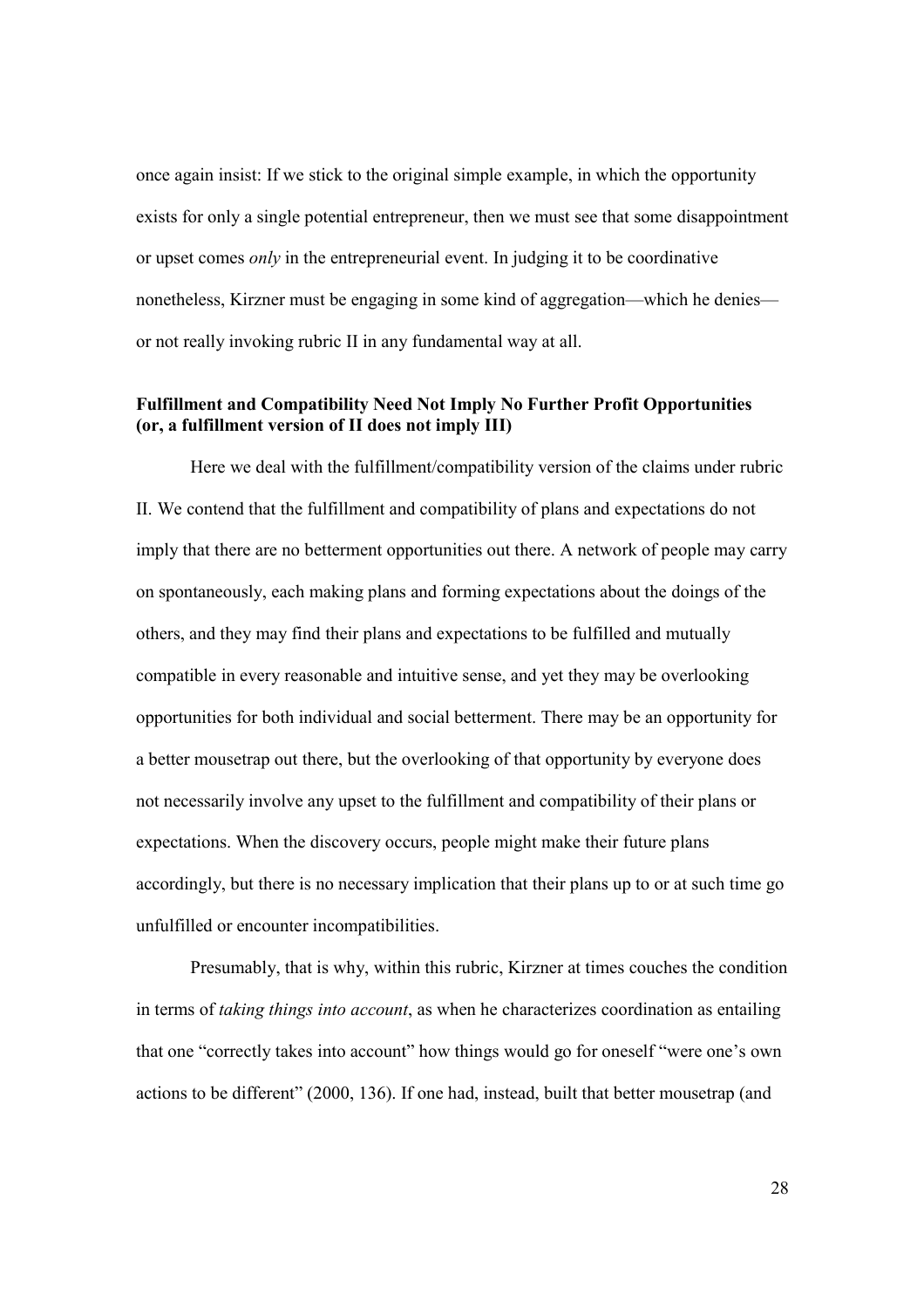by implication, we are to suppose, in the first instance discovered the opportunity), then things would have gone better for him. So Kirzner's "takes into account" can do the work necessary to get II to imply III, but fulfillment and mutual compatibility, by themselves, do not deliver that result.

We now replay the point in the contrapositive—that is, we examine the Kirznerian notion that not-III implies not-II: Does the non-existence of a betterment opportunity imply that people do not feel disappointment, discord, or regret? Here we must make use of our earlier distinction between how things go along a chosen path and retrospection regarding the chosen path. The non-existence of a betterment opportunity does imply that people do not feel retrospective regret about the chosen path (assuming of course that they do not come to new spurious notions about what opportunities had existed). As we understand the terms, regret goes with error, and the non-existence of a betterment opportunity implies no error. However, the non-existence of a betterment opportunity does not imply that people do not feel disappointment or discord. That is, things might not go as hoped or expected, even though there was no particularly better way to go about things. It was only the sentiments and expectations that were faulty, not the decisions or actions.

We believe that, all within rubric II, Kirzner has mixed together the two different sets of sentiments about a plan: fulfillment vs. retrospective affirmation. Hayek's words about equilibrium and order—which Kirzner treats as words about coordination—involve fulfillment and compatibility (or, in the negation, disappointment and incompatibility). As Kirzner wishes to claim Hayek as his own, Kirzner uses fulfillment and compatibility, but Kirzner seems to sense that what really does go with his discovery ideas (rubric III)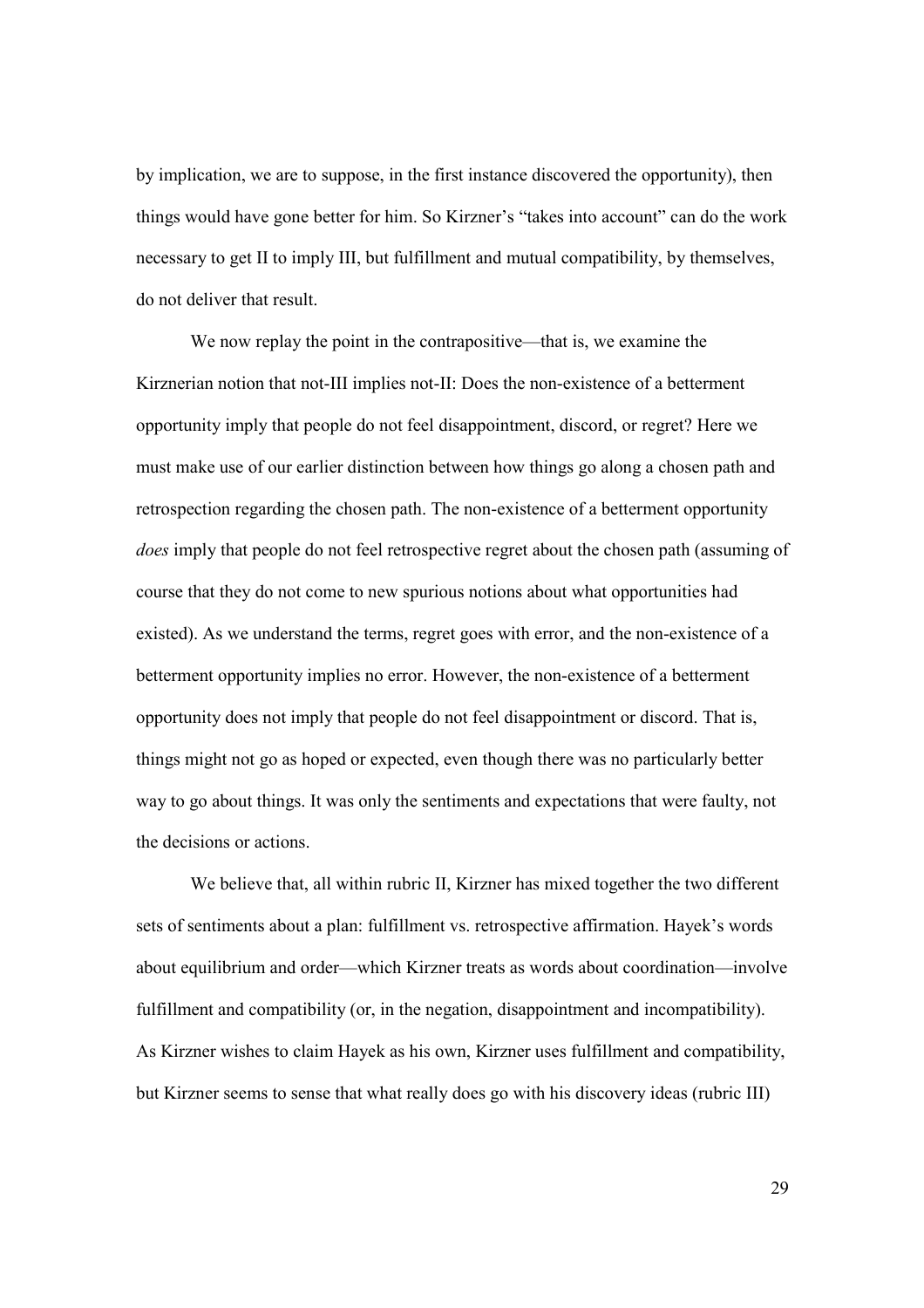is, rather, "taking into account" (or, in the negation, regret). It is only that version of II that implies  $III$ <sup>13</sup>

# Problems in Seeing Kirzner's Two Ideas as Characterizations of Coordination

The previous section considered the Kirznerian ideas of II and III in Table 1. That consideration was primarily immanent criticism of the purported cohesion between those pieces, not criticism of those ideas as necessary characterizations of coordination. Now we focus on the characterizations of coordination in those terms.

#### Problems in Fulfillment etc. as Characterization of Coordination

Kirzner (1992, 141-43) develops a traffic signaling system example to explicate coordination. The example proceeds from the point of view of the traffic engineer, not any of the motorists. Kirzner speaks without reservation of programming the system "to control the flow of traffic in some optimal manner" (141), to avoid collisions and delays. The purpose to which Kirzner puts the example is to distinguish between the coordination achieved by a static signal program and that achieved by an adaptive signal program that changes based on the history of traffic patterns. This is all well and good—Kirzner at his best. We say that in both aspects the coordination of which Kirzner speaks is naturally interpreted as concatenate coordination.

-

 $13$  To carry through on the scheme here, we note that III does not imply that (or any other version) of II. That is, as we have already argued, entrepreneurial discovery does not imply disappointment, incompatibility, or regret. The reason we have the relation (that is, the relation between the "takes into account" version of II and III) as *only one-way* is that we have narrower conceptions of what constitutes an entrepreneurial discovery and what constitutes an error, with the narrowness being a matter of how obvious the opportunity is (or was)—with obviousness understood within and depending upon the context of the discourse. Following Klein (1999), entrepreneurial discovery is only discovery of non-obvious opportunities, and error is only the non-discovery of obvious opportunities. Thus, entrepreneurial discoveries do not imply previous errors.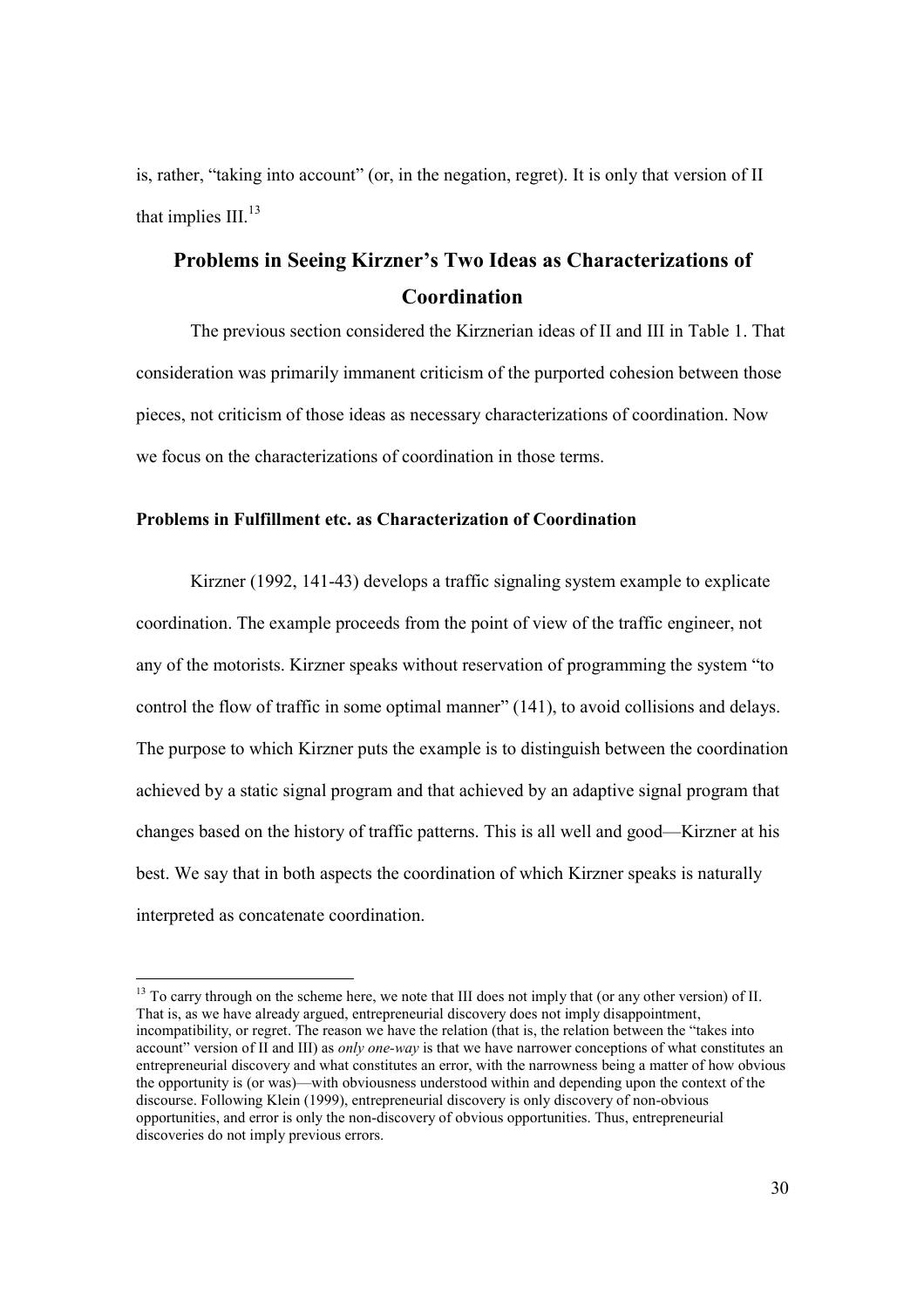Now, suppose the signal program was quite bad—by standards relevant to those likely to be talking in a concerned way about such things. Following Kirzner: "Southbound drivers find themselves waiting at red lights, let us say at 3:00 in the afternoon, for several minutes during which no traffic flows at all in the east-west directions. Clearly this waiting is unnecessary; it means that north-south drivers are compelled to act in a fashion that is not co-ordinated with the decisions of the east-west drivers" (141-42). Our point is this: Where, in this sorry concatenation, is there any necessary disappointment, incompatibility, or regret in plans or expectations? Suppose that motorists are familiar with the system. They get into their cars expecting a dreary journey with long delays; their plans and expectations are fulfilled. Moreover, they have no opportunity to improve their situation. There is no sense of regret, nor any feeling of discord or incompatibility with the plans of other motorists.

In this example—which both Kirzner and we readily identify as discoordination if there is any sense of disappointment, incompatibility, or regret, it must be on the part of the traffic control chiefs. But there again there is no guarantee that such persons actually feel any disappointment, incompatibility, or regret. We would hope they care enough about motorists' delays that they come to such sentiments, and we would hope that reform of the system is viable, but, even if not, we may still describe the situation as poor coordination. It is natural to us to think about the satisfaction that a benevolent mind would feel in the achieving of a better signaling system. As for our description of the concatenation as a "sorry" one, we may say that if the benevolent being in fact guided the traffic officials so as to produce the observed system, that being would feel regret over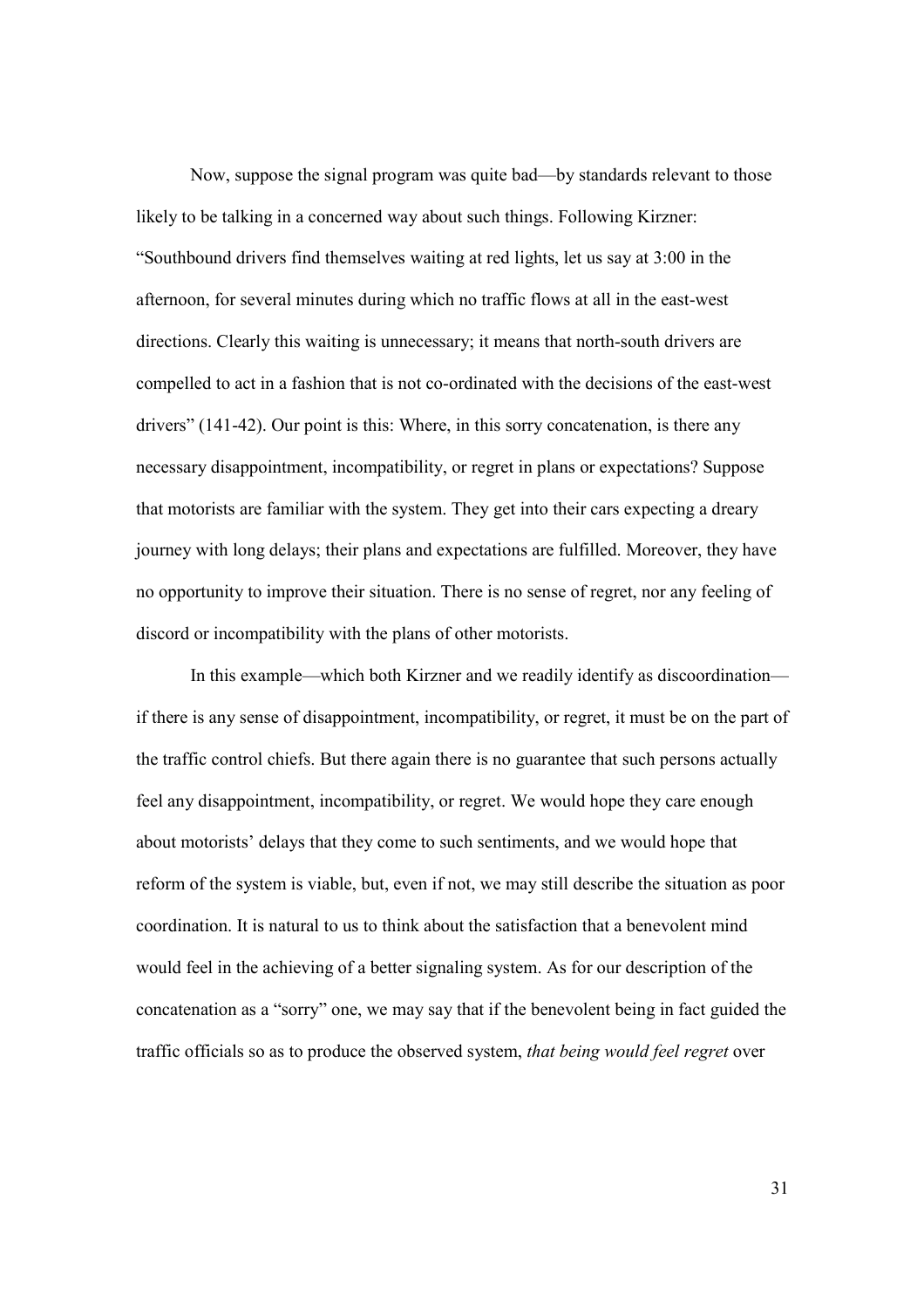the guidance it issued, a regret that derives in some aggregate manner from its sympathies with the motorists.

The previous examples of Crusoe and of the verger do not necessarily imply any disappointment, incompatibility, or regret. Likewise, people might experience disappointment and discord without there being any discoordination in decisions and actions.

The Kirznerian rubric II involves sentiments and expectations. In our view, the only part to be retained in a significant way is to associate regret or self-reproach with error<sup>14</sup>—an association that Kirzner strongly affirm sometimes (Kirzner 1979, 128-130, 146, 147; 1985, 56; 1994, 224-25). As for the other sentimental and expectational aspects of Kirzner's discourse about coordination—the positive notions of fulfillment and compatibility, the negative notions of disappointment, incompatibility, and discord—we see them as only very loosely related to coordination. The problem is that our actions involve hopes, visions, and vague awareness of possible contingencies. Often, our doings are better described as "muddling through." There is often ambiguity about whether "our plans" go as expected. They rarely go as well as we wish, and they almost never go in a way that is utterly surprising, and how we describe the experience might depend on the discourse situation. Further, suppose that people learn to expect little. Does fulfillment or disappointment depend on the dispositions or personalities of the individuals involved?

-

<sup>&</sup>lt;sup>14</sup> In the matter of associating regret/self-reproach with agent error, we would allow the element of regret to be merely potential or vicarious. In the matter of associating regret/self-reproach with social error, we project the semantics of agent error onto beings that might only be fictitious, metaphorical, or allegorical.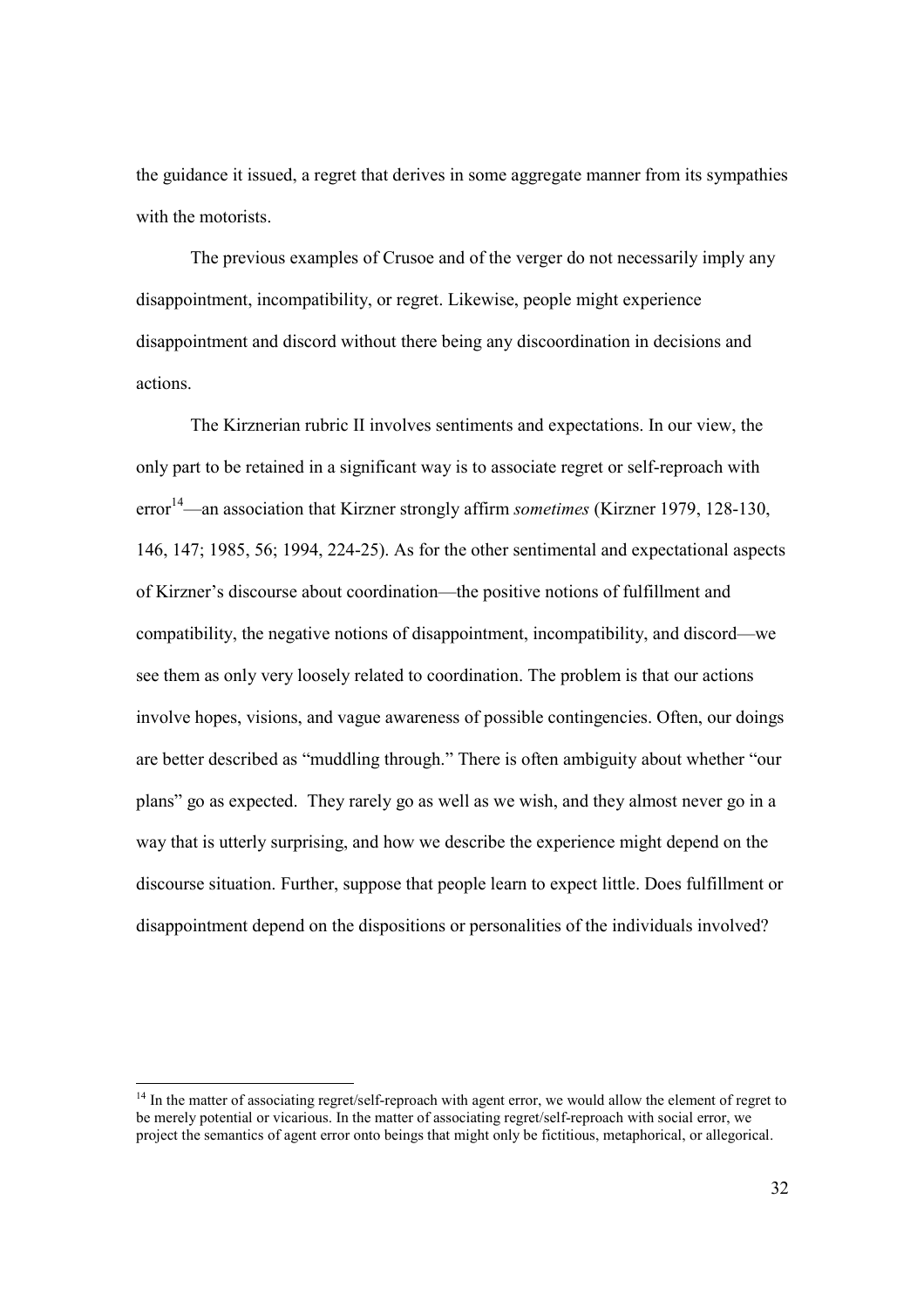While we accept discovery as highly consonant with concatenate coordination, we do not have the same view of fulfillment and compatibility.<sup>15</sup>

# Problems in Claiming that Every Entrepreneurial Action is Coordinative

#### "All Swans Are White"

-

One can make a system in which all swans are white by defining certain nonwhite birds as non-swans. In managing the "field of force" of our scholarly discourse (Quine 1961), we jointly manage the strength of claims (the minimal percentage of swans that are white) and the semantic distinctions so as to achieve reasonable consistency. But consistency is not our only objective. Not all consistent systems are equally good. We have to consider the value or usefulness of *an entire field*, one against another (Quine 1961). If you make your claims 100%, you have a much more complicated—and possibly eccentric—set of distinctions. You might have to attend to definitional "redistricting" in myriad minute instances to protect your 100%. Consider the opposite extreme. Suppose you work with 0% statements—"Swans are white zero or more percent of the time," "Swans have feathers zero or more percent of the time," and so forth. Then, for consistency, you don't have to worry about your distinctions at all; even bananas may be counted as swans. But 0% claims aren't serviceable. In managing this Quinean problem, we adjust at both ends, finding percentages for our claims in light of the practicality and meaningfulness of the semantic options. Like Mises and Rothbard, Kirzner holds an image of science that make him enamored of 100% claims. As a concomitant, we

<sup>&</sup>lt;sup>15</sup> Perhaps these terms have gotten into the swirl because of the extensive Austrian discourse involving equilibrium and its cognates. Austrians have a practice of speaking of "equilibrium" etc. without reference to a model. To our mind, "equilibrium" and its cognates are tropes that only have meaning within certain genres of metaphor or storytelling involving a model. The speaker chooses model metaphors to serve the purposes of the discourse. Whether some particular phenomena are to be described as equilibrium or disequilibrium depends on the model employed.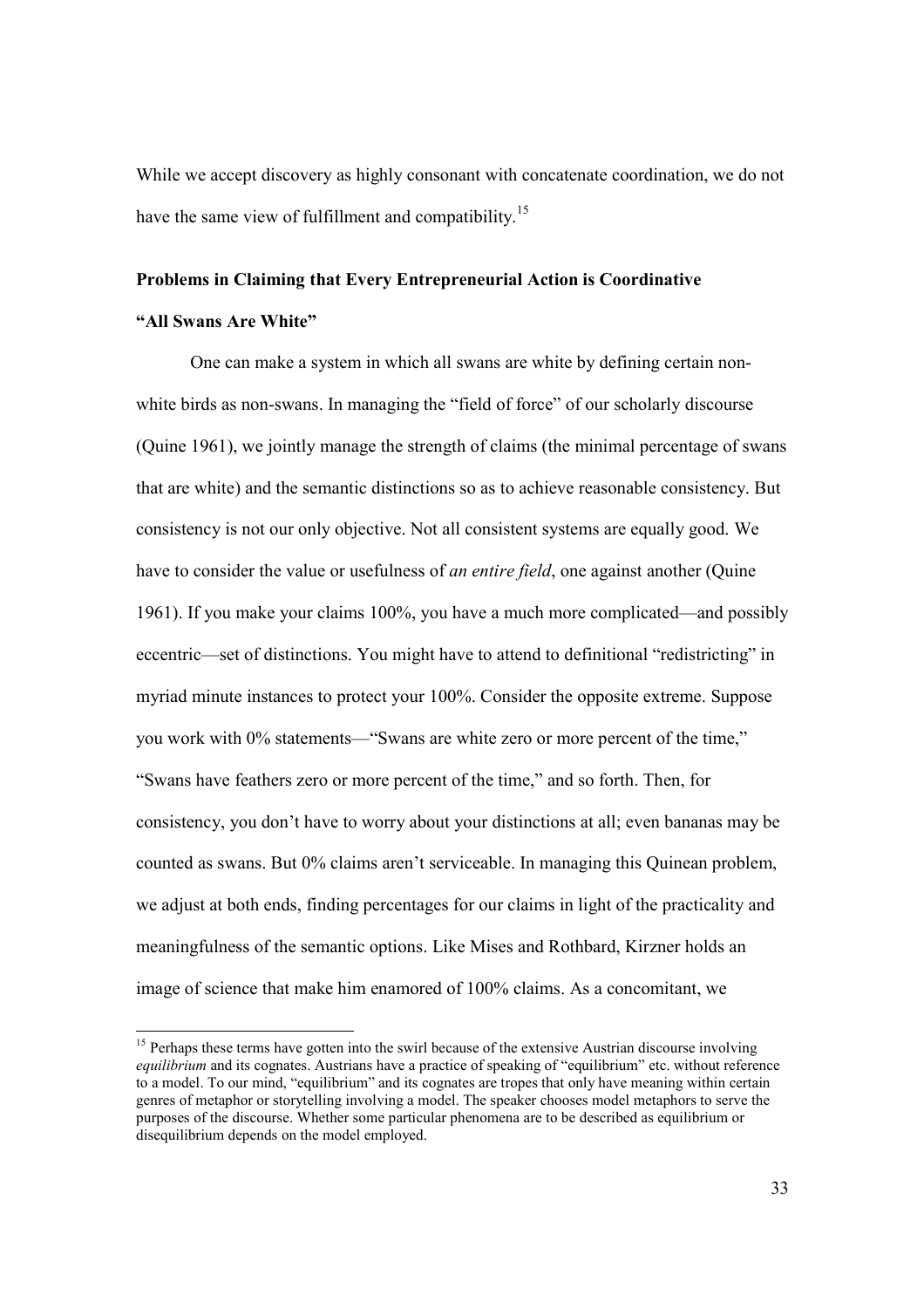contend, he ends up making impractical distinctions. Adam Smith was much more attuned to the Quinean problem, much less enamored of 100%—even suspicious of it and more respectful of semantics "plain and intelligible to common understandings" (Smith 1776, 687).

Kirzner says that 100% of successful entrepreneurial actions are coordinative. We say it is less than 100% but high enough to give the claim presumptive truth. It seems to us that many kinds of counter-examples can be creditably presented. There are surely cases in which a first mover into a market space happens to be below-average, and that things would have gone better if the first mover had *not* moved into the space and gummed it up. This first-mover problem crops up with regard to product lines, conventions, standards, internal procedures, relationships, etc. Many other kinds of examples might be given in which entrepreneurial gain is discoordinative, including monopolistic situations, speculative situations, misleading advertising, exploitation of ignorance (e.g., tourist traps), shirking and laziness, opportunism, exploitation of a commons, business that are obnoxious or distasteful to some of the local community, and demerit markets. Ricketts (1992, 77-78) offers the example of a putative entrepreneur getting his acquaintances drunk and talking them into a deal that they'll later regret. He also speaks (p. 82) of interloping entrepreneurs undoing beneficial long-term practices. All of these can be voluntary, profitable, and frowned on by the moral community involved in our coordination talk. While the proper presumption is that voluntary successful entrepreneurship is coordinative, there is no basis for insisting that it *always*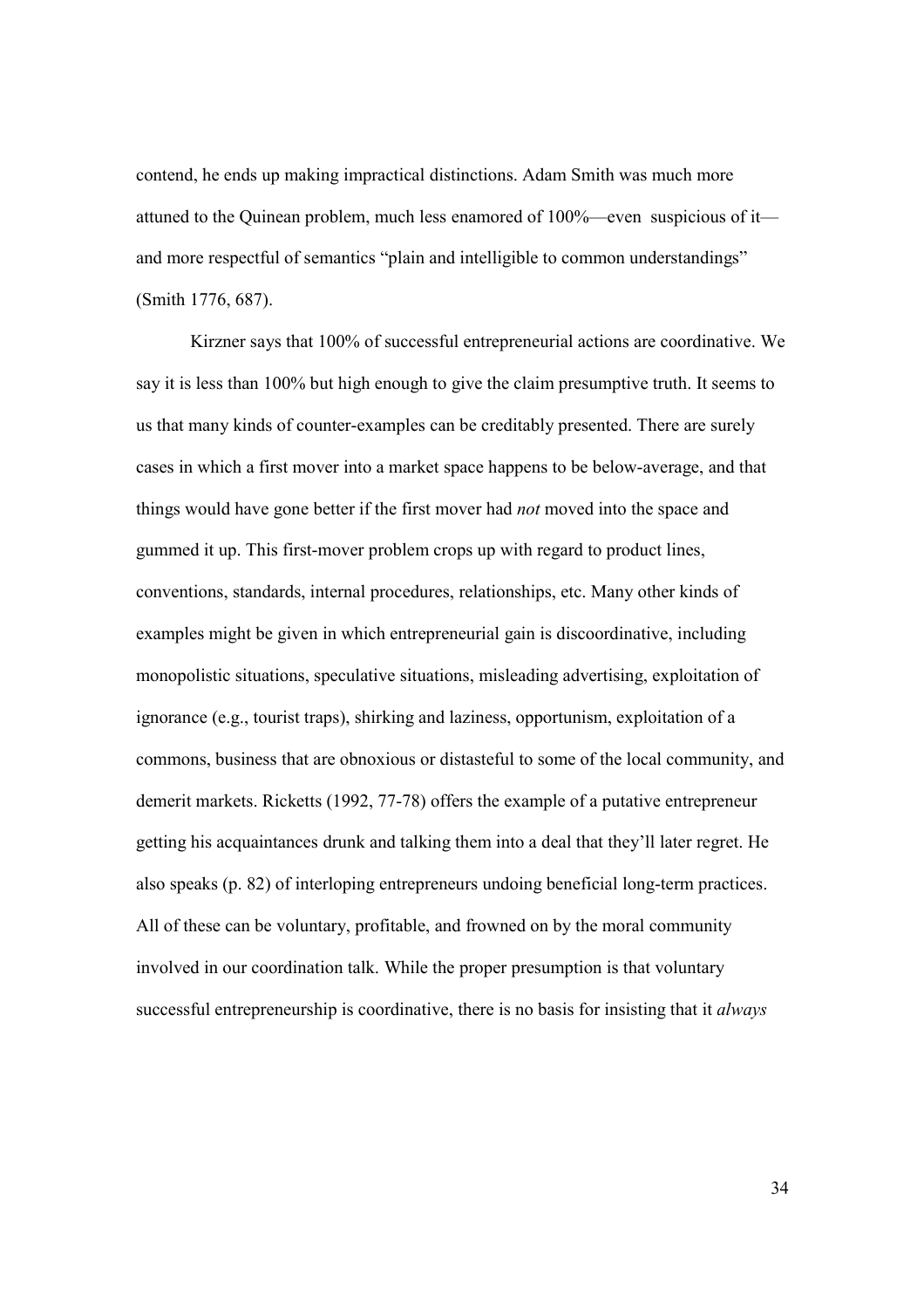is.<sup>16</sup> When Kirzner attempts to deal with some of these challenges, he leaves us unsatisfied.

#### Was The Communist Manifesto Coordinative?

In a moment of entrepreneurship, a man discovers an opportunity to write a certain book, get it published, and sell many copies. He enlists a collaborator and voluntarily agrees with publishers to produce the book, who voluntarily sell it to "sovereign" consumers. The book is very popular. Gains are made by the entrepreneur and his associates. Their plans and expectations are fulfilled. They have no regrets.

The author is Karl Marx and the book is The Communist Manifesto. On Kirzner's view, it seems, one would have to say that the entrepreneurial act was coordinative. It would seem to satisfy all of his diverse aspects of coordination. In our view, however, it is reasonable for those who regard The Communist Manifesto as pernicious to judge this entrepreneurial act discoordinative. To a liberal humane mind imagine to behold the vast concatenation and its potentialities, the creation of The Communist Manifesto is a sad and lamentable day. Even if we set aside the pernicious effects the book would have on coercive policymaking, the cultural effects were unfortunate.

Kirzner would, no doubt, say that Marx's writings are filled with errors. But on Kirzner's view one would have a hard time interpreting the acts involved as error in his economic sense. Marx gained, his associates gained, the activity was voluntary, and nothing was regretted. To our way of thinking, Marx's errors were not agent errors, but were errors only in the allegorical sense exposited earlier when discussing the traffic

-

<sup>&</sup>lt;sup>16</sup> George Selgin (1983, 39) distinguished between 'equilibrating" and "coordinating" and challenged Kirzner on the claim that entrepreneurial action is necessarily coordinating. At one point (p. 39) Selgin associates coordination with "increased well-being."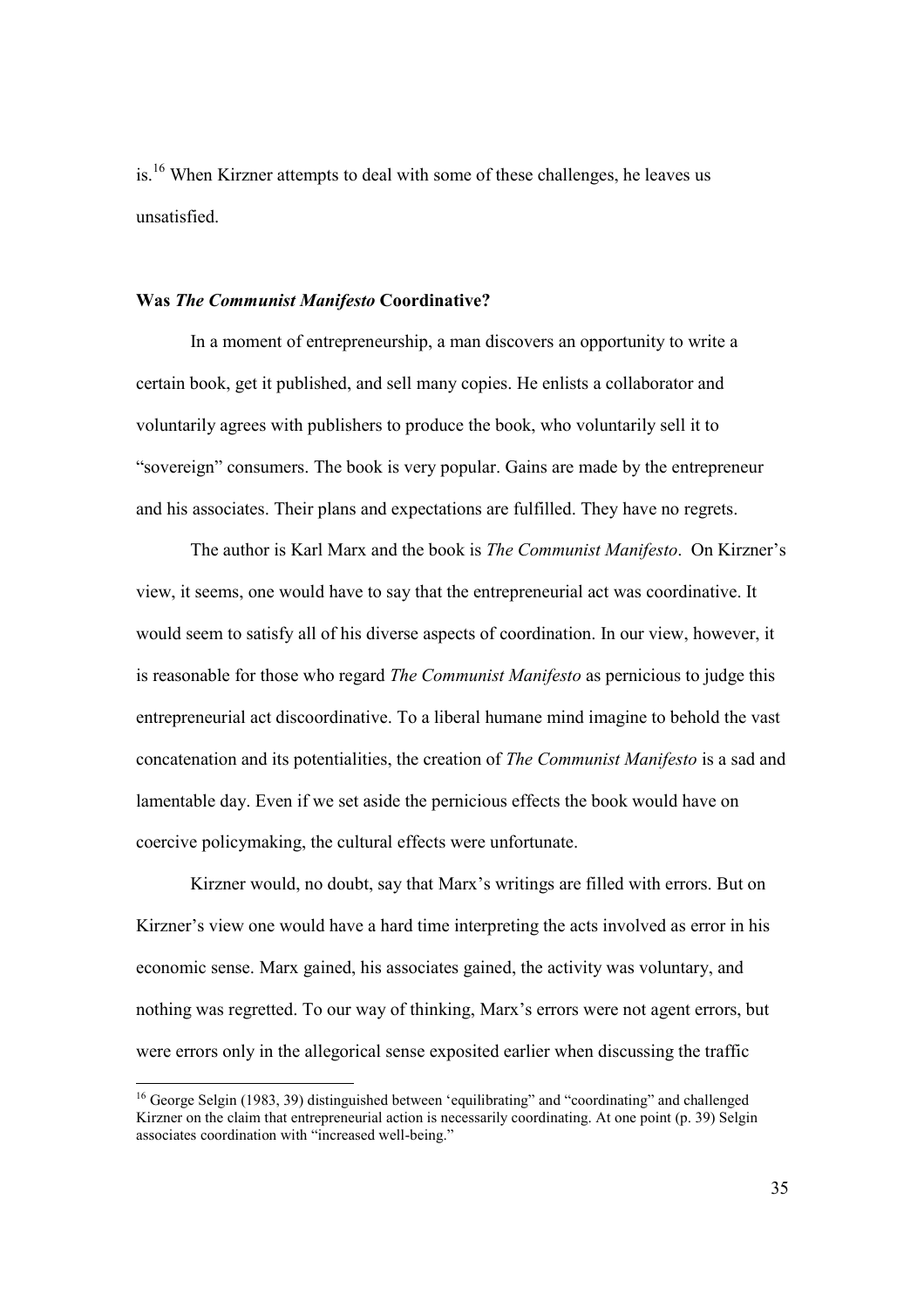signal system: If the imaginary benevolent being in fact guided Marx and Engels so as to have them produce *The Communist Manifesto*, that being would feel regret over the guidance it issued. Even though there is no agent error, there can be error in terms of the "sense" of the social "organism" of which Hayek (1933) spoke. Voluntary, successful entrepreneurial developments are sometimes discoordinative.

The Communist Manifesto is merely an extreme example of something that frequently occurs in cultural markets—the prosperity of unfortunate, discoordinative ideas, forms, beliefs, and sentiments. Even if we presuppose that coercion plays no role – that is, we assume that the cultural markets are perfectly free, and that there is no hazard of the cultural wares inciting coercive actions – it still makes sense to suppose that sometimes discoordinative activities will prosper. We may have good reason to believe that the very discoordinativeness of activities in such a setting gives rise to forces that tend to make the activities in question unprofitable, but there is no reason to suppose that such an invisible hand works instantaneously, which means that along the way it is likely that many agents will reap entrepreneurial gains from discoordinative actions.

#### "Markets" vs. "Institutions"

How would Kirzner deal with such contentions about cultural products? A clue might be found in his discussion of path-dependence. Kirzner (1992, 166-179) confronts the possibility of inferior patterns, standards, and practices getting locked in. Kirzner even uses "inferior" and "superior" to describe them. He gives the example of using feet and inches, and notes that "a superior system of measurement might have emerged" (172). He gives the example of "some hardy soul" (175) starting a path in a deep snow, and others following in this footsteps. He suggests that the path might persist through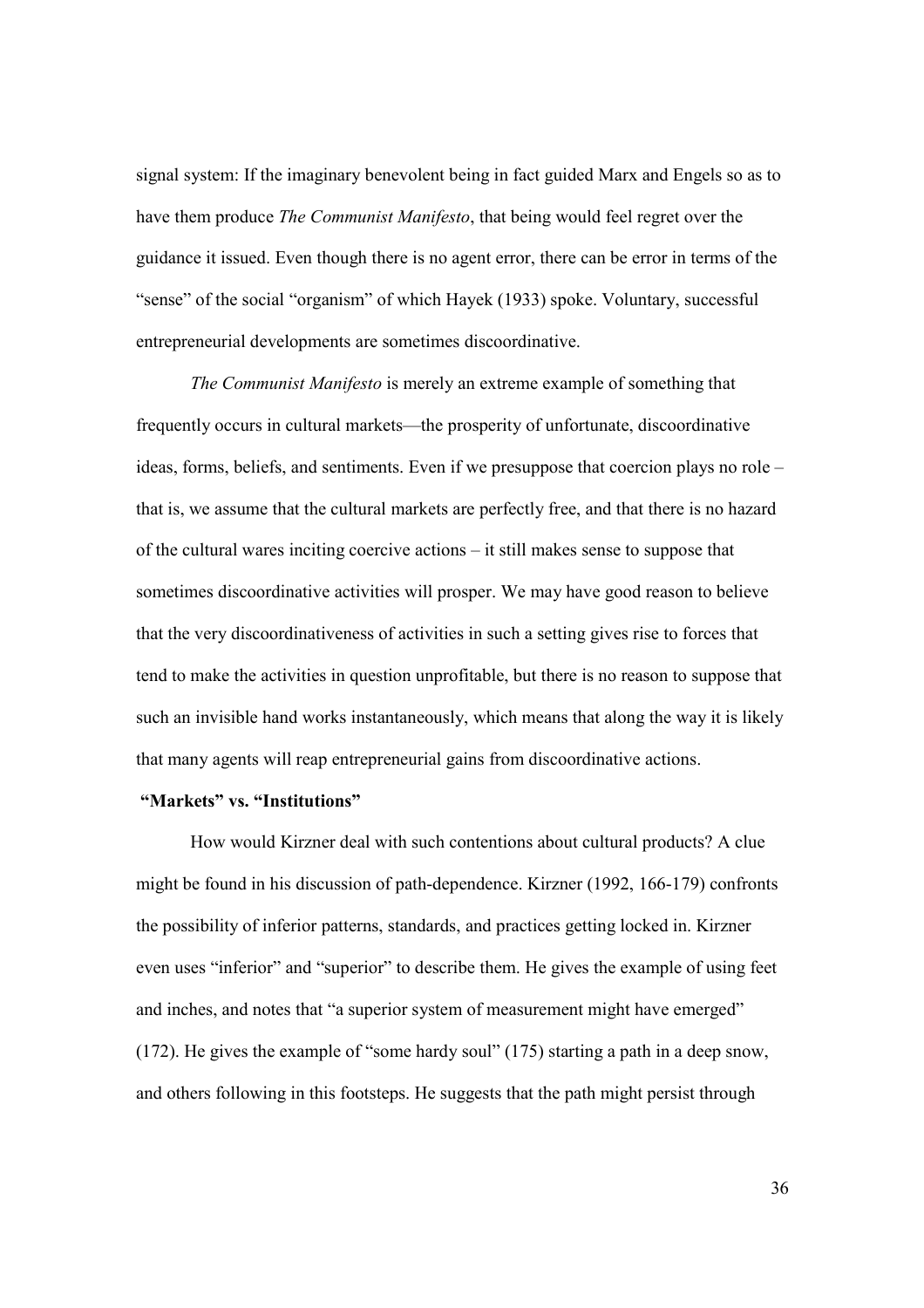time as the route people follow even though it is very inferior to other routes that might have emerged. Kirzner seems to be acknowledging that, under the circumstances, successful entrepreneurial action by certain path-finders can produce inferior results. But he safeguards his categorical claims by saying that such cases concern "institutions," whereas his theories are about "markets." In the paragraph that concludes the essay, Kirzner writes:

… these earlier economic insights into the spontaneously co-ordinative properties of markets do not, in themselves, provide any reassurance concerning the benign quality of the long-run tendencies of institutional development. … the spontaneous co-ordination which occurs in markets provides us with no basis for any extension of the welfare theorems relating to markets to the broader field of the theory of institutional evolution. (Kirzner 1992, 179)

Kirzner draws a line between "markets" and voluntary "institutions." But how does one draw the line? Will one say that any time there is any element of pathdependence –in products, in standards, in practices, in customs – the activity becomes "institutional" and hence cannot be taken as a challenge to his theory? But don't practices and customs suffuse all market activity? A barber shop, a grocery store, Craigslist.org, Amazon.com, etc. are, in every sense of the term, institutions. The expressions and workings of demand and supply typically proceed within the context of institutions. One might wonder whether Kirzner's "market" represents merely some blackboard example devoid of institutional context. Yet, Kirzner goes about his categorical coordination claims as though they have common relevance to real-world economic affairs. Where he separates "markets" and "institutions" Kirzner (1992, 166-179) offers no clarification of the difficulties in making that separation—he does not even acknowledge the difficulties.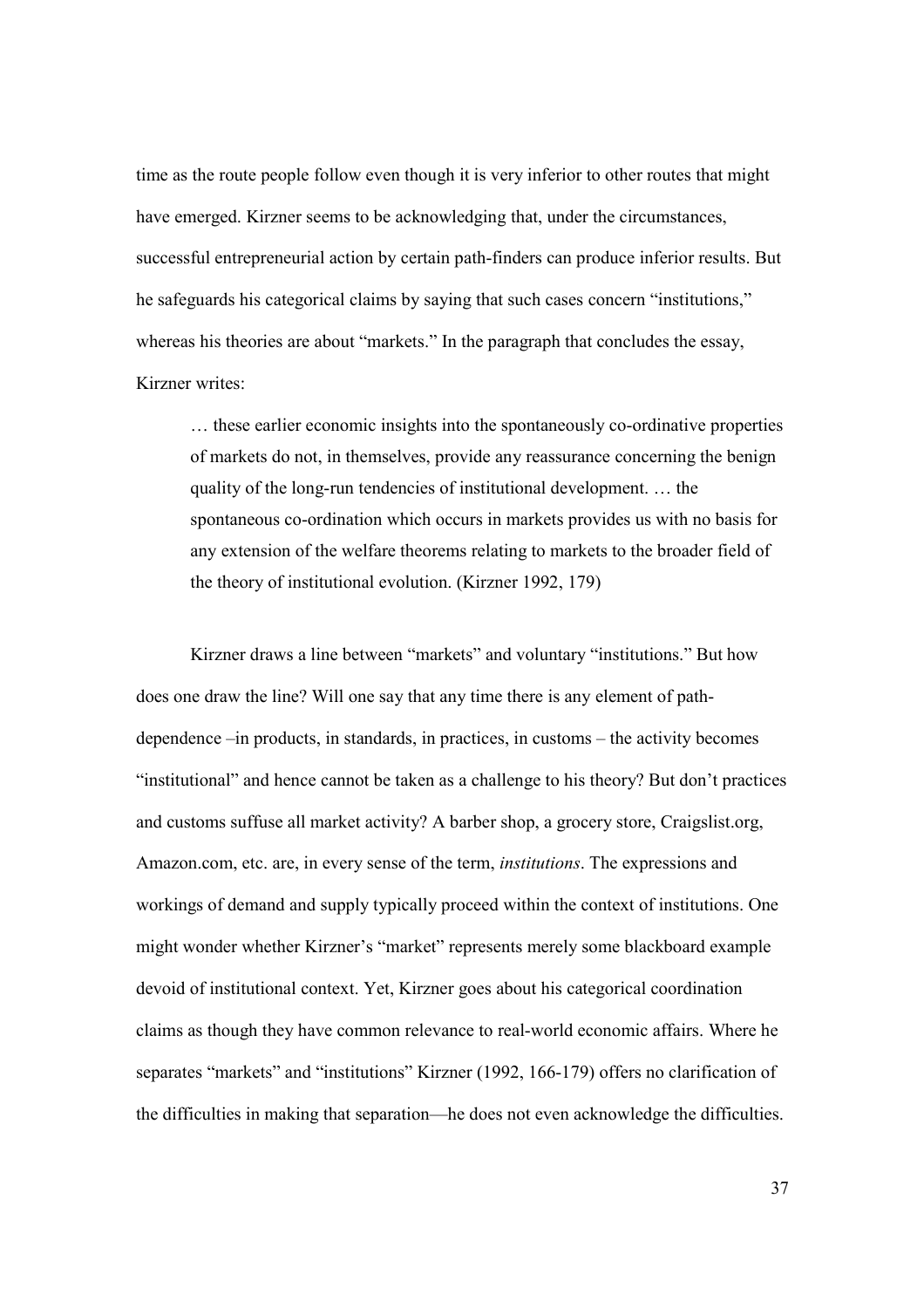Moreover, Kirzner's "inferior" and "superior" in speaking of "institutions" is quite mysterious. In speaking of "institutions," Kirzner avoids the term coordination, apparently because he wishes to reserve the coordination criterion for talk of markets. So what is the criterion for institutions? The only clarification is reference to Pareto rankings (170, 172). But that is so narrow as to be useless—indeed, shouldn't we assume that the first hardy soul who trudged through the snow did so in a way that was individually optimal? Kirzner speaks of "inferior" and "superior" without any indication of the criterion involved, or of how it relates to coordination.

Brian Loasby (1982), Martin Ricketts (1992), and others have brought similar criticisms. Kirzner relates Loasby's challenge: "Loasby stresses not only the possibility of entrepreneurial mistakes in the face of an uncertain future, but also the possibility that entrepreneurs discover profit opportunities through deliberately misleading the consumer (Loasby 1982, 121) or through speculatively purchasing assets…" (Kirzner 1992, 13-14). Kirzner sets up the challenge quite dramatically, but in the remaining 13 pages of the essay he never seems to answer it. He essentially addresses a different challenge, namely that sometimes entrepreneurs err and drive the market in a wrong direction (a matter that Loasby also raised). Kirzner writes: "the postulation of a tendency for profit opportunities to generate equilibration has not been put forward as an inexorable, determinate sequence. The emphasis upon the incentive to win profits has not been intended to deny the possibility of entrepreneurial losses" (21). His lengthy examples of the erroneous bicycle factor inducing a demand for steel (29-30) and of the shoe producer acting through time (32f) are examples of entrepreneurial error, not entrepreneurial success. He says at the end of the shoe-producer example: "But it is always the case, nonetheless,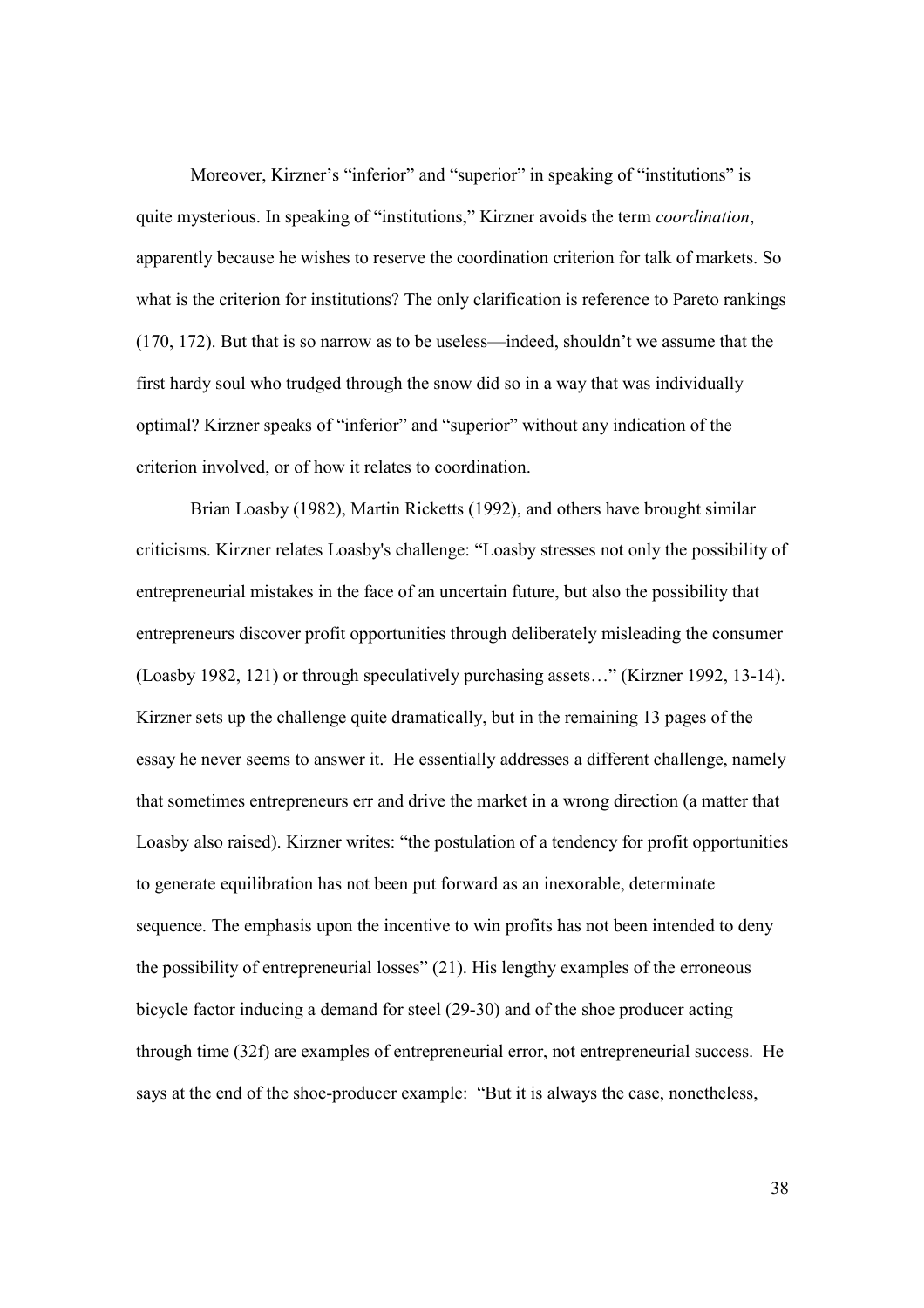that appropriate entrepreneurial incentives do, at any given moment, offer themselves in regard to the path relevant to the realities" (31). But the issue is whether entrepreneurial incentives not thusly appropriate, too, might ever offer themselves, and Kirzner never seems to address the matter. He concludes the essay with many gestures at concession and relaxation of his claims (see esp. 34-36), but without confronting the real challenge. Similarly, in responding to Ricketts' point that sometimes profit can be had in ways that are indubitably voluntary but manipulative, Kirzner (1992b) dodges it with the pronouncement that his work is not intended to apply in contexts "[w]here property rights are not well defined, not fully protected, or otherwise not complete enough to satisfy the conditions for a fully private enterprise economy" (93).

#### Does Kirzner Stretch "Entrepreneurship" to Include All Action?

We suggest examples of discoordinative successful voluntary entrepreneurship, including:

- Misleading marketing practices, manipulation
- A low-quality first mover leading to lock-in
- Speculative bubble
- Establishing an opium den in a community
- The Communist Manifesto
- Local cultural effects (e.g., a brothel, obnoxious billboards)
- Opportunism, shirking, etc.

One way Kirzner might try to deal with some of these examples is to regard all action as entrepreneurial and to thereby disqualify some of the examples as cases of omnilateral successful entrepreneurship. Suppose a tourist trap sells tourist items at terms which, say, we know the consumer is very likely to quickly discover were bad terms. Suppose most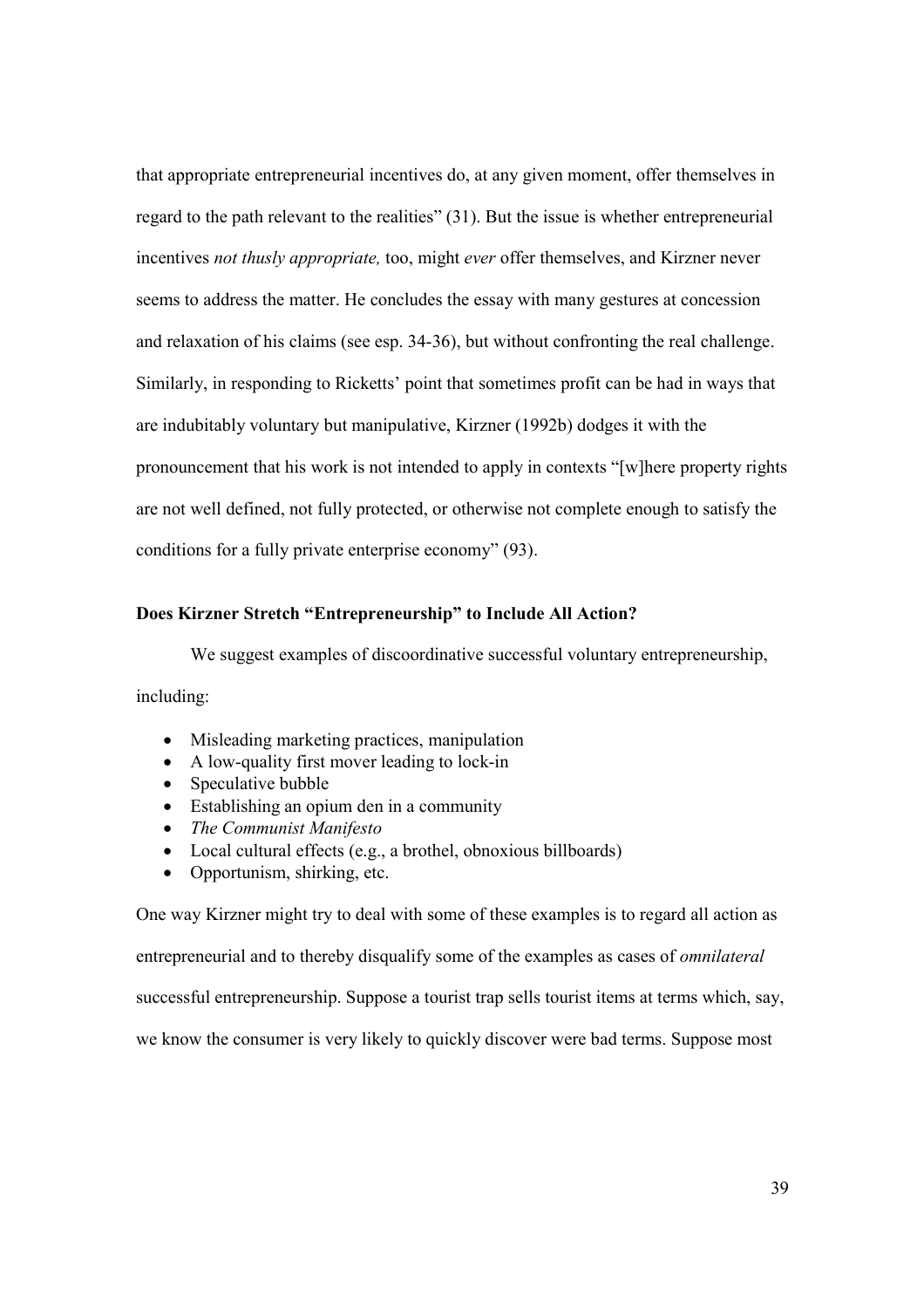such buyers will presently feel "ripped off."<sup>17</sup> Kirzner might say that this is not an example of successful entrepreneurship because the success is not omnilateral—the consumers, too, he might say, are entrepreneurs, and they do not feel the transaction was a success. Mises (1963) writes: "In any real and living economy every actor is always an entrepreneur" (252) —and Kirzner (1979, 28) quotes the statement approvingly.<sup>18</sup> Thus, every consumer who walks into a 7-Eleven and buys a carton of milk instantiates the entrepreneur. We think that this indiscriminate use of "entrepreneur" or "entrepreneurship" is wrongheaded. Interpretive perception plays some role in all human action, but we think that the entrepreneurial aspect corresponds with the non-obviousness of the opportunity discovered.<sup>19</sup> Following the accustomed grooves of going to 7-Eleven to buy milk usually will not qualify. Rather than seeing a continuum of interpretive perceptiveness and demarcating an exceptional category as entrepreneurial—like Schumpeter (1934, 81-82), not only for entrepreneurship but for "being able to sing"— Kirzner sometimes insists that the "zero" point of interpretive perceptiveness is mechanical and that *anything greater than zero* is entrepreneurship. It is like treating the idea of "fatness" as having more than zero fat on one's body, or saying that thin people are "a little fat." We believe that this is misguided. We believe that Kirzner conflates entrepreneurship and interpretive perceptiveness, just as the suggested analogy would conflate fatness and body weight. Properly speaking, thin people are not in the "fat"

-

 $17$  To clarify further, assume that the consumer affirms the level of trust he had put in the merchant's decency. He feels, not that he erred, but that he was "ripped-off," but not quite defrauded in a sense that would make what the merchant had done coercive.

<sup>&</sup>lt;sup>18</sup> See also Kirzner (1973, 33f) and (2001, 87).

<sup>&</sup>lt;sup>19</sup> See Klein 1999, 61-62. Klein's approach would focus more on types of discoveries and discovery factors (Klein 1997b), and would relinquish "entrepreneur" more to ordinary language; this relates to the point by High (1982, 166) and Ricketts (1992, 72) that Kirzner's system does not allow a place for entrepreneurial losses. The refocusing of Kirzner's insights on discovery factors, not entrepreneurship, also relates to the reservations that Peter G. Klein (2008) and Joseph T. Salerno (2007) have about Kirzner's characterization of entrepreneurship.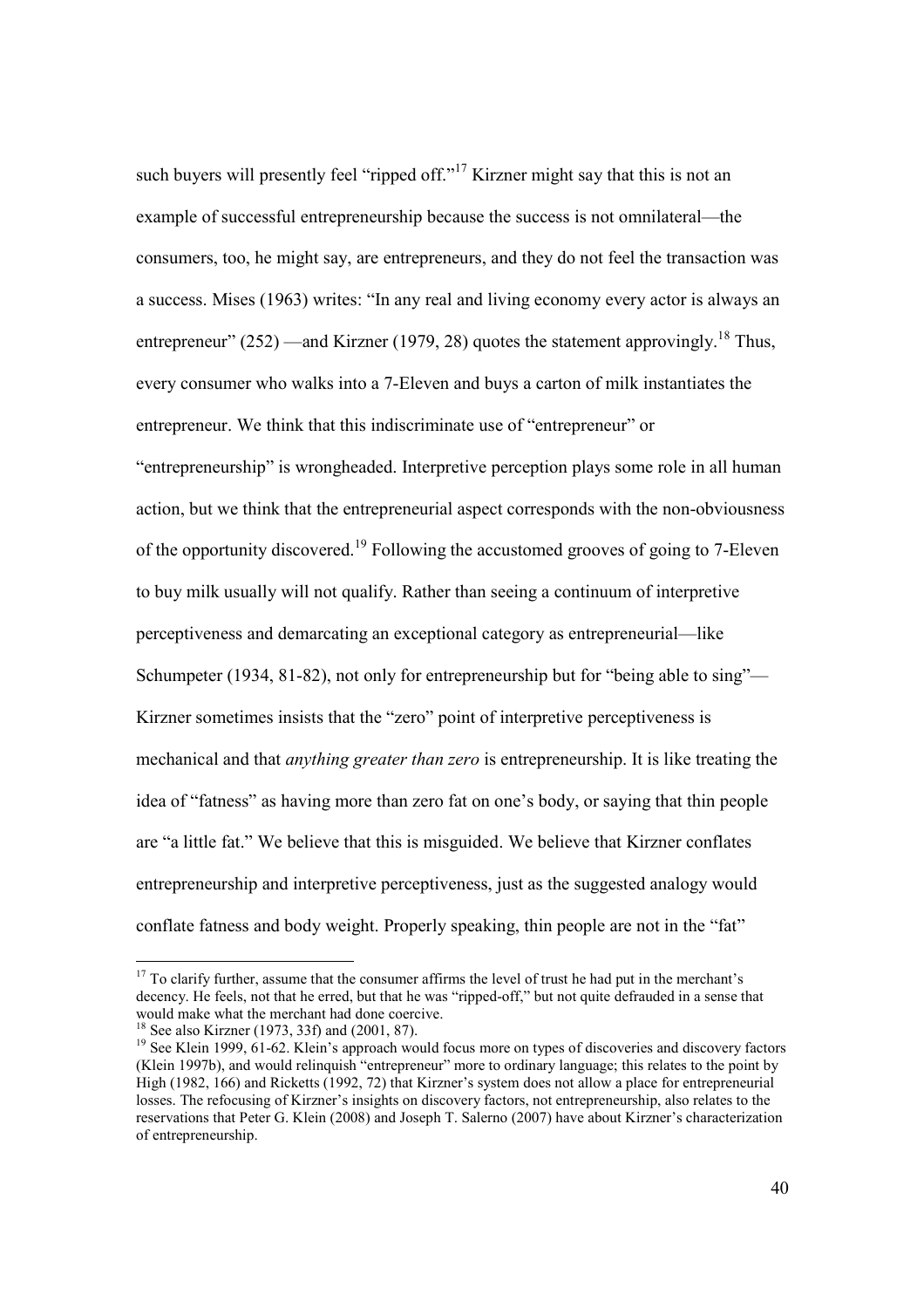category at all, and people who show little or only ordinary interpretive perceptiveness are not in the "entrepreneur" category at all.<sup>20</sup>

Indeed, Kirzner seems to be inconsistent in this regard. In keeping with ordinary language, Kirzner writes of entrepreneurial discovery as an "unanticipated enjoyment" that "lifts one out of the routine sequence of everyday experience" (1992b, 86). In general, one naturally reads Kirzner's entrepreneur talk through the lens of ordinary semantics. Kirzner seems to revert to the overly expansive conception only when he needs to invoke an idea of omnilateral entrepreneurial success to get out of certain binds.

If Kirzner wants to hold that "every actor is always an entrepreneur," where does that leave him? First, his statement about the coordinativeness of activities that satisfy omnilateral successful entrepreneurship has coverage that is significantly truncated. Perhaps Kirzner would say that it simply does not apply to the tourist trap, which he might agree is discoordinative, since the consumers, too, are now counted as entrepreneurs. Could he likewise exclude the several other examples we offer? Perhaps, with enough work, but it seems to us that he will need to get into counterfactuals about collective action (e.g., in the path-dependent cases) as well as whether we may say that people act in the forming of certain attitudes, sentiments, expectations, and habits, and even in adopting certain beliefs: Are we to say that one commits entrepreneurial error in

-

<sup>&</sup>lt;sup>20</sup> Kirzner's overly expansive conception of entrepreneurship touches another problem we see in Kirzner. We focus on Kirzner's claim that every entrepreneurial event is coordinative. But Kirzner also asserts the converse—that coordinative enhancements come *only* by entrepreneurial actions. He suggests this when he writes: "What *alone* tends to introduce a modicum of consistency and coordination into this picture, preventing a situation in which even the slightest degree of coordination could exist only as a matter of sheerest chance, is market entrepreneurship, inspired by the lure [of] pure market profit" (1973, 59; italics added; see also 1992, 151). We rejected Kirzner's claim that coordinative enhancements (save those by sheerest chance) come only by entrepreneurial action because we take a narrower view of entrepreneurship. To follow through on our analogy in the text, to say that coordinative enhancements come only by entrepreneurial actions is like saying that coordinative enhancement come only by actions by fat people.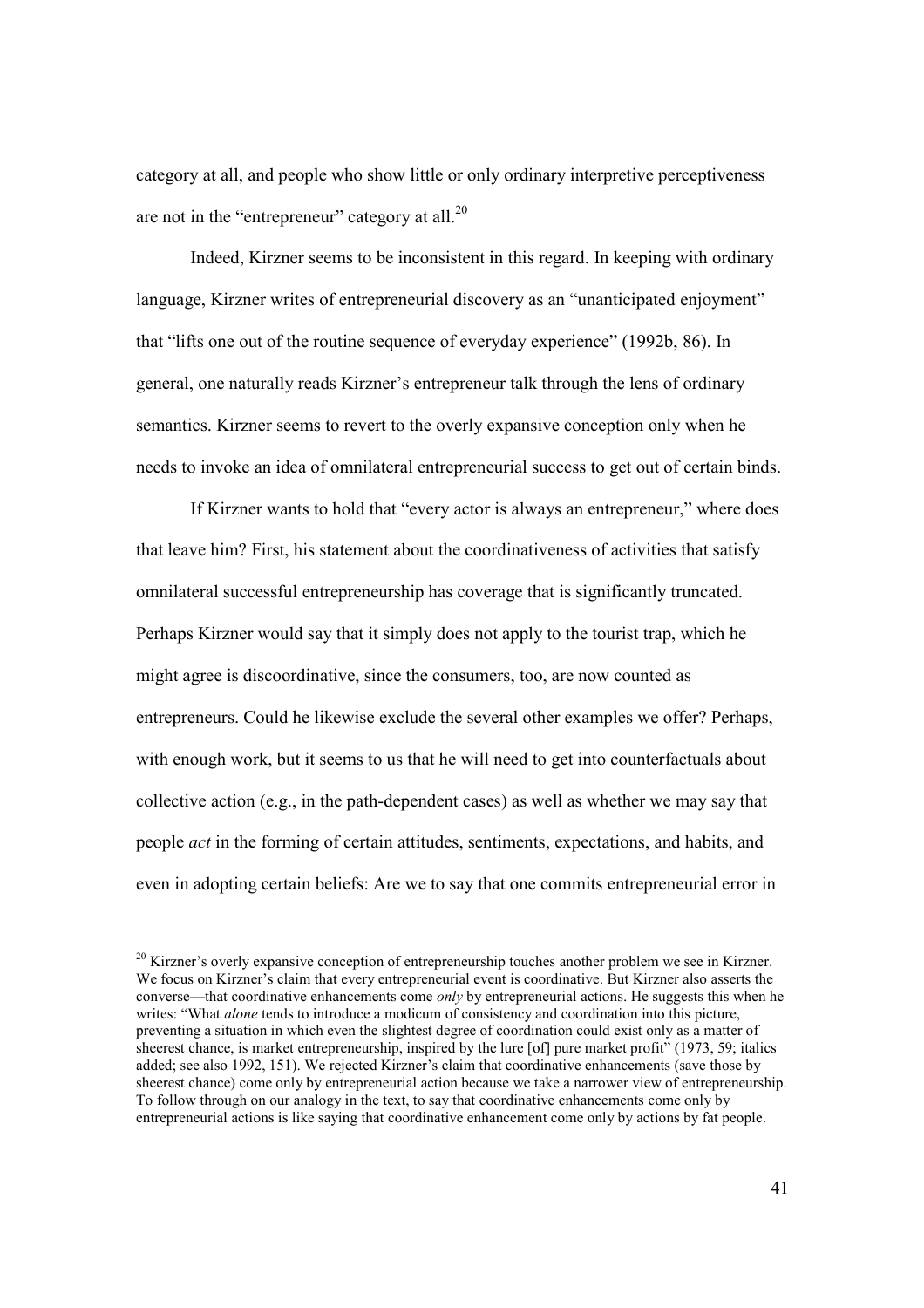investing intellectual, moral, or spiritual capital in an inferior technological system, The Communist Manifesto, a drug habit, or identification with a "clean" neighborhood? Now that everyone is an entrepreneur, whatever basis we have for saying that an event is discoordinative might be turned by Kirzner into an instance of some entrepreneur not having acted successfully. Thus, once we minutely, idiosyncratically snip away all the discoordinative cases, we are left with only coordinative cases.

It appears that Kirzner goes to impractical lengths to preserve certain Misesian "pure, universal truths of economic theory" (Kirzner 2001, 56). But, if this is how Kirzner would handle the challenging cases, he must admit the truncated coverage of the application of those truths. The "pure truths" do not apply universally, except in the sense that they apply universally within the hodgepodge of cases in which they apply. This is unfortunate. The vital truths that Kirzner teaches would, if rendered in by-and-large versions, be more serviceable and more widely applicable. Instead, because of problems that comes with 100% conceptualizations, people jettison what is vital and good in Kirzner.

#### Is Kirzner Building Out around an Axiom about Voluntary Interaction?

What would it mean for Kirzner for entrepreneurship to be discoordinative? Studying Kirzner's works carefully, one gets the feeling that "coordinative" is necessarily built into successful voluntary entrepreneurship – or, more generally, simply successful voluntary action – by Mises's dictum of human action.

Murray Rothbard was much more blatant in building out around an axiom about voluntary interaction. He propounds a principle of "demonstrated preference," minimizes talk of entrepreneurship and coordination, and states bluntly: "Voluntary exchanges, in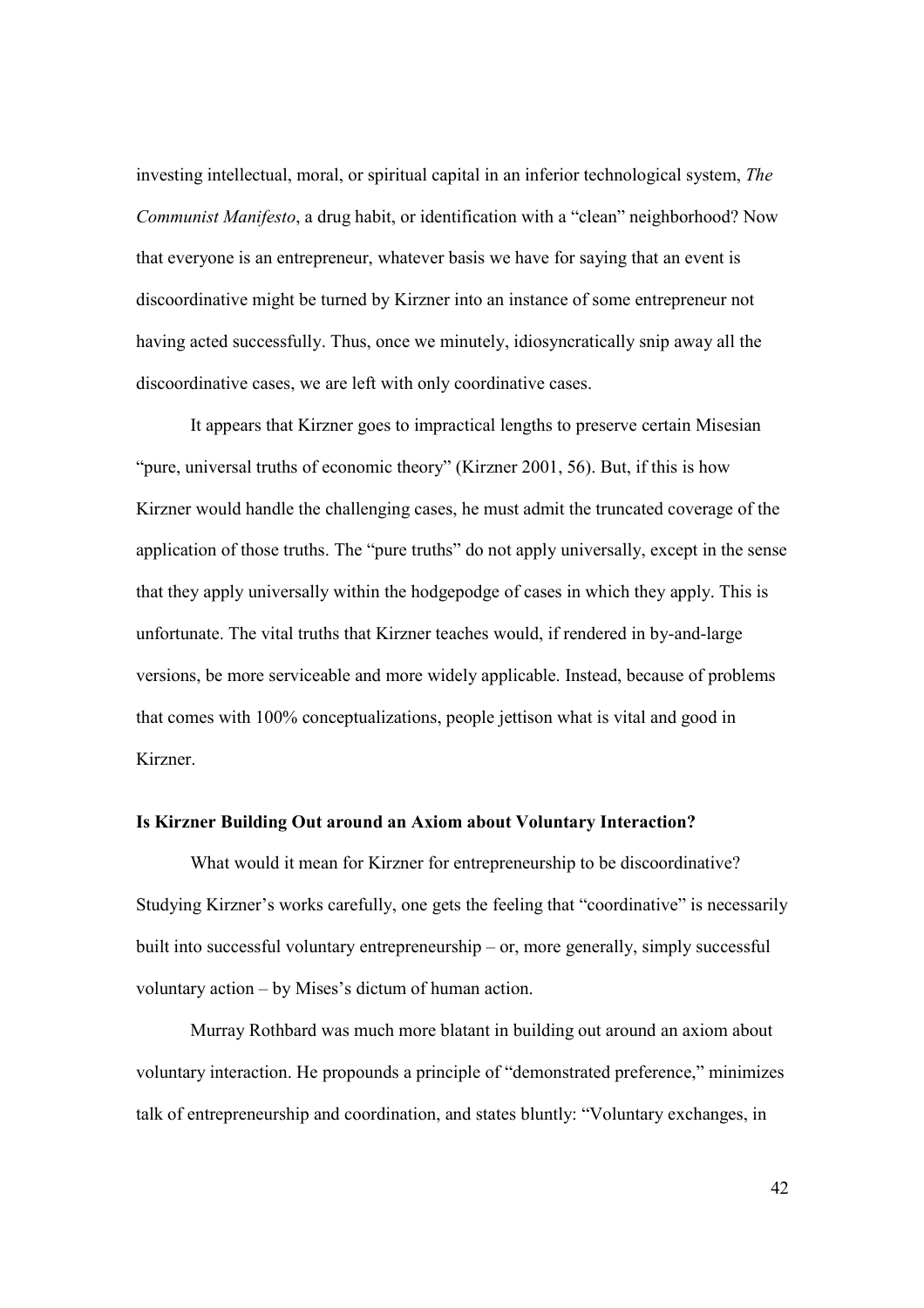any given period, will increase the utility of everyone and will therefore maximize social utility" ([1962], 770); "no government interference with exchanges can ever increase social utility" ([1956], 252). Rothbard makes his claim to 100% deduction quite clear: "since all government actions rest on its taxing power, we can deduce that: no act of government whatever can increase social utility" ([1956], 252). Similarly, Joseph Salerno (1993) writes: "We may thus conclude that every act of intervention unambiguously lowers social welfare" (131). Kirzner often seems to be making the same kind of 100% claim, but much less explicitly. If so, why not make it explicit? If Kirzner is intent on having a system in which voluntary implies coordinative, why not make that clear from the outset, and then proceed to show how he proposes to alter the entire field of concepts, semantics, and statements so as to achieve that goal? Doing so would have the virtue of directness.

In an essay "The Limits of the Market" (contained in Kirzner 2000), Kirzner denies the possibility of faulty market operation; he denies the very idea of market failure. But in Kirzner's scheme, what would it mean for the market to be faulty, for there to be market failure? Has he done nothing more than twist coordination talk and its domains as needed so as to maintain that successful voluntary action in the market is always coordinative?

#### Economic Goodness and Some Larger Goodness

Even if one accepts Kirzner's distinction between "markets" and "institutions," and supposes that there remain substantive cases and issues in the "market" category, do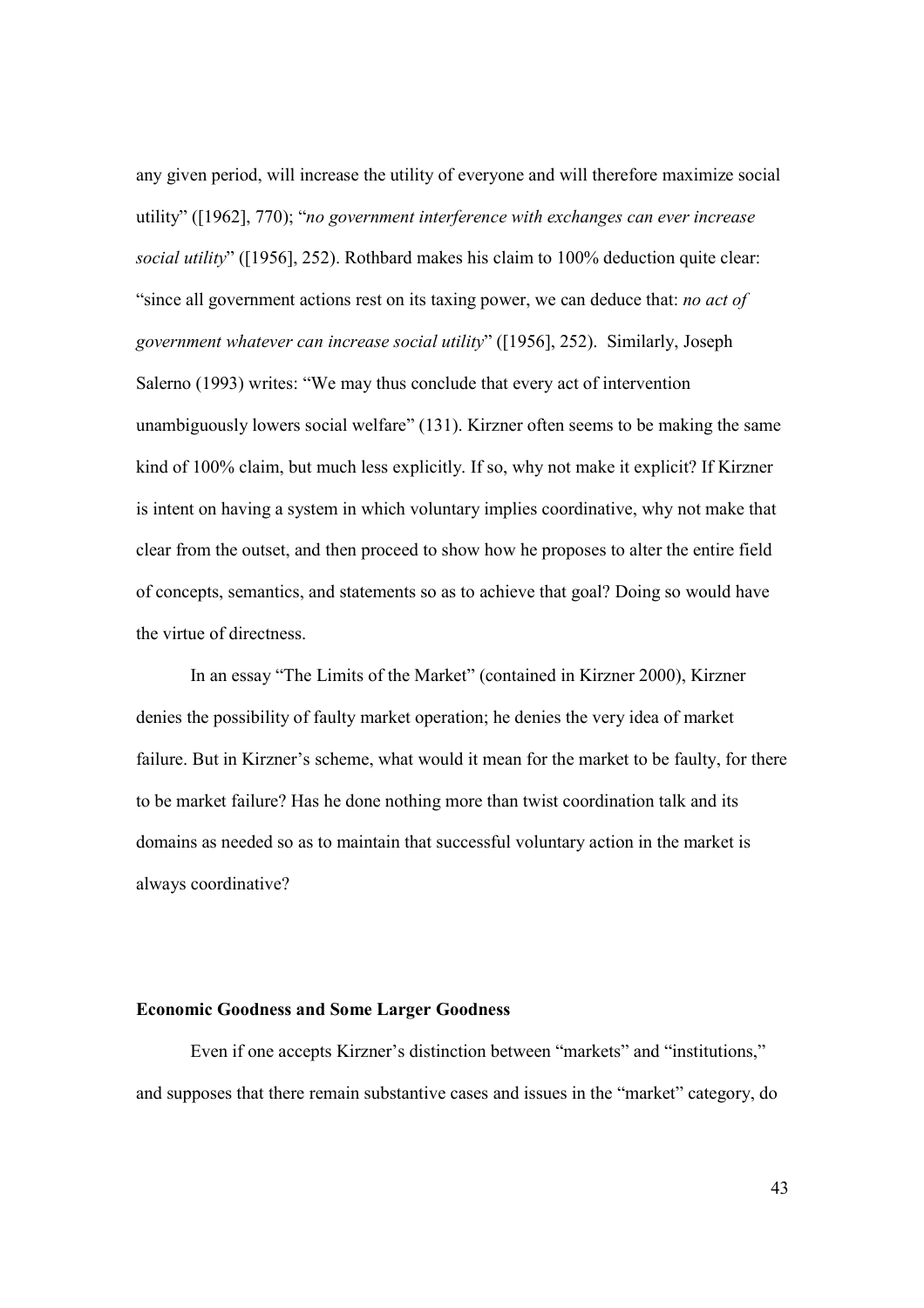we find Kirzner *in that domain* taking a firm Rothbardian libertarian line? No, we do not. We find out, essentially, that while coordination is the last word in *economic* goodness, it does not necessarily agree with some larger goodness. In Kirzner's eschewal of the Rothbardian line, we encounter another distinction:

To say that the market process works successfully in the context of externalities is certainly not to pronounce the market outcome socially optimal… Nor is it, in and of itself, to declare governmental attempts compulsorily to internalize externalities, to be a definite error (since, after all, governmental policy may seek to reflect citizens' preferences as these are understood in moral or political terms, rather than in the narrow, austerely 'scientific' terms within which economic science confined). (Kirzner 2000, 82)

Kirzner seems to be saying that his coordination claims pertain only to "economic" aspects of preferences, plans, expectations, opportunities, etc., as opposed to "moral and political" aspects. In the essay, Kirzner is not dealing with issues like culture or political identity but with conventional discussion of economic externalities such as pollution. Kirzner seems to be saying that it may be socially bad if gas stations sell leaded gasoline and make profits, but the external ill effects do not count in considerations of whether selling leaded gasoline is coordinative. Somehow those ill effects are cast out as "moral and political."

There might be merit in distinguishing "economic goodness" from other kinds of goodness—notably some larger goodness that subsumes economic goodness. But Kirzner seems to make the distinction simply to maintain his 100% claims while eschewing the Rothbardian line about larger goodness. If we are serious about a distinction between economic goodness and larger goodness, we should get specific about: (1) what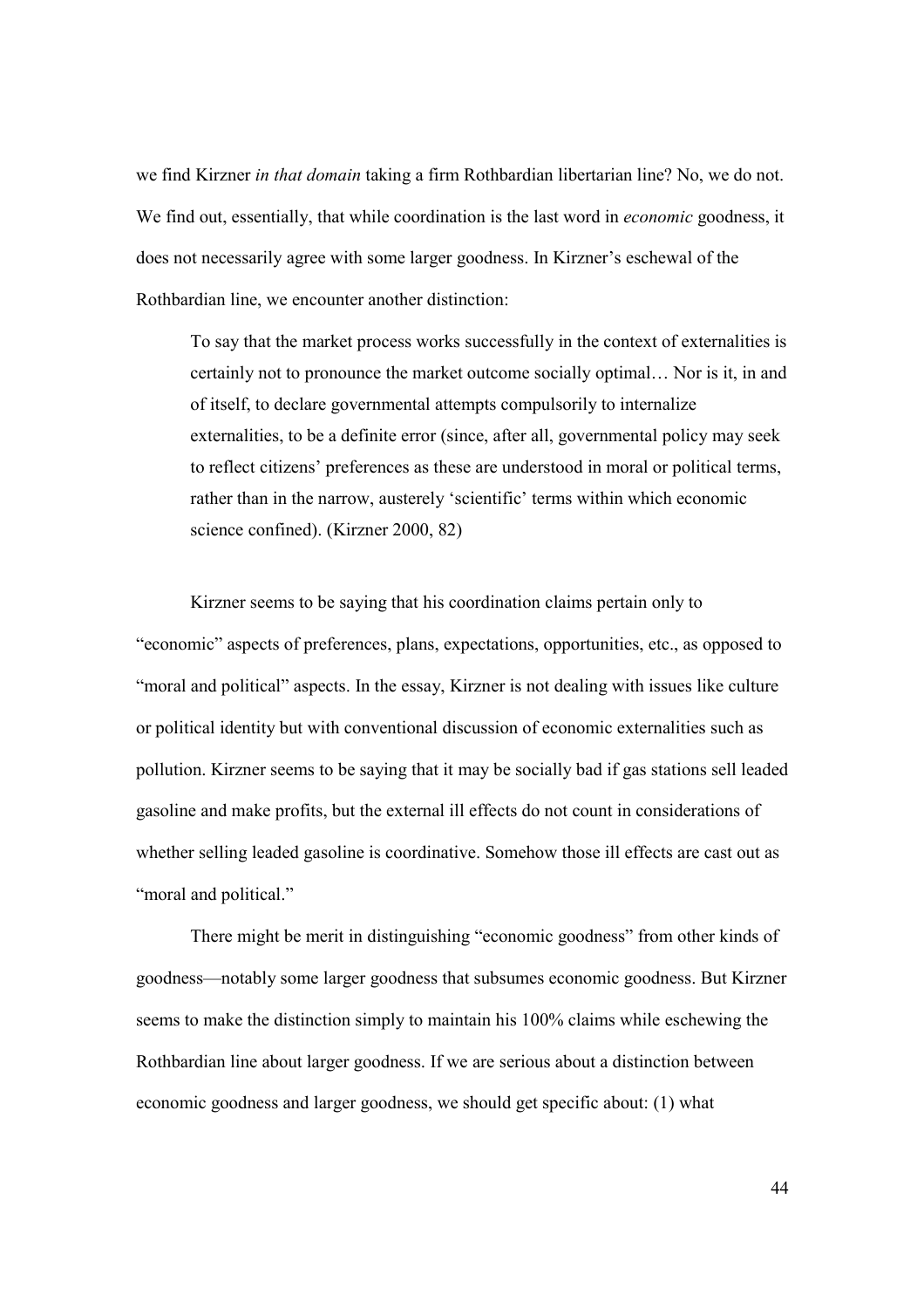constitutes the distinction, (2) what, broadly, is the nature of larger goodness, and (3) what value the distinction has. Kirzner enters into nothing of the kind.

#### Can the Coordination Standard Be Used to Criticize Interventions?

Kirzner's works, efforts, and intellectual community are imbued with liberal purpose. The great message is that liberty is far more valuable and worthy than accorded by the public culture and public policy. The teachings on coordination are directly and deeply related to this great message. Kirzner indicates this deep connection when he writes:

We can now understand how Mises came to believe that economic science leads us ineluctably to the conclusion that a policy favoring unfettered free markets, a policy of laissez-faire, of capitalism without any government intervention, is scientifically demonstrated to be the best policy. A free market works in a systematic way to encourage coordination among the decisions of market participants, with the motivating force being the needs and preferences of consumers. (Kirzner 2001, 170)

But, while the liberal character of Austrian discourse is plain, when we get down to specifics in Kirzner's works about the connection between coordination talk and policy argumentation, we encounter problems—and we believe that the problems arise from Kirzner's two basic errors: insisting on 100% and not embracing concatenate coordination.

Kirzner Seems to Say that We Cannot Use Coordination to Compare Policy Regimes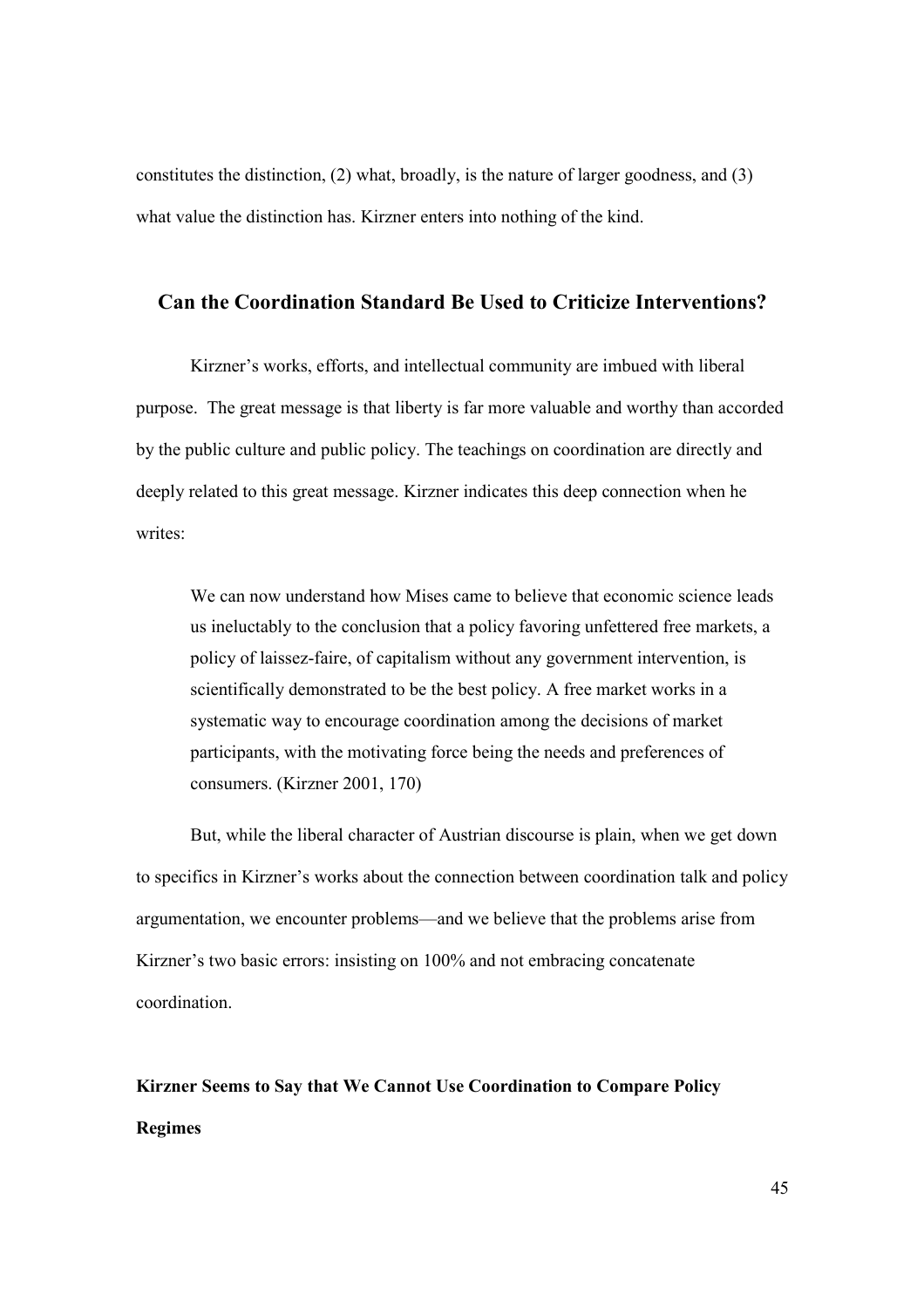Despite the liberal flavor of Kirzner's coordination talk, his discourse grows abstruse and inconsistent in attempting to show how the coordination talk works in comparating coordination of policy regimes. He writes: "The criterion is itself admittedly unable to discriminate between the economic goodness of different moral/legal frameworks, unless one of them is taken as the relevant starting point" (2000, 139). This phrasing (similarly found on 138) would seem to suggest that you can discriminate between frameworks but that the judgment will depend on which one you start at. A full examination of the texts, however, leaves such a reading in doubt. Another possible reading is that Kirzner is saying you simply cannot make judgments of coordination across legal frameworks.

In attempting to elucidate, Kirzner offers the following:

To see this at the most elementary level, imagine that agent alpha prefers a marginal unit of beef over a marginal unit of chicken, while agent beta prefers the chicken over the beef. It will make all the difference in the world, in our judgment of coordination or miscoordination in regard to the distribution of beef and chicken ownership, whether we (i) begin with a situation in which alpha and beta 'own' the chicken and beef respectively, or (ii) begin with a situation in which alpha, say, 'owns' both the beef and the chicken. From the perspective of situation (i), coordination would require that alpha finish up having the beef, and beta having the chicken. But from the perspective of situation (ii), it is that initial situation (in which alpha owns both the beef and the chicken) which is the coordinated situation. From a strictly economic perspective (i.e., from a perspective which is neutral in regard to the relative morality or legality of alternative initial property rights patterns of distribution) one cannot pronounce situation (ii) as economically 'bad'—even though that situation would be perceived as uncoordinated, were our initial vantage point to have been a situation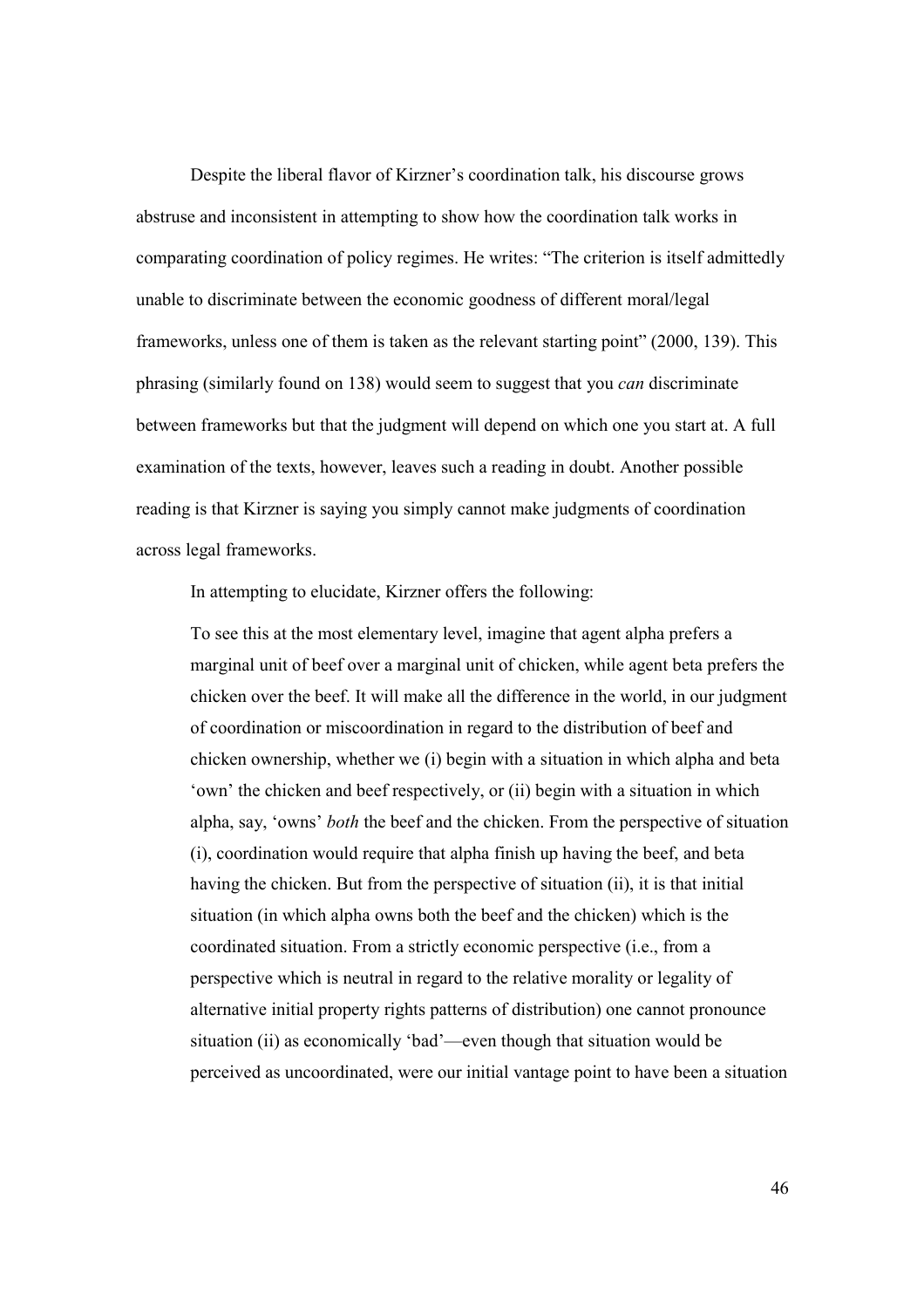in which the beef and chicken were, initially, differently distributed. (Kirzner 2000, 139)

Thus, Kirzner says that if we started with a situation in which alpha and beta each had a piece of meat, but ended with beta having both pieces, the outcome is uncoordinated. Kirzner implies, in parallel fashion, that if we started with beta owning both and ended with each having a piece of meat, it would be uncoordinated. Kirzner does not say how, from each starting point, such outcomes emerge. Kirzner's thrust seems to be that whenever there is an alteration in the "moral/legal framework," then coordination cannot be used. The meat example leaves us uncertain, however, since, in the first example, where Kirzner pronounces the outcome "uncoordinated" it would seem that beta stole alpha's chicken. If that is what Kirzner means to imply, perhaps he would say that individual coercion does not count as an alteration in the moral/legal framework.

Kirzner attempts to clarify by drawing an analogy between the coordination criterion and distance. "The question 'How far is it to Chicago?' cannot be answered except by reference to some 'arbitrarily-given' starting point" (139). True enough, but the kind of distance question that would be analogous to the question of comparative coordination is: Which is further from Chicago, St. Louis or Indianapolis? But Kirzner's discussions of these matters (principally at 2000, 80f, 138f) seem to suggest that there is no comparative coordination across policy regimes. On this reading, we simply cannot speak of whether a policy reform would help or hurt coordination: "coordination cannot be defined except within a given, adopted moral/legal framework; nonetheless, within that framework, it offers an objective criterion" (139). To follow through on the distance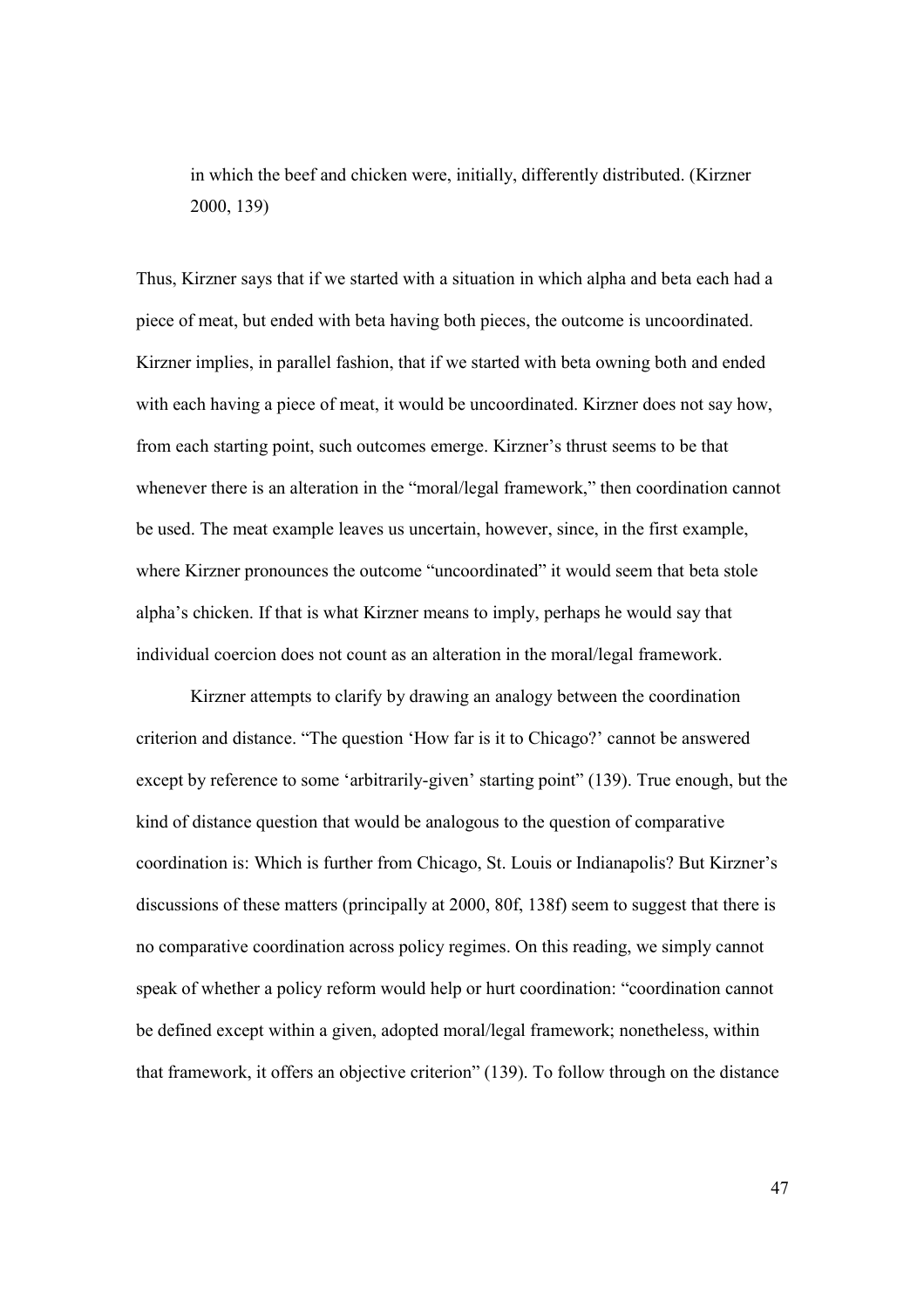analogy, Kirzner, then, would be saying that we cannot speak of whether St. Louis or Indianapolis is farther from Chicago.

If Kirzner were to stick to this line, surely it would be quite astonishing. Despite the pervasive liberal character of all the coordination talk, we would be taking Kirzner to be saying that it is useless in comparing regimes. On this view, we cannot say that abolishing slavery was coordinative; we cannot say whether the imposition of pre-market approval for pharmaceuticals was discoordinative; we cannot say that socializing the food industry would be discoordinative. On this view, Kirzner's coordination criterion would say that voluntary entrepreneurial actions within a regime are coordinative, and little else.

#### But Kirzner Uses Coordination to Compare Policy Regimes

Although Kirzner seems to say that we cannot use coordination to compare policy regimes, he then on the next page (2000, 140) uses it to compare policy regimes. The sole policy example addressed there is the issue of central planning versus free markets. Here Kirzner is abstruse and it is necessary to quote at length:

What Mises showed, of course, was that at a deeper level, the central planner cannot create a true plan, since he cannot engage in 'economic calculation,' i.e., each part of the 'plan' is necessarily made without full awareness of its true implications for other parts of the attempted plan. What this means, in terms of our notion of coordination is that the actions called for by the attempted central plan are uncoordinated in the sense that, were the various agents in the socialized economy to have the freedom to make their own decisions (with full awareness of each other's decisions and potential decisions), (i.e., were they to be assigned specific property rights), they would find it mutually beneficial not to follow the pattern of actions in fact dictated by the central plan—even if the central planner's objective was that of fulfilling the preferences of agents, to the greatest socially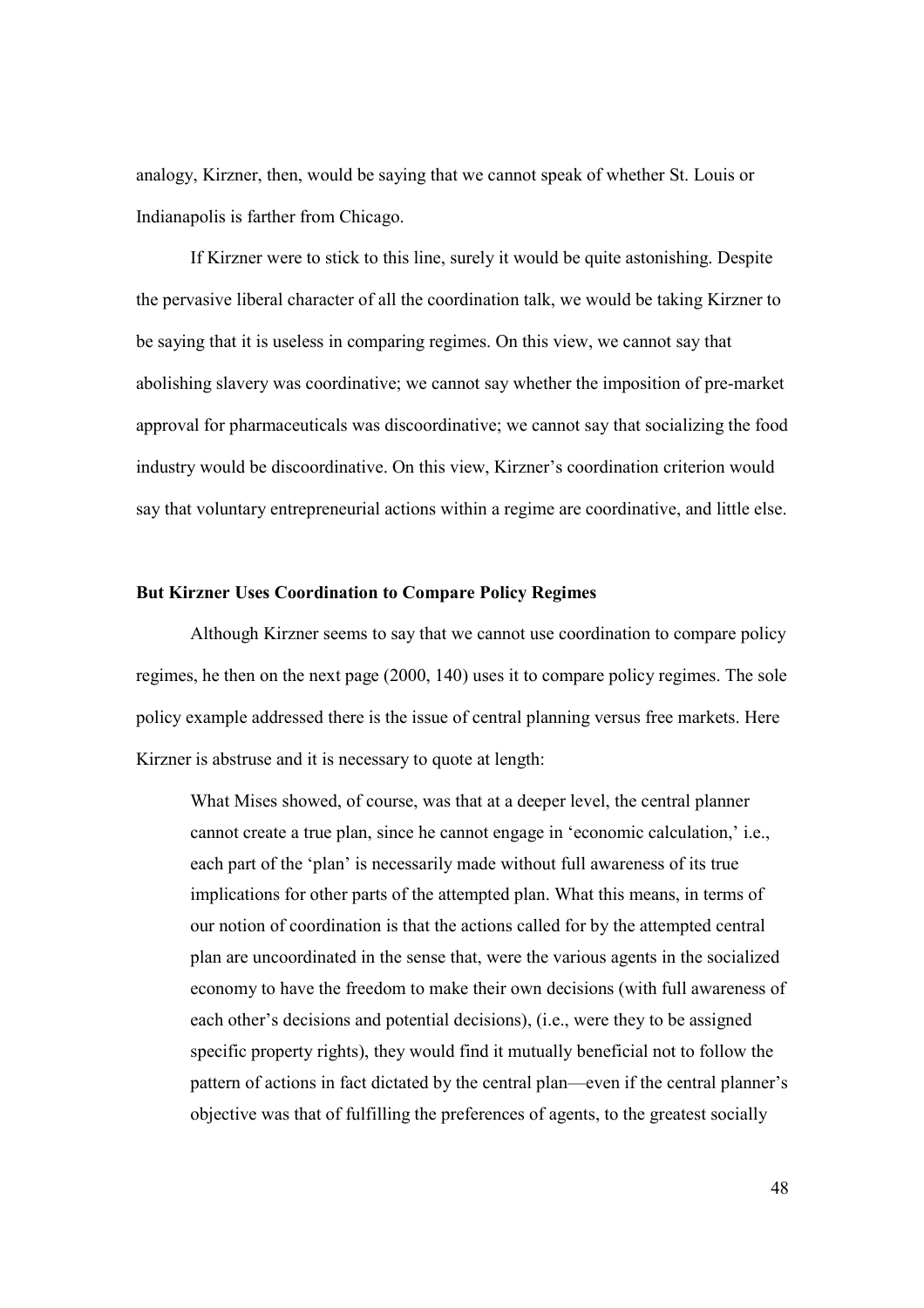possible extent. The economic inadequacy of socialist planning is thus to be understood as seen from the hypothetical starting point of some (i.e., any) pattern of property rights. (Kirzner 2000, 140-41)

The passage seems to be saying the following: If we assume that the central plan was intended to fulfill "the preferences of agents, to the greatest socially possible extent," and if instead of the socialist regime there was a pervasive assignment of private property rights, then the various agents would have done differently than the erstwhile plan, and on that basis "the actions called for by the attempted central plan are uncoordinated."

Kirzner deems the central plan "uncoordinated" on the basis that, acting under laissez-faire capitalism, "the various agents in the socialized economy … would find it mutually beneficial not to follow the pattern of actions in fact dictated by the central plan." Kirzner does not clarify the principle here, but he seems to be saying that any policy regime that results in outcomes other than those which would prevail under laissez-faire capitalism is uncoordinated. Since any significant departure from laissezfaire capitalism will result in different outcomes, the only thing that such a principle achieves is to render a binary criterion of economic goodness: Laissez-faire private enterprise regimes are coordinated, and all the others are uncoordinated. Such a criterion of economic goodness would be neither useful nor reasonable.

At other moments, Kirzner makes judgments about policy in terms of coordination very plainly. Consider the following two cases:

• "Imposed price ceilings may, similarly, not merely generate discoordination in the markets for existing goods and services (as is of course well recognized in the theory of price controls); they may inhibit the discovery of wholly new opportunities." (Kirzner 1985, 38-39)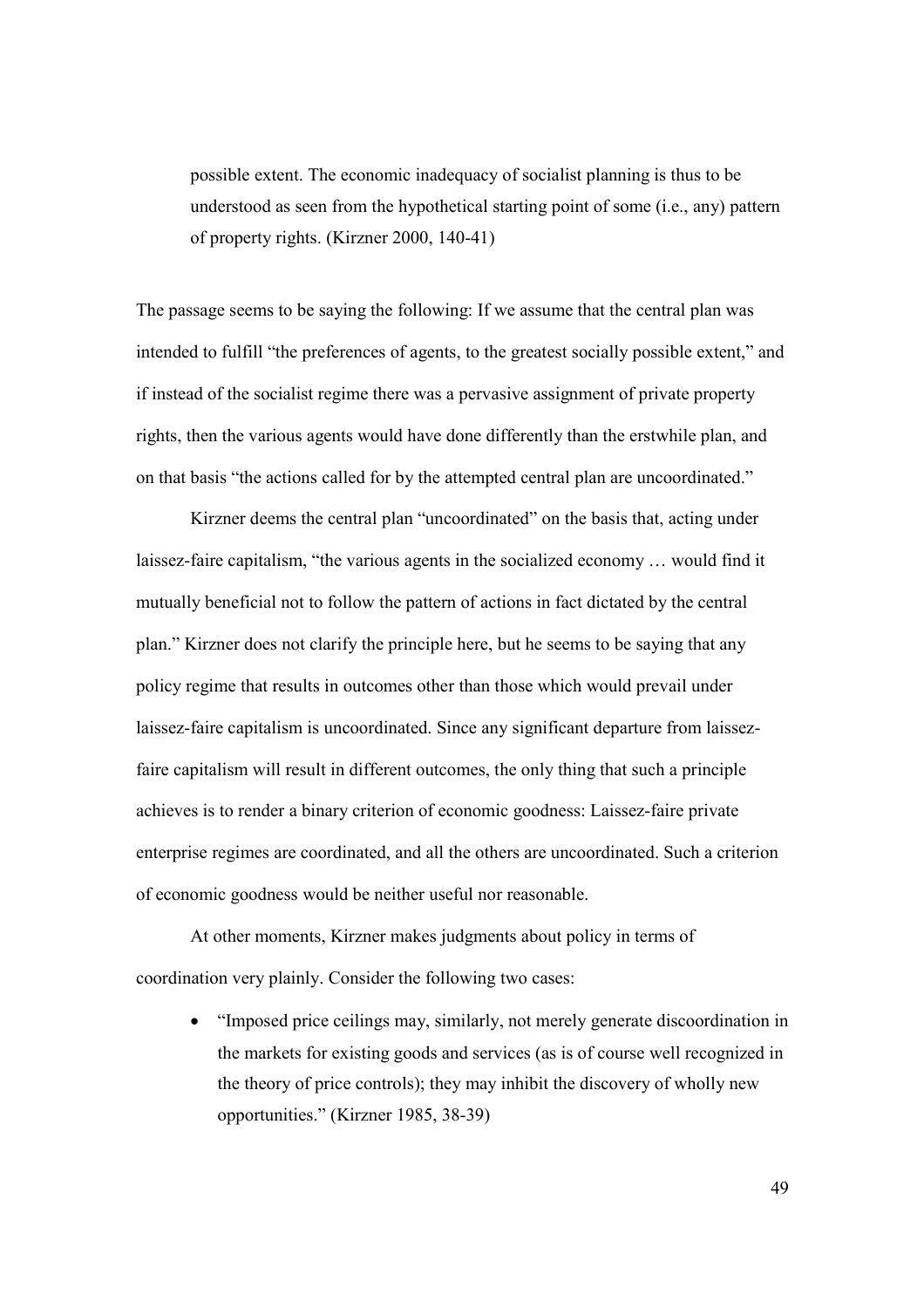• "Quite apart from the discoordination generated by such imposed prices in the markets for existing goods and services, price (and also quality) restraints also may well inhibit the discovery of wholly new opportunities" (Kirzner 1985, 143).

Here Kirzner casually cites the "well recognized" problems of price controls as instantiations of discoordination. Such discoordination would surely be a demerit of such regimes, in comparison to regimes without such discoordination.

Kirzner, despite himself, clearly wants to use coordination to judge policy reform. But in a footnote at the conclusion of the primary essay on the matter, he seems to acknowledge that things are unsettled: "We must readily grant that even if the arguments in this chapter are accepted, we have not yet firmly established the usefulness of the coordination concept as the criterion for economic goodness. The serviceability of the coordination criterion, as a device with which to rank a series of alternative policies, has to be concretely demonstrated" (2000, 147, n 18).

#### On the Evaluation of Price Controls

Now think about the lately bulleted statements in which Kirzner says that price controls generate discoordination. How would he square that with his own characterizations of coordination? The "well recognized" disadvantages of rent control involve the deadweight loss from curtailed quantity transacted and the mal-allocation of those units that are transacted. In what way do these problems fit Kirzner's characterizations of coordination? Under rubric II, there is no way to see those problems as either a lack of fulfillment or compatibility of plans or expectations. People expect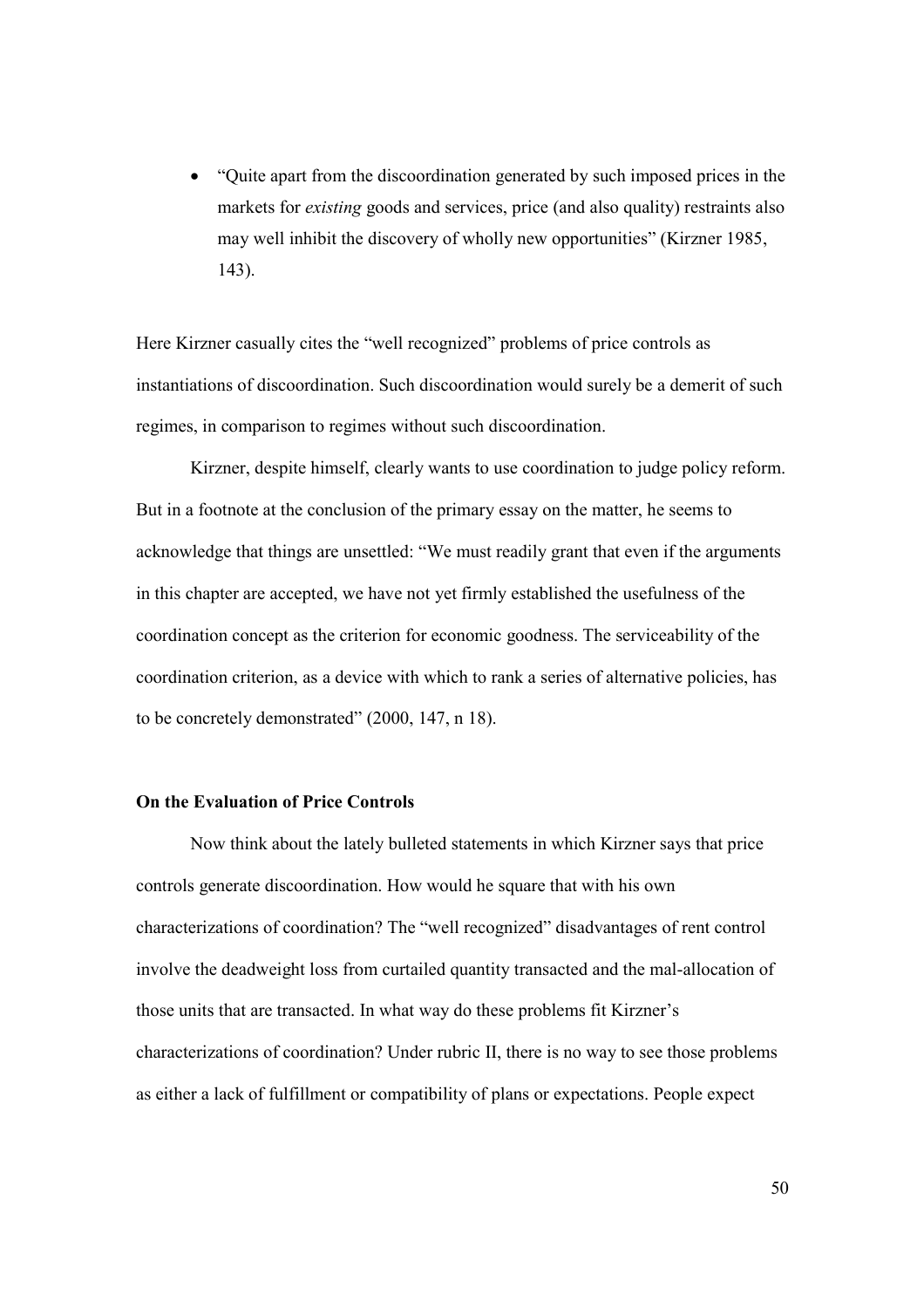rent-controlled rates, they expect shortages, queues, and so on. Nor is there any regret on the part of market participants. As for rubric III, the well recognized discoordination does not involve any missing of profit opportunities. The law expunges opportunities that would exist in the absence of the law. The standard analysis does not involve any unexploited opportunities. Kirzner has no basis in his characterizations for calling the well recognized harms of rent-control "discoordination."

Indeed, if we were serious about Kirzner's characterizations of coordination, where would that leave the libertarian economist? Quite plausibly, occupational licensing, the postal monopoly, and the government school system tend toward a regimentation of affairs and bring greater fulfillment of plans and expectations. Plans and expectations adapt to any environment, and, thus perhaps there are more moments of frustration and regret in a dynamic system than in a regimented one. Take regimentation to the extreme and think of life within a prison or military training camp; in Kirzner's terms of rubrics II and III, these would seem to suffer little discoordination.

The problem is Kirzner's characterization. Of course those interventions are discoordinative, for in the back of our minds is concatenate coordination. To a liberal mind imagined to know the set of possible concatenations, each of those interventions is undesirable relative to freer arrangements. The interventions are viewed as undesirable for a variety of reasons, including matters of discovery, and including standard deadweight-loss analyses.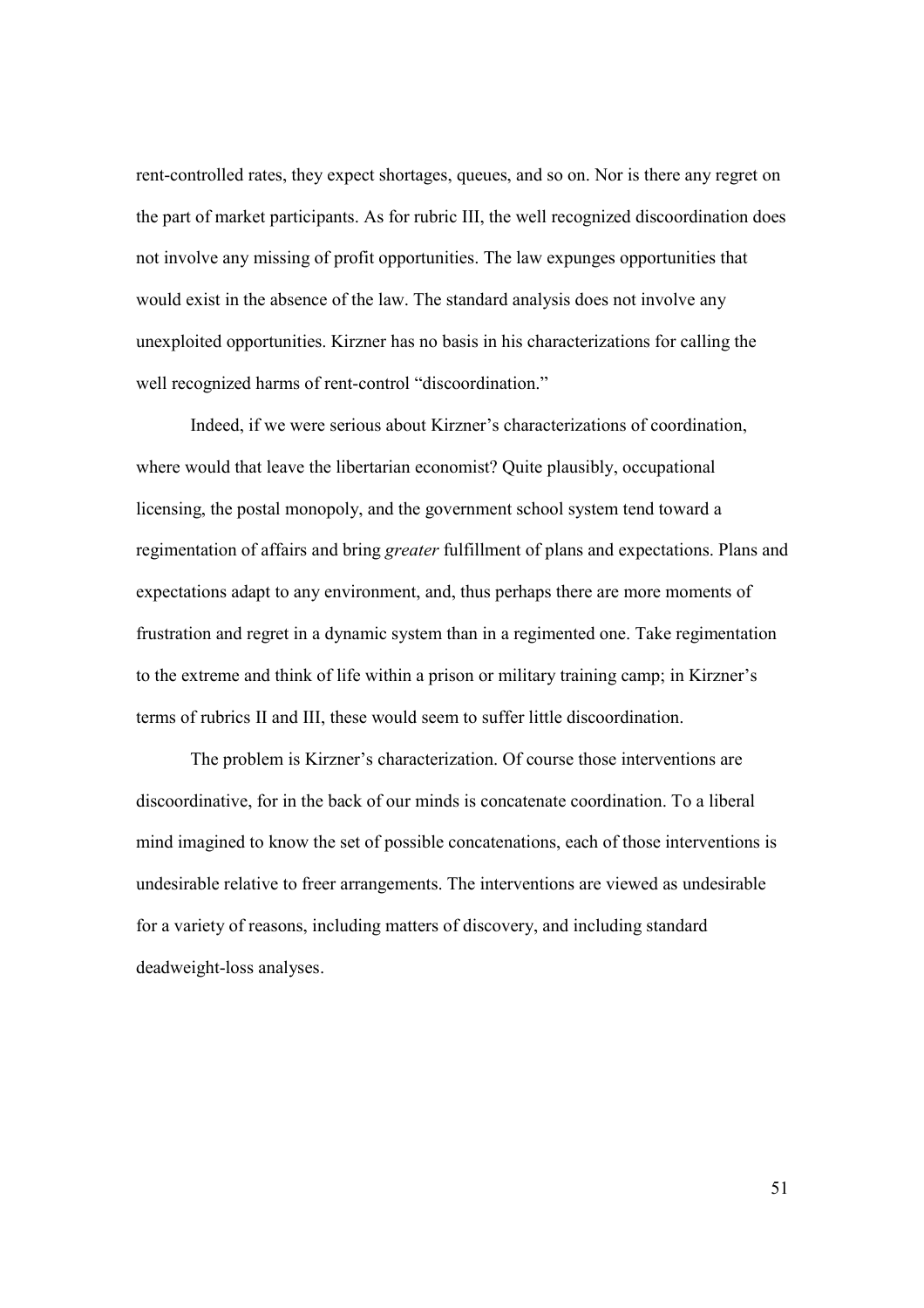# Why We Should Own Up to—and Properly Locate—the "Loose, Vague, and Indeterminate"

By 1973, the year of *Competition and Entrepreneurship*, the economics profession had for many generations experienced the trend toward formalization. Increasingly, human beings were being thought of as optimization machines—a trend exquisitely protested by Buchanan (1979) on moral grounds. On knowledge grounds, Kirzner illuminated crucial ways in which human beings cannot be reduced to machines. The trends against which Kirzner was leaning were part of a broader trend. Modernist social scientists felt the need to do value-free science, to establish separate scientific disciplines, and to schematize the discipline's teachings. These developments went handin-hand with the deterioration of any liberal consensus within the moral community social democracy and interventionism were ascendant and socialism threatened radical change.

While Kirzner's sensitivity to knowledge's richness drew from Hayek, his image of economic science followed Mises. In developing his ideas about entrepreneurship and coordination, Kirzner attempted to preserve the Misesian praxeological vision of wertfreiheit and exact deduction from a priori truths. Kirzner answered one form of modernism with another. He worked hard to have a modernist economic science that incorporated his key insights, but over time the efforts grew increasingly abstruse.

In our view, economics is part of the humanities. It is really political economy, of a piece with moral and political philosophy. Inquiry, argumentation, and judgment in the field is bound to enter into realms of the "loose, vague, and indeterminate," to use Adam Smith's phrase (1790, 175, 327). Modernism may be seen as the effort to exile the loose,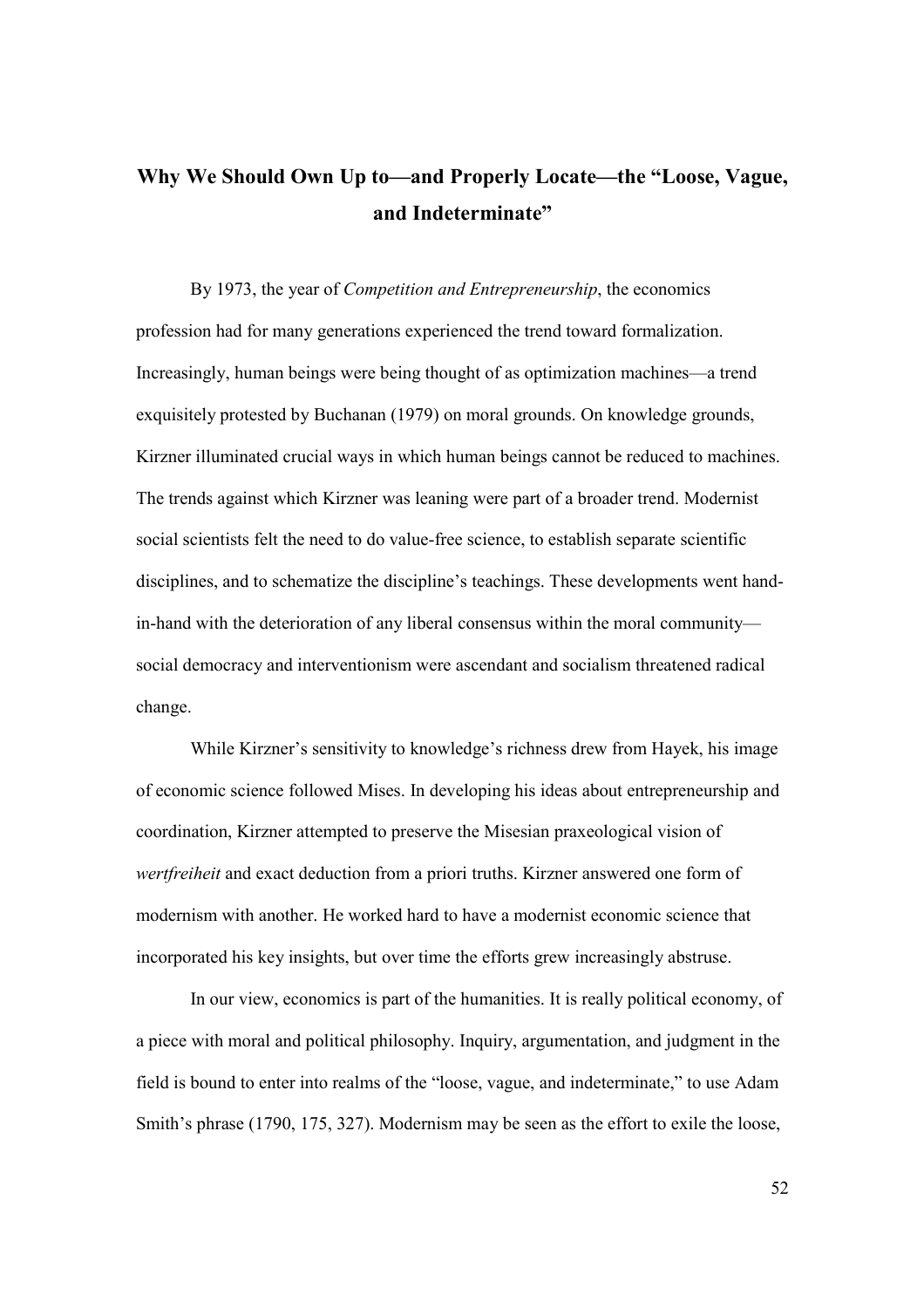vague, and indeterminate.<sup>21</sup> The "utility" that agents maximized was utterly vague (Coase  $[1977]$ ,<sup>22</sup> but no matter: the substance of "utility" was safely placed outside the province of economic science. All such nebulae were to be eliminated from the science. The aspiration was to make the science a sort of grammar, which Smith described as "precise, accurate, and indispensable" (1790, 175). But the only way to do this is to skirt the most important things—that is, the most important issues, positions, and arguments. Any economics that speaks to the most important things is, whether it admits it or not, bound to enter into the loose, vague, and indeterminate. Kirzner is devoted to addressing the most important things. He ends up with plenty that is loose, vague, and indeterminate. His discourse includes ambiguities and inconsistencies such as the following:

- Kirzner runs together two perspectives: Plan fulfillment vs. retrospective plan affirmation. Similarly, he is inconsistent on whether error entails regret.<sup>2</sup>
- Kirzner says that "every actor is always an entrepreneur" (1979, 28) but also that entrepreneurial discovery "lifts one out of the routine sequence of everyday experience" (1992b, 86).
- Kirzner says coordination cannot be used to make judgments across regimes, and yet he uses it to make judgments across regimes.
- Kirzner characterizes coordination with the ideas of both rubric II and rubric III, but we have argued that those two rubrics do not go hand-in-hand.

Kirzner also makes dubious or vague distinctions, including:

• "markets" vs. "institutions"  $(1992, 166-179)$ 

-

<sup>&</sup>lt;sup>21</sup> Incidentally, it might be proper to see "modern" as post-Newton, and Adam Smith really as something of an exception in the general, centuries-long stream. But modernism becomes especially virulent (and "value free") with the decline of liberalism/rise of social democracy.

<sup>&</sup>lt;sup>22</sup> "To say that people maximize utility tells us nothing about the purposes for which they engage in economic activity and leaves us without any insight into why people do what they do" (Coase [1977], 43); "man must recognize that even within his own private sphere of action there is no maximand" (Buchanan 1979, 110): "Smith would not have thought it sensible to treat man as a rational utility-maximiser" (Coase  $\left[1976\right], 116$ .

<sup>&</sup>lt;sup>3</sup> Again, Kirzner strongly associates regret/self-reproach with error at 1979, 128-130, 146, 147; 1985, 56; 1994, 224-25.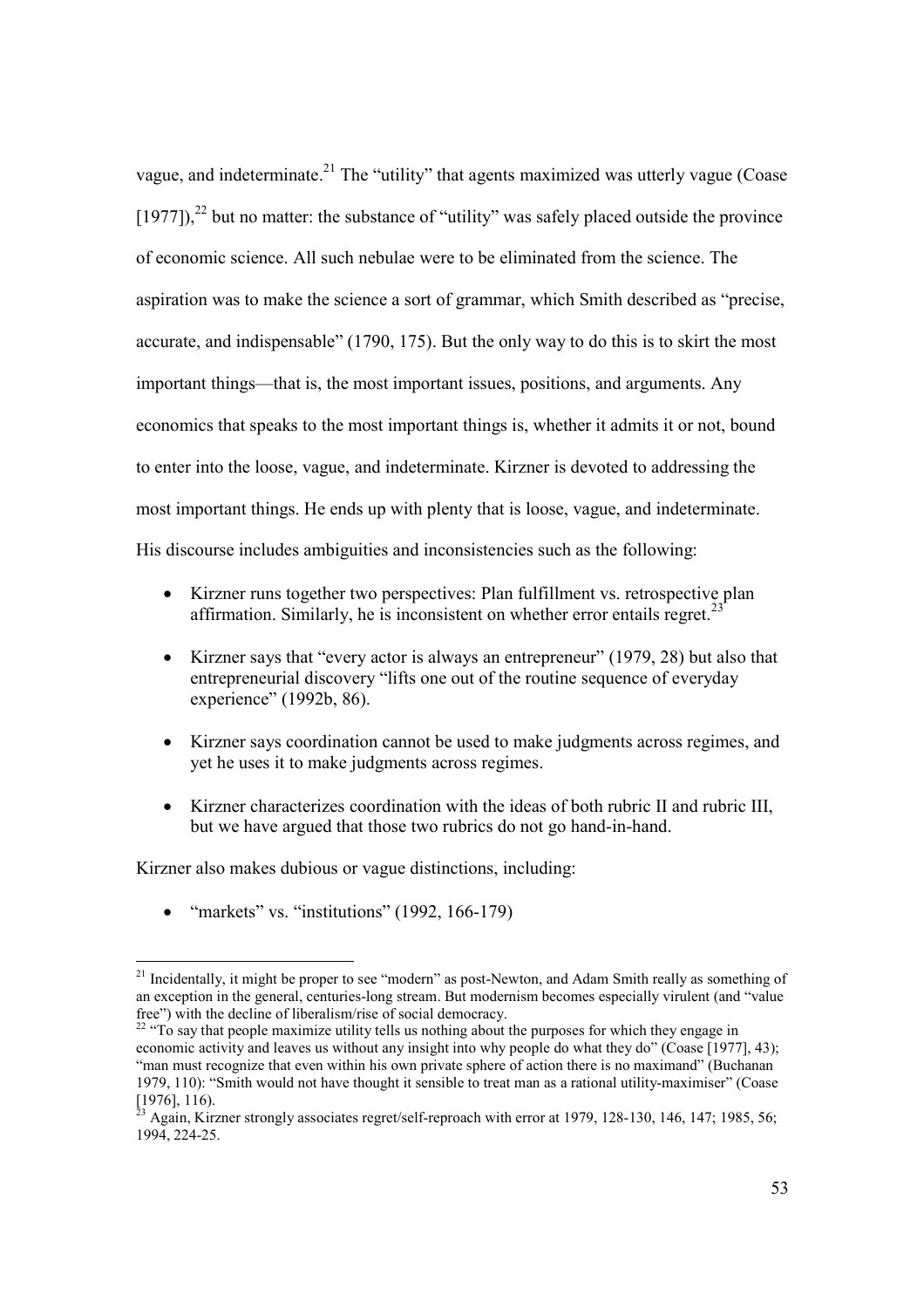• "economic" vs. "political" preferences (or aspects/dimensions of preferences) (2000, 82).

It makes sense that discourse about the most important things would inevitably involve the loose, vague, and indeterminate. If the most important things could be resolved by grammar-like sciences, then those things would be settled and would no longer be most important at the operative margins of discourse. While the aspiration is always to get more of a grammar into our understanding of the most important things, it is vain to think that we can ever elude the loose, vague, and indeterminate.

Owning up to the looseness, we then may think about how best to manage and locate it in our discourse. Our view is that we ought to be open about the looseness of our sensibilities about the desirable, about goodness, and specifically here about the aesthetic aspects of coordination. Kirzner, by contrast, claims to have "a clear-cut, objective criterion" (2000, 133), with the result that muddleness erupts throughout his teachings.

Mainstream economists have tried to relieve discomfort with the looseness that inheres in their doings by replacing concatenate coordination with "efficiency," "optimality," and "the social welfare function." These are served up as precise and accurate maximands, but in fact they often become vague and indeterminate when put to important social purposes. On our view, economists should resist translating concatenate coordination as efficiency or optimality precisely because coordination does not pretend to or aspire to a maximand.

When an economist says, "Rent-control hurts coordination," the statement addresses certain narrow consequences of rent control as well as the concept of coordination itself; in making the statement, the economist aims to edify listeners with regard to the relevant moral and aesthetic sensibilities. In his book Adam Smith and the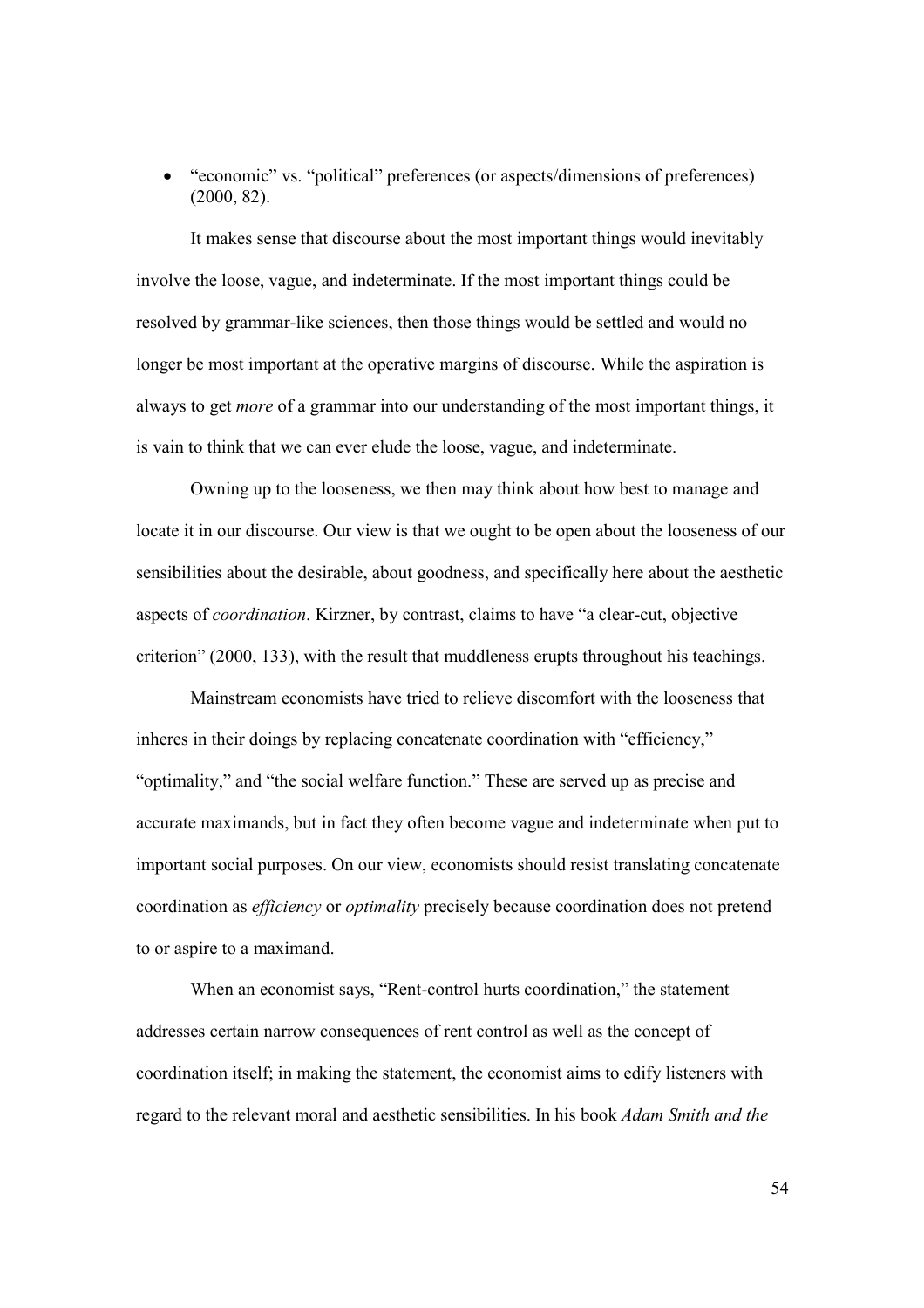Virtues of Enlightenment, Charles Griswold (1999) writes that Smith's "work evinces a sophisticated awareness of the problem of the relationship between form, content, and audience" (41), and that his discourse "is intended to persuade us to view things in a certain light, to refine the ways in which we judge and feel, and perhaps to encourage us to act in a certain manner" (49). Griswold thusly characterizes Smith's discourse as protreptic—a term that refers back to Greek discourse that endeavored to persuade students, whose basic outlook and attitudes are still formative, to come to a favored way of viewing the whole matter, both "cause" and "effect" and their relations in one encompassing formulation, in preference to competing formulations, attitudes, and outlooks. Griswold views the "invisible hand" in just this way:

Just as the 'invisible hand of Jupiter" was part of the vocabulary of ancient 'superstition," the 'invisible hand' is part of Smith's philosophical and protreptic rhetoric whose purpose is likewise to establish order persuasively. The many 'teleological' or even, on occasion, 'religious' statements in The Theory of Moral Sentiments must be understood in connection with this aestheticized speculative outlook. (Griswold 1999, 333)

The economics literature that used "coordination" in discussing the vast concatenation had a similar protreptic quality, in that it addressed the aesthetic sensibilities that ponder the vast concatenation. The protreptic quality—addressed to edification of basic attitudes, aesthetics, and outlooks—did not fit the "value-free" values of putatively scientific economics, and hence was discouraged and displaced by more formal discourse. In the modernist century, each journal article or textbook chapter arranged for itself a neat setting and story, and "efficiency," "optimality," and "the social welfare function" were represented in those analytic settings. Yet as game theorists from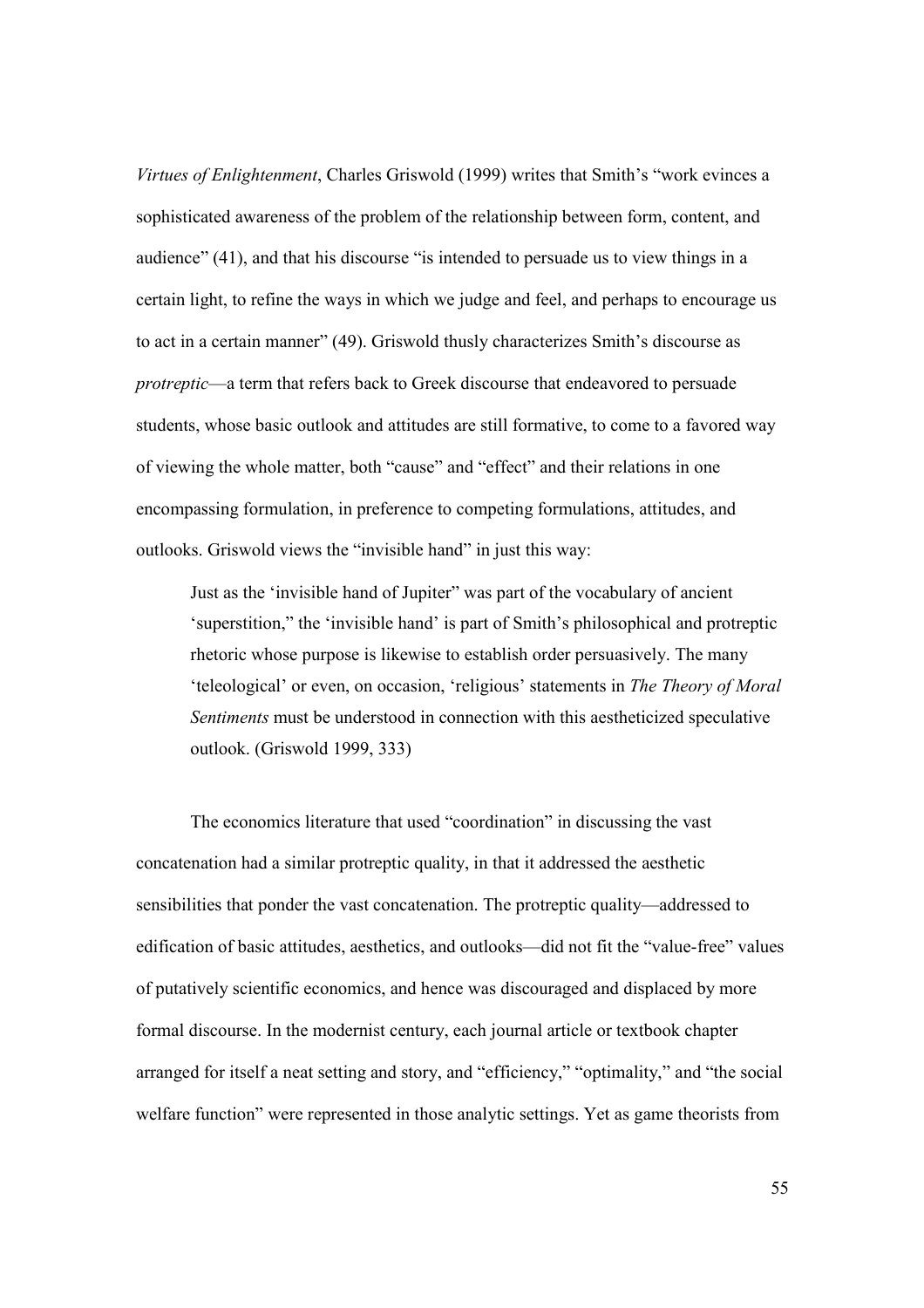John von Neumann (Dore et al 1989, xiv) to Robert Aumann (1985, 42) have acknowledged, there is an aesthetic lurking behind such genres as well. The problem is that model-building aesthetics are typically ill-suited to addressing important social purposes. If we are going to make the aesthetic element accountable to important social purpose, we ought not to keep it in the dark.

Kirzner writes: "What is needed for an objectively-based normative economics, is a criterion which, like the criteria which identify a particular disease, can be unambiguously identified by economic science and which, again as in the case of disease, seems likely to be able to serve as a norm for goodness in the light of independently established, widely shared or otherwise assumed moral principles" (2000, 134). Kirzner writes as though "disease" is hammered out by science, and then the business of human affairs puts that learning to use. Similarly, he thinks that science hammers out the coordination criterion, and then the morally relevant community may adopt the criterion as a norm in evaluating policies. But the separation is false and unnatural. If the morally relevant public did not perceive beauty to inhere in coordination, what sense would it make to use that protreptic term? Suppose the morally relevant public was virulently closed and illiberal. What kind of discourse situation would have an economist talking to them of coordination (whatever it is, but assuming it is broadly liberal) and calling it "coordination"? The auditors might listen and say to the economist, "Ah, thank you, now we understand better what we must do to achieve discoordination."

In the case of medicine, perhaps it is much easier to separate grammar and aesthetics. "Mental illness" aside, a disease is quite distinct from the organism it afflicts. It is simple to assume that we are rooting for the organism and against the disease. In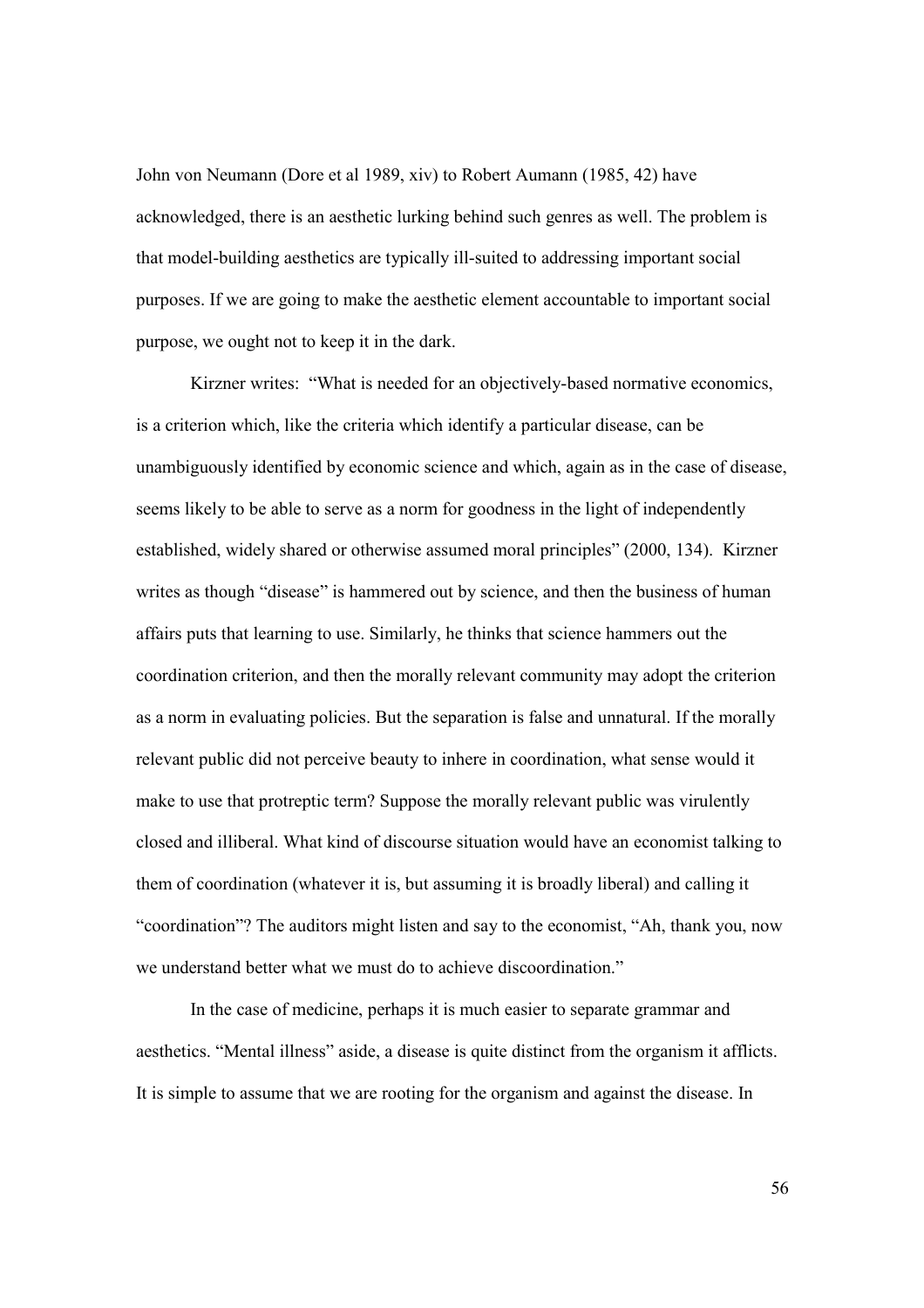social policy, however, the "disease" is societal practices, interests, and beliefs. It is often a matter of individuals being unenlightened, of their beliefs being their affliction. The dialectics of discourse drive it toward those disagreements in which interlocutors invoke sensibilities that are not so widely shared that we may usefully fashion them "objectivelybased normative economics."

Kirzner (2000) writes: "Use of the coordination criterion involves no such moral commitment at all, on anybody's part. Use of the coordination-criterion presumes that those advised by the economist are morally concerned that members of society [achieve better coordination]" (145). But wouldn't cooperating with policymakers entail a kind of commitment to their moral concerns? If advising the makers of public policy—or using the protreptic "coordination" in teaching 19-year olds how to interpret political and economic affairs—does not often or even typically entail moral commitments, then what does?

Kirzner elaborates on how Mises presupposes a value of "consumer sovereignty" among his readers (2001, 169). Kirzner does not deal with whether it was reasonable to suppose that "consumer sovereignty" is an unrivaled value. Specifically, he does not explore what would happen to Mises' claims under the alternative assumption that people value collectivism. What would "coordination" mean to them? Suppose a social democrat favors the government school system relative to a voucher system, saying that it enhances coordination. Kirzner's formal characteristics of coordination (rubrics II and III) do not help much to dispute the claim, but, more importantly, Kirzner would be unwilling to negotiate the substance of "coordination." In contrast, a Smithian would dispute the claim but be upfront that what he deems misguided are not just narrower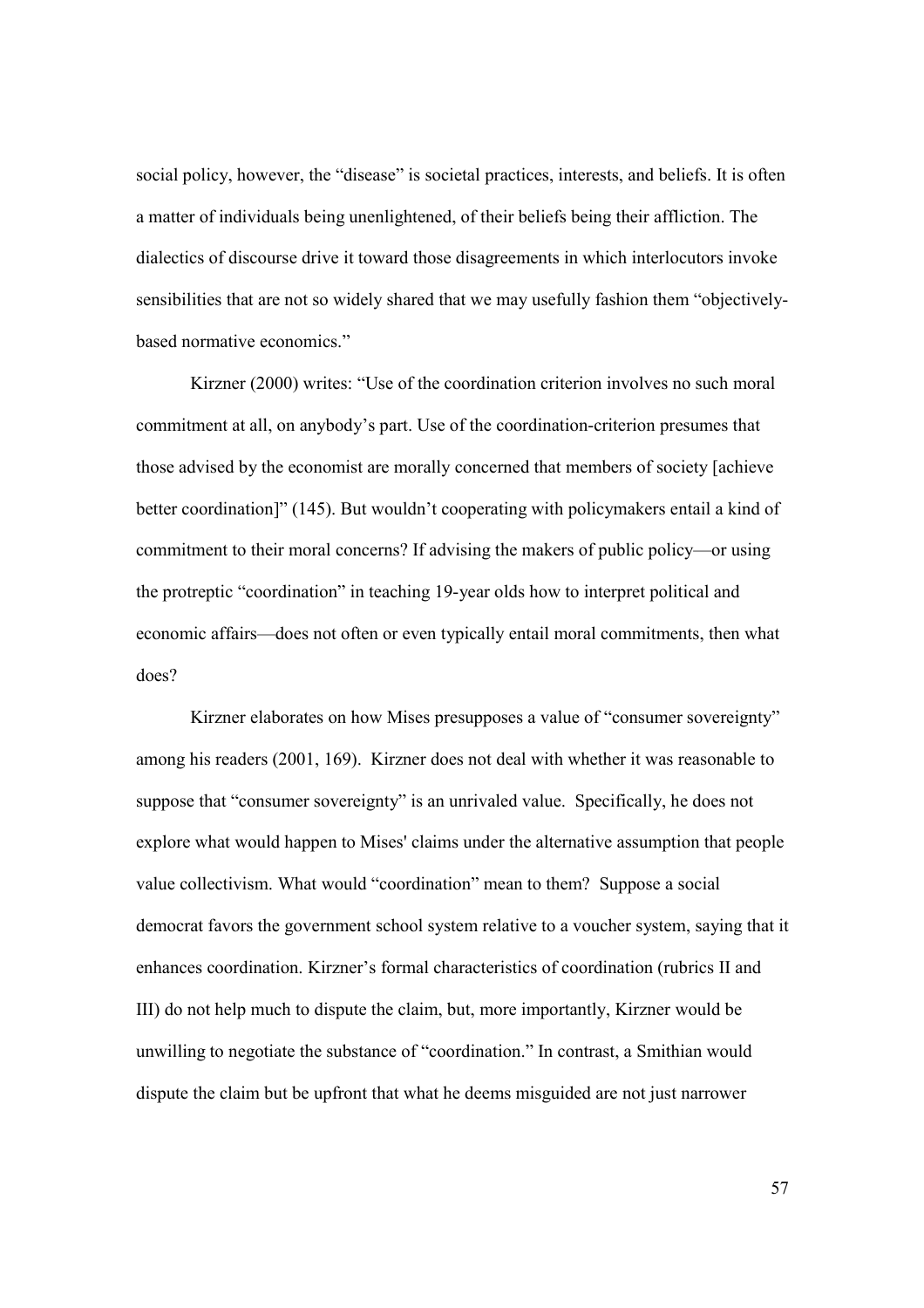beliefs about specific consequences but broad beliefs as well. Most likely the social democrat will make claims that must drag us into a discussion of much wider consequences, including moral, sentimental, and cultural consequences.

There is a web of tacit understanding and sensibility that bonds us as scholars trying to serve the larger purposes. We are each individual in our interpretations and judgments, and yet we are somewhat kindred with one another. That essential condition inheres at every node of discourse:

The word *I*, does not, like the word *man*, denote a particular class of objects, separated from all others by peculiar qualities of their own. It is far from being the name of a species, but, on the contrary, whenever it is made use of, it always denotes a precise individual, the particular person who then speaks. It may be said to be, at once, both what the logicians call, a singular, and what they call, a common term; and to join in its signification the seemingly opposite qualities of the most precise individuality, and the most extensive generalization. (Smith 1761, 219)

Every economics can be thought of as the thought of some imaginary composite economist, and every economist is an "I": "The words I have spoken and am yet to speak mean nothing: it is only *I* who mean something by them" (Polanyi 1962, 252).

Kirzner's attitude is to relegate anything loose and vague into not-economicscience quarters. For example, when he speaks of "a possibly erroneous initial distribution of rights" (2000, 86), it is clear that the "erroneous" is, to his mind, completely separate from economic science. But is such a relegation wise? Why is Kirzner so sure that those quarters should exist separately and distinctly from judgments of coordination? By trying to relegate looseness to other quarters, Kirzner in fact ends up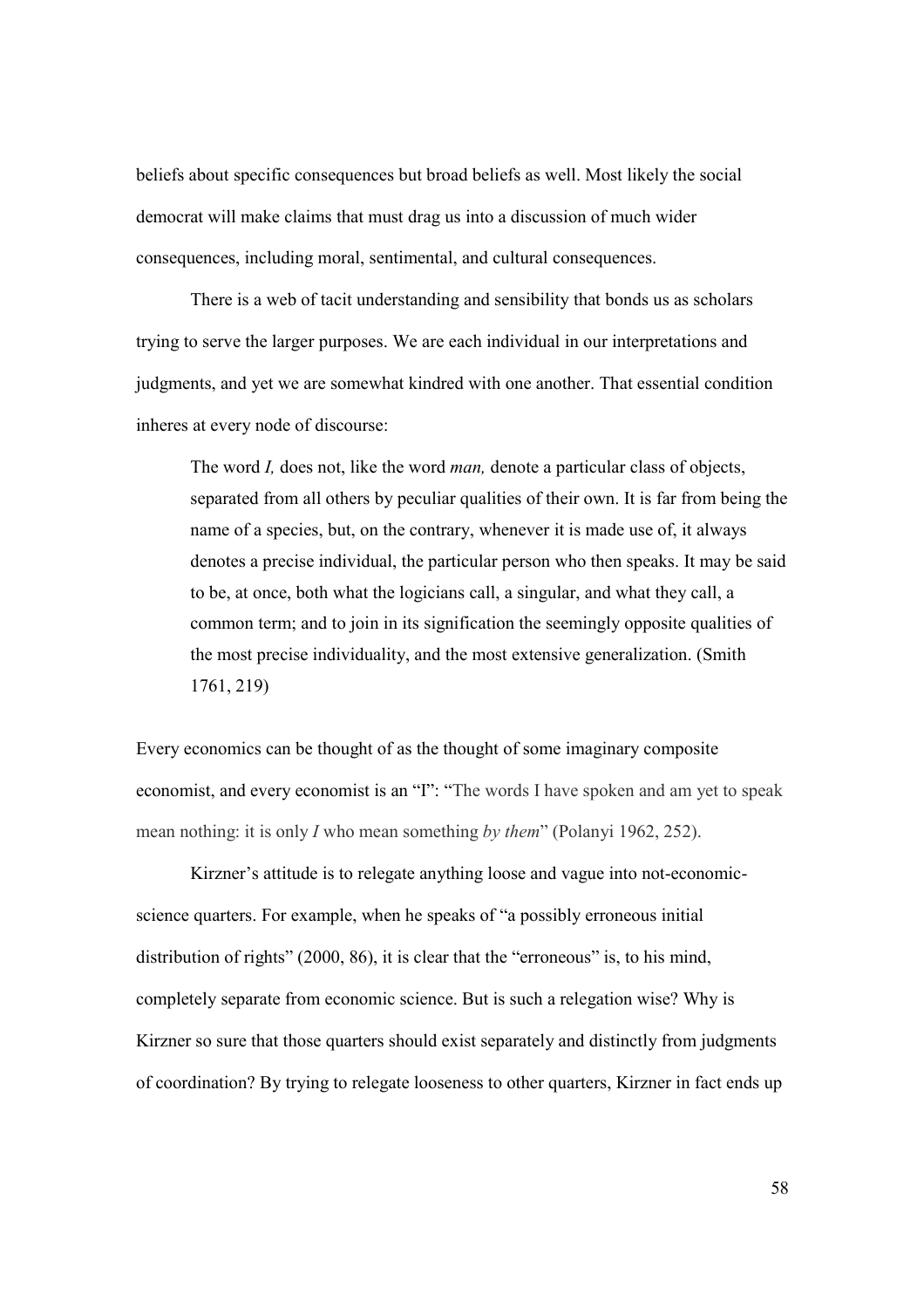with brittle 100% claims surrounded by abstruse doctrine erupting with problems. It is a bit like managing vice: Attempts to eradicate it are vain—and discoordinative.

If, instead, we allow more of the loose and vague in our idea of coordination and confess the protreptic nature of it, then our by-and-large claims will be more robust and we can enter more concretely and plainly into argumentation about issues, positions, and points with fewer worries about whether a particular concession upsets some axiom and fewer inhibitions about getting into waters muddied with moral, sentimental, and cultural consequences.

Economists can preserve the important presumptive claim that coordination is advanced better by free markets than by intervention, a claim true to Hayek. It is sound to see both competition and entrepreneurship as being coordinative, in that they usually not always—bring about changes in the grand concatenation that make it better coordinated in the eyes of the humane mind imagined to behold it. Lower-cost firms replace higher-cost firms, consumers find new and better goods and services, people find more satisfaction in their work, and so on. Such general sensibilities help to justify Adam Smith's presumption of natural liberty and ultimately entail a sense of beauty "not unlike that which we ascribe to any well-contrived machine" (1790, 326). Government intervention typically brings a variety of effects that the imagined mind regards as baneful. With the indicated modifications, the coordination teachings of the Austrian economists remain basically true and important—but it is doubtful that they remain distinctively Austrian.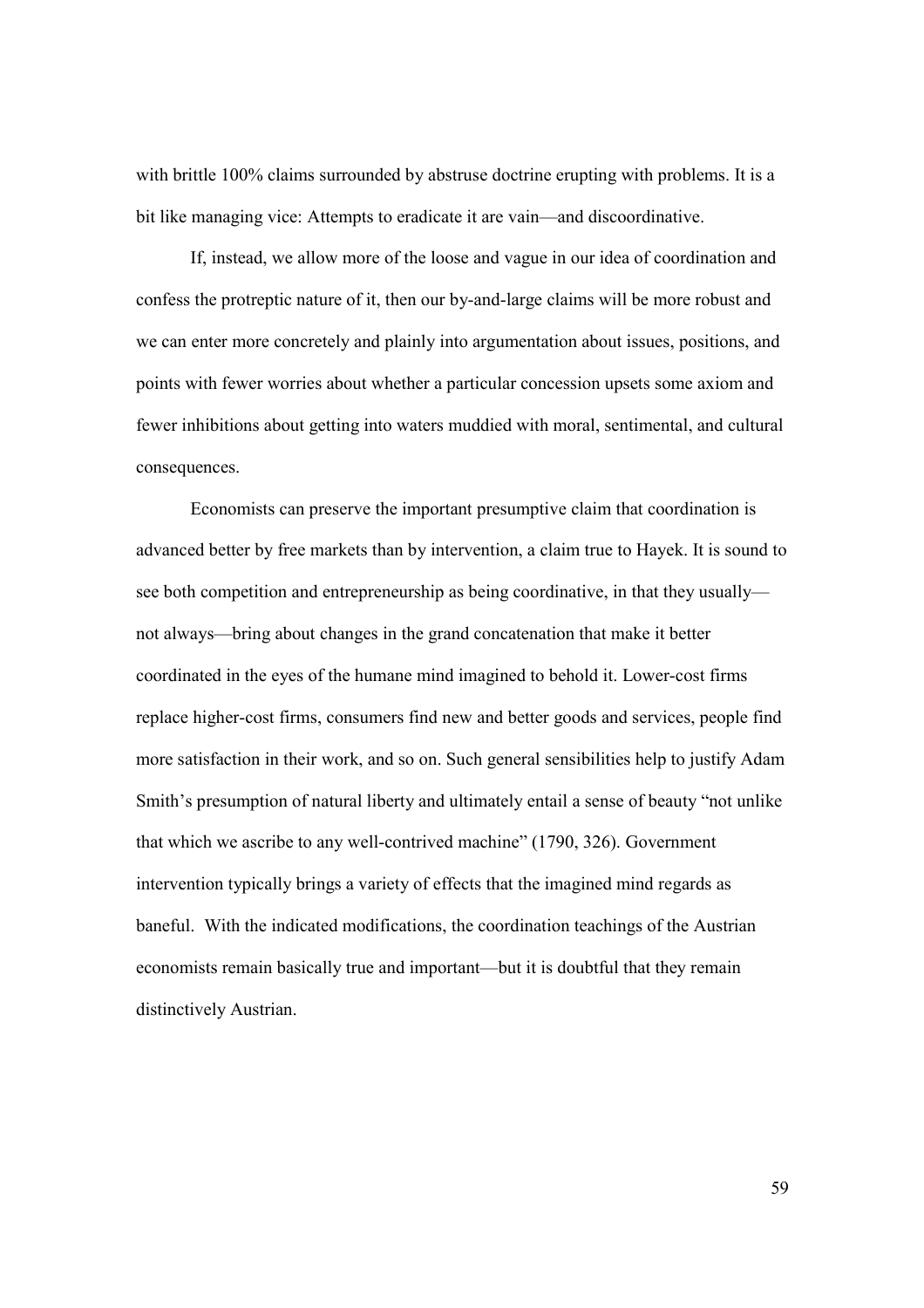#### References

- Aumann, Robert. 1985. What Is Game Theory Trying to Accomplish? In K. Arrow and S. Honkapohja, eds. Frontiers of Economics. Oxford: Basil Blackwell: 28-76.
- Boettke, Peter J. 2001. Calculation and Coordination: Essays on Socialism and Transitional Political Economy. New York: Routledge.
- Buchanan, James M. 1979. Natural and Artifactual Man. Ch. 5 in What Should Economists Do? Indianapolis: Liberty Fund: 93-112.
- Coase, Ronald. H. [1937]. "The Nature of the Firm." Economica, 4: 386-405. Reprinted in The Firm, the Market, and the Law. Chicago: University of Chicago Press, 1988: 33-55.
- Coase, Ronald. H. [1976]. Adam Smith's View of Man. Reprinted in Essays on Economics and Economists. Chicago: University of Chicago Press, 1994: 95-116.
- Coase, Ronald. H. [1977]. Economics and Contiguous Disciplines. Reprinted in Essays on Economics and Economists. Chicago: University of Chicago Press, 1994: 34-46.
- Dore, Mohammed, Sukhamoy Chakravarty and Richard Goodwin. 1989. John von Neumann and Modern Economics. Oxford: Clarendon Press.
- Hayek, Friedrich A. 1933a. The Trend of Economic Thinking. Economica. 40: 121-137.
- Hayek, Friedrich A. 1933b. Price Expectations, Monetary Disturbances and Malinvestment. Reprinted as chap. IV in Hayek's Profits, Interest and Investment. London: George Routledge and Sons.
- Hayek, Friedrich A. 1948 [1937] "Economics and Knowledge," In: Hayek, F. A. (ed.) Individualism and Economic Order, 33-56. Chicago: University of Chicago Press.
- Hayek, Friedrich A. 1952. The Sensory Order: An Inquiry into the Foundations of Theoretical Psychology. Chicago: University of Chicago Press.
- Hayek, Friedrich A. 1967. "Rules, Perceptions, and Intelligibility" (first published in 1963). Reprinted in Hayek's Studies in Philosophy, Politics and Economics, 43- 65. Chicago: University of Chicago Press.
- Hayek, Friedrich A. 1973. Law, Legislation and Liberty, Volume 1: Rules and Order. Chicago: University of Chicago Press.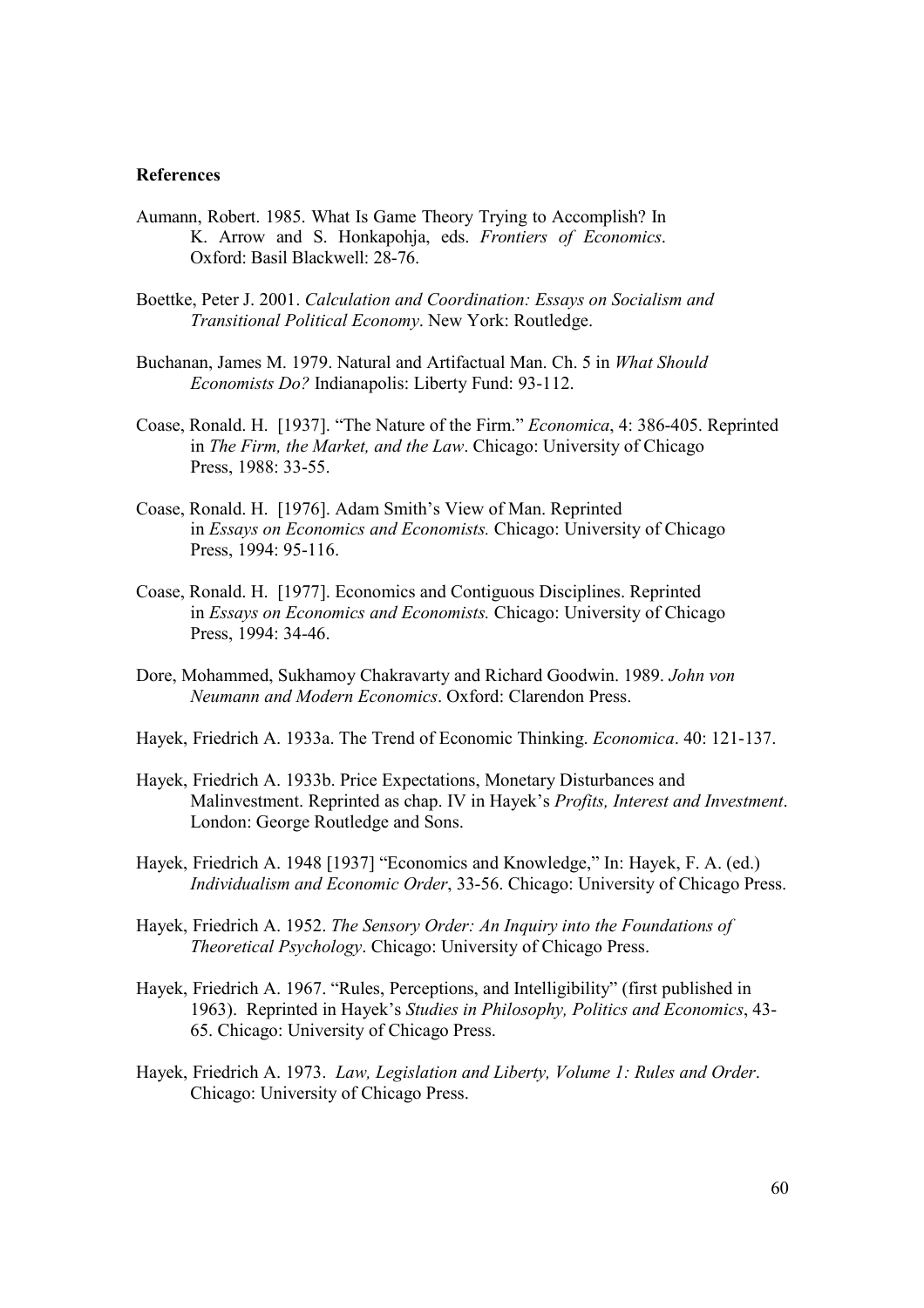- Hayek, F. A. 1978a. Coping with Ignorance. Imprimis 7 (7), July: 1-6. Reprinted in Champions of Freedom. Hillsdale, Mich.: Hillsdale College Press, 1979. Link
- Hayek, Friedrich A. 1978b. Foreword to Ludwig von Mises's Socialism. Reprinted in the Liberty Fund edition of Mises's book: Indianapolis, 1981.
- Hayek, Friedrich A. 1978c. Competition as a Discovery Procedure. In his New Studies in Philosophy, Politics, Economics and the History of Ideas, 179-190. Chicago: University of Chicago Press.
- Hayek, Friedrich A. 1983. An Interview with F.A. Hayek. Cato Policy Report 5(2). Link
- Hayek, Friedrich A. 1994. Hayek on Hayek: An Autobiographical Dialogue. Eds.Stephen Kresge and Leif Wenar, Chicago: University of Chicago Press.
- High, Jack C. 1982. Alertness and Judgment: Comment on Kirzner. In Method, Process, and Austrian Economics, I.M. Kirzner (ed.). Lexington, MA: D.C. Heath: 161- 168.
- Hutt, W.H. 1934. Co-ordination and the Size of the Firm. South African Journal of Economics 2(4), December: 383-402.
- Ikeda, Sanford. 1990. Market-Process Theory and 'Dynamic' Theories of the Market. Southern Economic Journal 57(1), July: 75-92.
- Jakee, Keith and Heath Spong. 2003. Praxeology, Entrepreneurship and the Market Process: A Review of Kirzner's Contribution. Journal of the History of Economic Thought 25(4): 461-486.
- Keynes, John M. 1930. Treatise on Money I. London: Macmillan.
- Kirzner, Israel M. 1963. Market Theory and the Price System. Princeton, NJ: Van **Nostrand**
- Kirzner, Israel M. 1973. Competition and Entrepreneurship. Chicago: University of Chicago Press.
- Kirzner, Israel M. 1979. Perception, Opportunity, and Profit: Studies in the Theory of Entrepreneurship. Chicago: University of Chicago Press.
- Kirzner, Israel M. 1983. "Does Anyone Listen to Economists?" (A review of George Stigler's The Economist as Preacher and Other Essays). Inquiry: A Libertarian Review, April, 38-40. Reprinted in What Do Economists Contribute?, D.B. Klein, ed. London: Macmillan, forthcoming.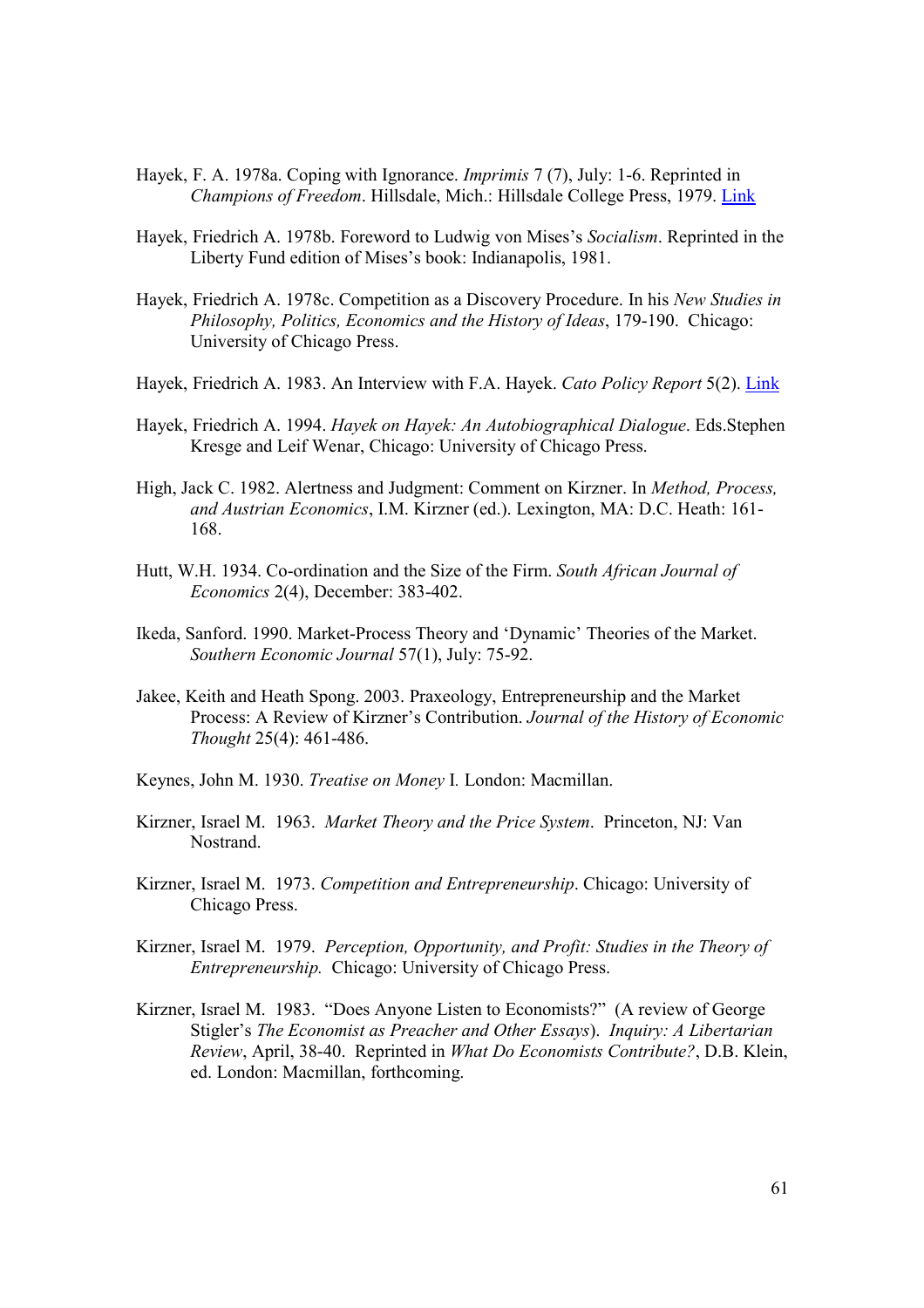- Kirzner, Israel M. 1985. Discovery and the Capitalist Process. Chicago: University of Chicago Press.
- Kirzner, Israel M. 1992. The Meaning of Market Process: Essays in the Development of Modern Austrian Economics. New York: Routledge.
- Kirzner, Israel M. 1992b. "Entrepreneurship, Uncertainty and Austrian Economics: Commentary on Ricketts," in Austrian Economics: Tensions and New Directions, Bruce J. Caldwell and Stephan Boehm, eds. Boston: Kluwer Academic Publishers, pp. 85-102.
- Kirzner, Israel M. 1994. "A Tale of Two Worlds: Comment on Shmanske," in Advances in Austrian Economics, 1, P. Boettke and M. Rizzo, eds. Greenwich, Connecticut: JAI Press: 223-226.
- Kirzner, Israel M. 2000. The Driving Force of the Market. New York: Routledge.
- Klein, Daniel B. 1997a. "Convention, Social Order, and the Two Coordinations." Constitutional Political Economy, 8, 319-335. Link
- Klein, Daniel B. 1997b. "Discovery Factors of Economic Freedom: Respondence, Epiphany, and Serendipity," in Uncertainty and Economic Evolution: Essays in Honor of Armen A. Alchian, John R. Lott, Jr., ed., 165-180. New York: Routledge. Link
- Klein, Daniel B. 1998. "Planning and the Two Coordinations, With Illustration in Urban Transit." Planning and Markets, 1, article 1. Link
- Klein, Daniel B. 1999. "Discovery and the Deepself." Review of Austrian Economics 11: 47-76. Link
- Klein, Daniel B. and Aaron Orsborn. 2008. "Concatenate Coordination and Mutual Coordination." Ratio Institute Working Paper 116. Link
- Klein, Peter G. 2008. Opportunity Discovery, Entrepreneurial Action, and Economic Organization. Strategic Entrepreneurship Journal, forthcoming. Link
- Knight, Frank H. 1921. Risk, Uncertainty, and Profit. Boston: Houghton Mifflin Company. Link
- Loasby, Brian J. 1982. Economics of dispersed and incomplete information, in I.M. Kirzner (ed.) Method, Process and Austrian Economics: Essays in Honor of Ludwig von Mises. Lexington, MA: DC Heath.
- Loasby, Brian J. 1983. "Knowledge, Learning and Enterprise," in Beyond Positive Economics, ed. Jack Wiseman. London: Macmillan.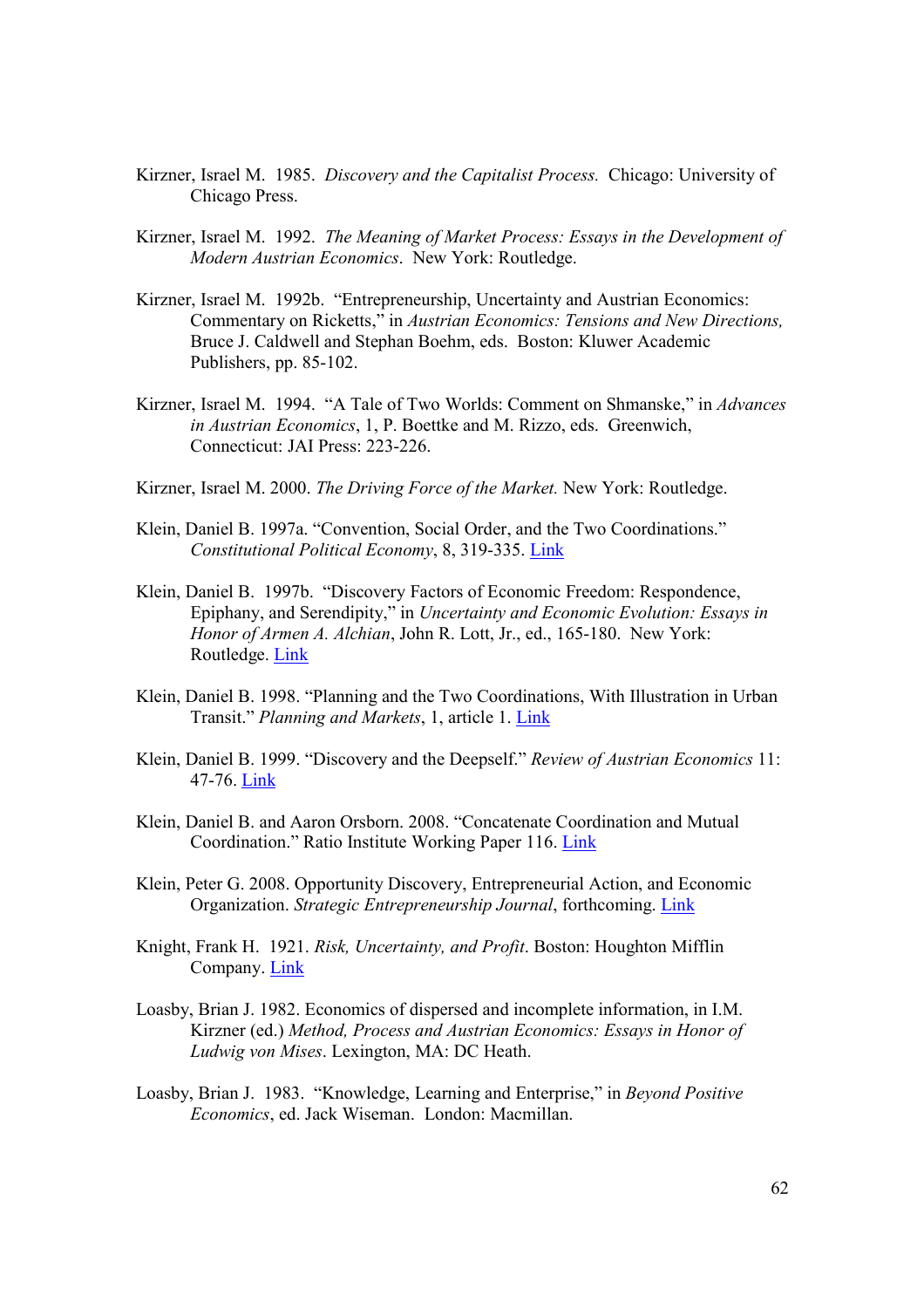- Maugham, W. Somerset. 1952. "The Verger." In The Complete Short Stories of W. Somerset Maugham, Vol. III. Garden City, New York: Doubleday, pp. 572-578.
- Mises, Ludwig von. 1966 Human Action: A Treatise on Economics, 3<sup>rd</sup> ed. Chicago: Henry Regnery.
- Mises, Ludwig von. 1981 [First German edition 1922]. Socialism: An Economic and Sociological Analysis. J. Kahane, trans. Indianapolis: Liberty Fund. Link
- Newcomb, Simon. 1880a. The Organization of Labor I: The Organizer as a Producer. Princeton Review, May, 1: 393-410.
- Newcomb, Simon. 1880b. The Organization of Labor II: The Interest of the Laborer in Production. Princeton Review, September, 2: 231-46.
- Newcomb, Simon. 1886. Principles of Political Economy. NY: Harper & Brothers. Reprinted by Kelley, 1966. Link
- Peterson, G. Shorey. 1930. Transport Co-ordination: Meaning and Purpose. Journal of Political Economy 38(6), December: 660-681.
- Plant, Arnold. 1937. Centralise or Decentralise? Originally published in Some Modern Business Problems, ed. A. Plant, New York: Longmans. Reprinted (pp. 174-198) in Plant's Selected Economic Essays and Addresses. London: Routledge & Kegan Paul, 1974.
- Polanyi, Michael. 1962. Personal Knowledge: Towards a Post-Critical Philosophy. Chicago: University of Chicago Press.
- Quine, Willard van Orman. 1961. Two Dogmas of Empiricism. In Quine's From a Logical Point of View. 2<sup>nd</sup> ed. Cambridge: Harvard University Press: 20-46.
- Ricketts, M. 1992. "Kirzner's Theory of Entrepreneurship -- A Critique," in Austrian Economics: Tensions and New Directions, ed. Bruce J. Caldwell and S. Boehm. Boston: Kluwer, 67-102.
- Ricketts, Martin. 1994. The Economics of Business Enterprise: An Introduction to Economic Organization and the Theory of the Firm. Second edition. New York: Harvester Wheatsheaf.
- Rothbard, Murray N. [1956]. Toward a Reconstruction of Utility and Welfare Economics. Ch. 17 in On Freedom and Free Enterprise, ed M. Senholz. Reprinted: Irvington-on-Hudson: Foundation for Economic Education, 1994: 224- 262.